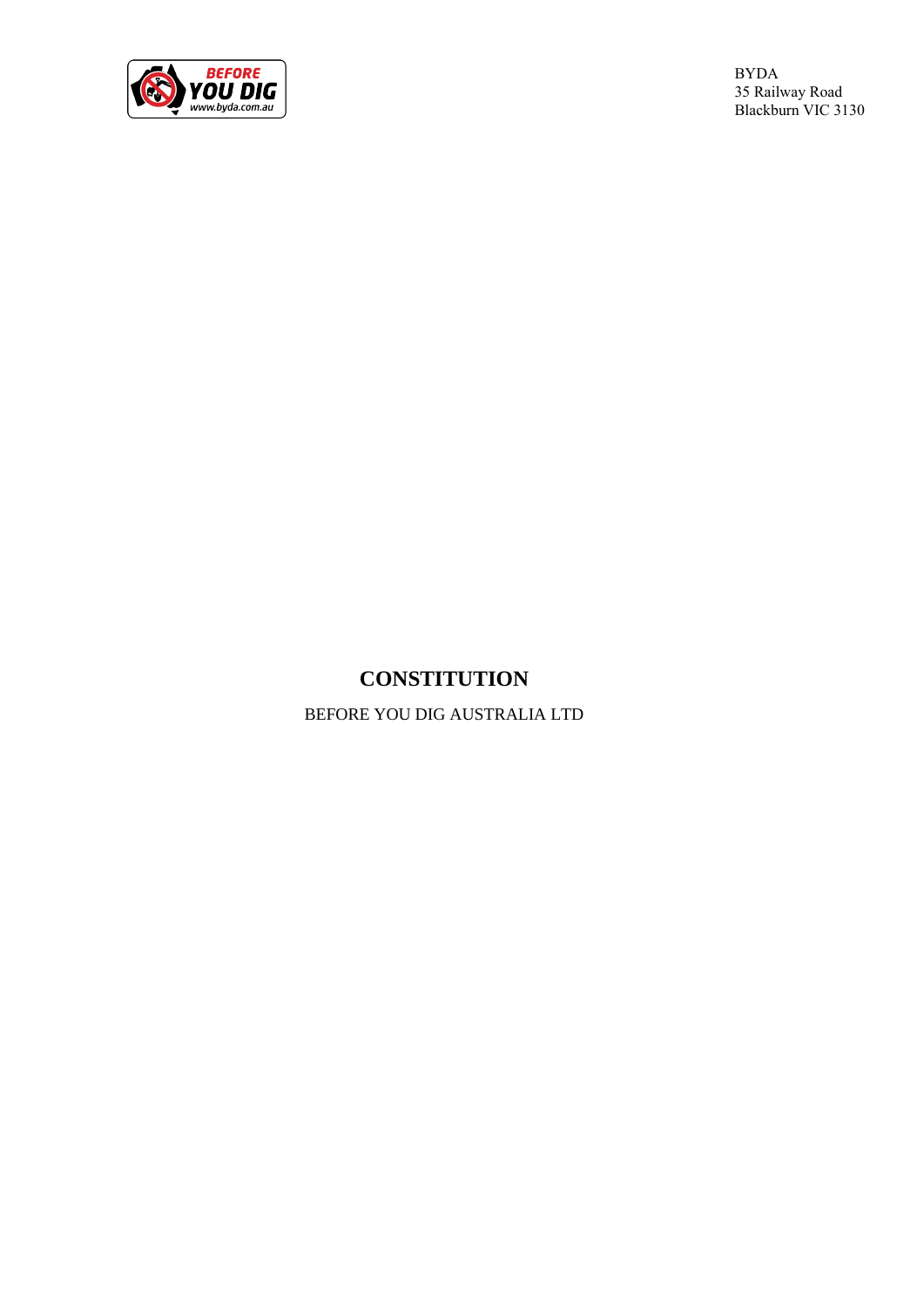

# **TABLE OF CONTENTS**

| $\mathbf{1}$     |  |
|------------------|--|
|                  |  |
|                  |  |
| $\overline{2}$   |  |
| 3                |  |
|                  |  |
|                  |  |
|                  |  |
|                  |  |
|                  |  |
|                  |  |
|                  |  |
|                  |  |
|                  |  |
|                  |  |
| $\boldsymbol{4}$ |  |
|                  |  |
|                  |  |
| 5                |  |
|                  |  |
|                  |  |
|                  |  |
|                  |  |
|                  |  |
| 6                |  |
|                  |  |
|                  |  |
| 7                |  |
|                  |  |
|                  |  |
|                  |  |
|                  |  |
|                  |  |
|                  |  |
|                  |  |
|                  |  |
|                  |  |
|                  |  |
|                  |  |
|                  |  |
|                  |  |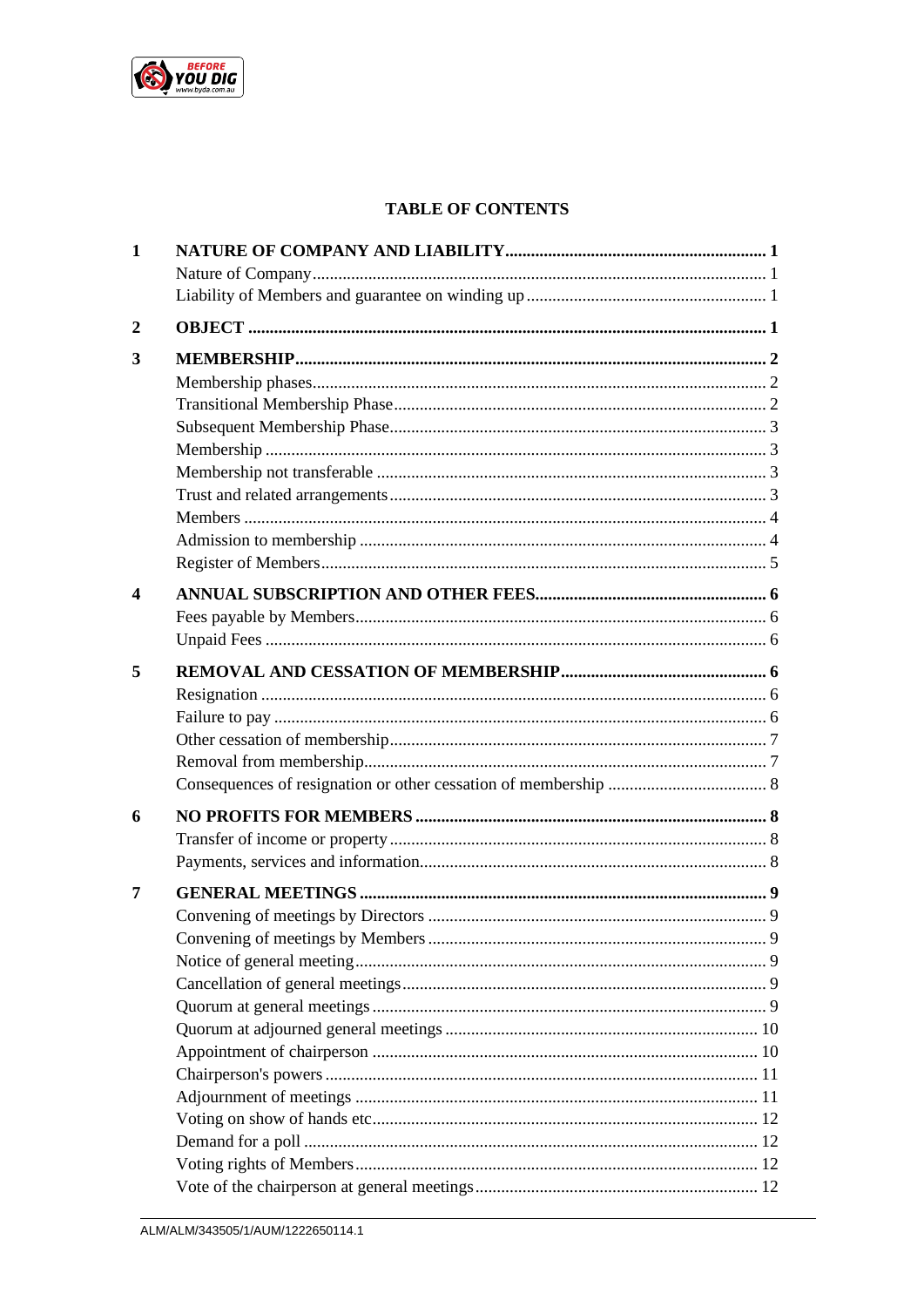

| 8  |                                                                    |    |
|----|--------------------------------------------------------------------|----|
|    |                                                                    |    |
|    |                                                                    |    |
|    |                                                                    |    |
|    |                                                                    |    |
|    |                                                                    |    |
|    |                                                                    |    |
|    |                                                                    |    |
| 9  |                                                                    |    |
|    |                                                                    |    |
|    |                                                                    |    |
|    |                                                                    |    |
|    |                                                                    |    |
|    |                                                                    |    |
|    |                                                                    |    |
|    |                                                                    |    |
|    |                                                                    |    |
|    |                                                                    |    |
|    |                                                                    |    |
|    |                                                                    |    |
|    |                                                                    |    |
|    |                                                                    |    |
| 10 |                                                                    |    |
|    |                                                                    |    |
|    |                                                                    |    |
|    |                                                                    | 25 |
| 11 |                                                                    |    |
| 12 |                                                                    |    |
|    |                                                                    |    |
|    |                                                                    |    |
|    |                                                                    |    |
|    |                                                                    |    |
|    |                                                                    |    |
|    | Appointment of Chair and Deputy Chair prior to Transition Date  26 |    |
|    | Appointment of Chair and Deputy Chair following Transition Date 26 |    |
|    |                                                                    |    |
|    |                                                                    |    |
|    |                                                                    |    |
|    |                                                                    |    |
|    |                                                                    |    |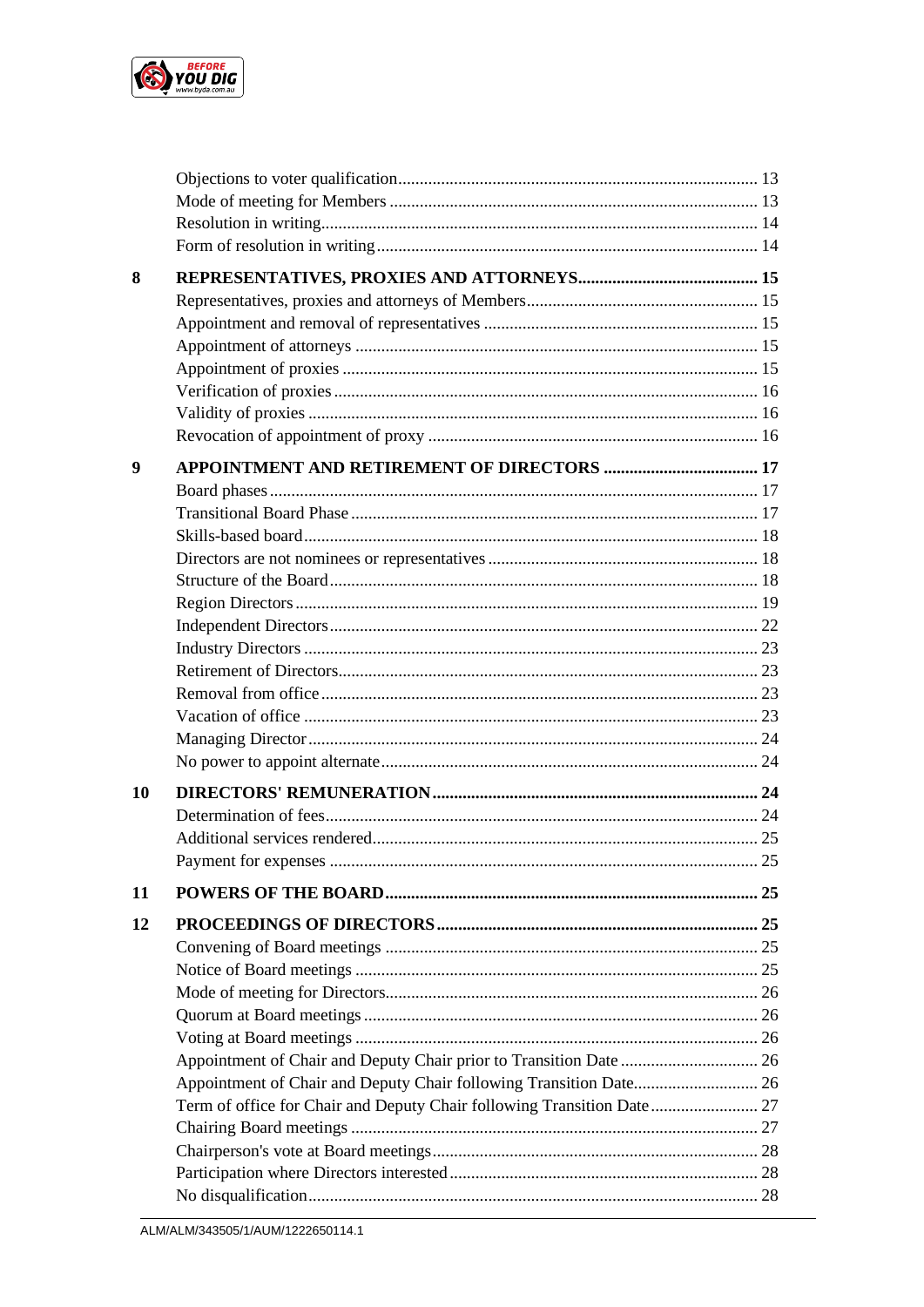

| 13 |  |
|----|--|
| 14 |  |
| 15 |  |
|    |  |
|    |  |
| 16 |  |
|    |  |
| 17 |  |
|    |  |
|    |  |
|    |  |
|    |  |
|    |  |
| 18 |  |
| 19 |  |
|    |  |
|    |  |
|    |  |
|    |  |
| 20 |  |
|    |  |
|    |  |
|    |  |
|    |  |
|    |  |
|    |  |
|    |  |
| 21 |  |
|    |  |
|    |  |
|    |  |
|    |  |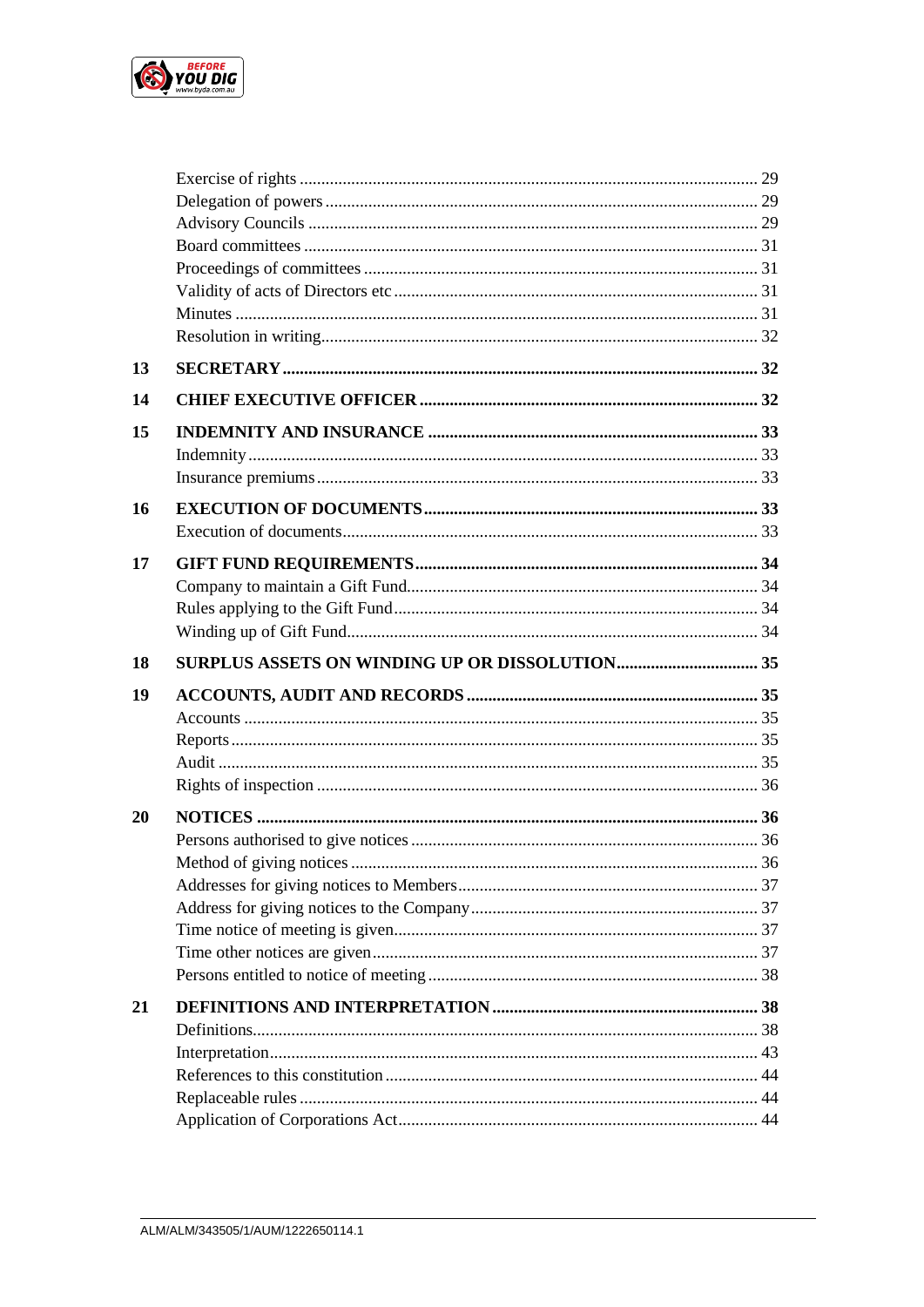

# *Corporations Act 2001* **(Cth)**

# **Public company limited by guarantee**

# **Before You Dig Australia Ltd**

# **ACN 089 413 650**

# **1 NATURE OF COMPANY AND LIABILITY**

## **Nature of Company**

1.1 The Company is a public company limited by guarantee.

## **Liability of Members and guarantee on winding up**

- <span id="page-4-0"></span>1.2 The liability of the Members is limited. Every Member undertakes to contribute \$100.00 to the assets of the Company if it is wound up while they are a Member, or within one year afterwards, for:
	- 1.2.1 payment of the Company's debts and liabilities contracted before they ceased to be a Member; and
	- 1.2.2 costs and expenses of winding up.

# <span id="page-4-1"></span>**2 OBJECT**

- 2.1 The object of the Company is to provide a community service of advancing safety in relation to Assets to reduce:
	- 2.1.1 injury to persons;
	- 2.1.2 damage to property and the environment; and
	- 2.1.3 financial loss and inconvenience to individuals and businesses,
	- by:
	- 2.1.4 providing services to the public to give information about Assets;
	- 2.1.5 widely promoting and publicising the need to enquire about the location of Assets before commencing any works;
	- 2.1.6 encouraging participation of Asset owners and industry participants in safety activities;
	- 2.1.7 facilitating cooperation among Asset owners and industry participants; and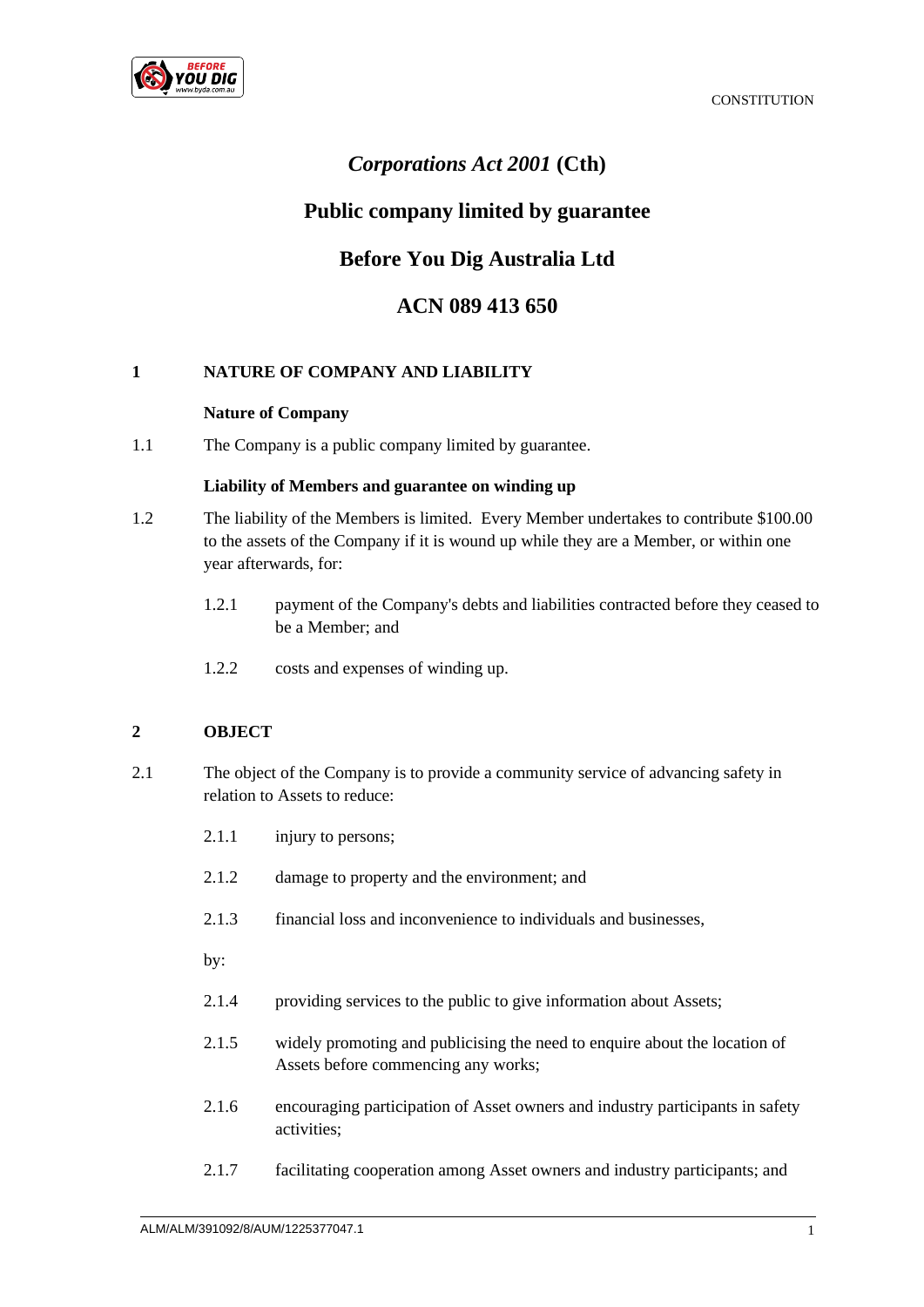2.1.8 doing all such lawful acts, matters and things as are incidental or conducive to the above.

# **3 MEMBERSHIP**

## **Membership phases**

<span id="page-5-2"></span>3.1 The membership of the Company and the principles governing membership generally will be determined as follows:

| <b>Details</b>                                                                                                                                                                                                                                                                                                                                                                                                               |
|------------------------------------------------------------------------------------------------------------------------------------------------------------------------------------------------------------------------------------------------------------------------------------------------------------------------------------------------------------------------------------------------------------------------------|
| The Transitional Membership Phase<br>commences on the date this constitution is<br>adopted and ends at 12.01 a.m. AEST on<br>the Transition Date.                                                                                                                                                                                                                                                                            |
| Clauses 3.2 and 3.3 apply during the<br>Transitional Membership Phase and cease<br>to apply when the Transitional<br>Membership Phase ends.                                                                                                                                                                                                                                                                                  |
| The Subsequent Membership Phase<br>commences immediately following the<br>cessation of the Transitional Membership<br>Phase and continues until the Company is<br>dissolved or this constitution is amended<br>to provide for another arrangement,<br>whichever occurs sooner.<br>Clause 3.4 applies during the Subsequent<br>Membership Phase and commences in<br>effect when the Subsequent Membership<br>Phase commences. |
|                                                                                                                                                                                                                                                                                                                                                                                                                              |

**Note: clauses [3.5](#page-6-2) to [3.25](#page-8-0) and clause [5](#page-9-0) apply to all Members during both the Transitional Membership Phase and the Subsequent Membership Phase.**

# **Transitional Membership Phase**

- <span id="page-5-1"></span><span id="page-5-0"></span>3.2 During the Transitional Membership Phase:
	- 3.2.1 State Entities are Members.
	- 3.2.2 Other persons may apply for membership in accordance with clause [3.12](#page-7-0) and may be conditionally admitted to membership in accordance with clause [3.13,](#page-7-1) with each such membership to commence immediately prior to the commencement of the Subsequent Membership Phase.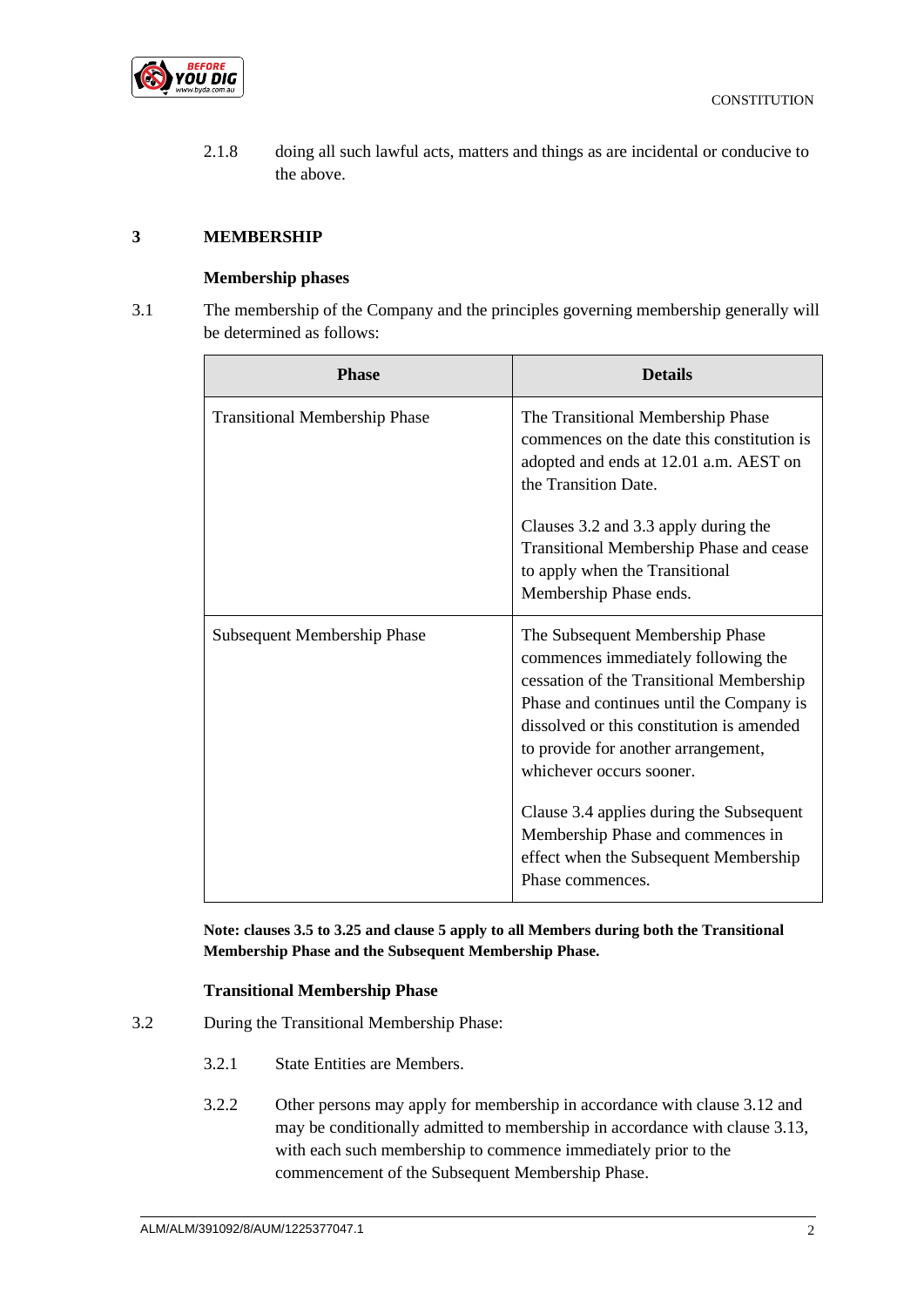

<span id="page-6-0"></span>3.3 Without limiting clause [5,](#page-9-0) each State Entity immediately ceases to be a Member when the Transitional Membership Phase ends.

## **Subsequent Membership Phase**

- <span id="page-6-1"></span>3.4 During the Subsequent Membership Phase, the Members are:
	- 3.4.1 the Initial Members (for so long as each remains a Member in accordance with this constitution); and
	- 3.4.2 such other persons as may subsequently be admitted to membership in accordance with this constitution.

## **Membership**

- <span id="page-6-3"></span><span id="page-6-2"></span>3.5 The membership of the Company will consist only of eligible Organisations, as follows:
	- 3.5.1 A Member must be an Organisation.
	- 3.5.2 A Member must have an active and demonstrable interest in the Principal Purpose.
- 3.6 To avoid doubt:
	- 3.6.1 Each State Entity is deemed to satisfy the requirements set out in clause [3.5](#page-6-2) prior to the Transition Date.
	- 3.6.2 Each member of a State Entity as at the date this constitution is adopted is deemed to satisfy the requirement set out in clause [3.5.2.](#page-6-3)
	- 3.6.3 A person does not need to become a Member to seek Asset-related information as an end user of the Referral Service, but does need to become a Member if the person is an Organisation and wishes to nominate Assets to be included in the Referral Service and receive Referrals.
- 3.7 Unless this constitution provides otherwise, all Members have the same rights.

## **Membership not transferable**

3.8 A Member's rights, privileges and benefits of membership are personal to the Member and membership of the Company is not transferable.

## **Trust and related arrangements**

- 3.9 Except as required by law:
	- 3.9.1 No person is to be recognised by the Company as holding its membership on trust or otherwise holding the membership as a representative of another person.
	- 3.9.2 Regardless of it having notice of any other interest or right, the Company is not bound by, or compelled in any way to recognise, any equitable, contingent,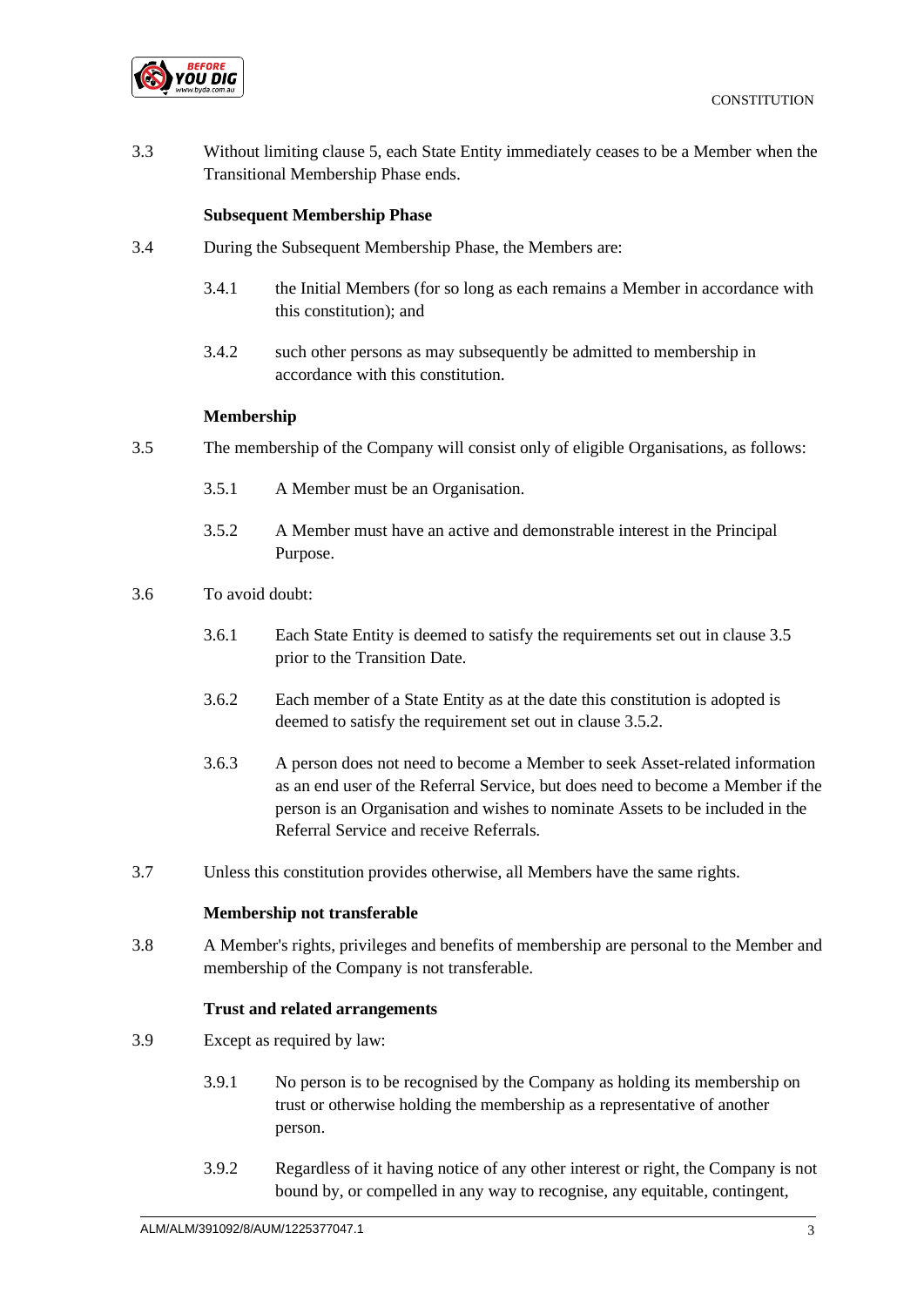

future, partial or other right or interest in a Member's membership of the Company.

## **Members**

- 3.10 All Members must do all of the following:
	- 3.10.1 In order to maintain membership, pay any Fees in accordance with clause [4.1.](#page-9-1)
	- 3.10.2 Otherwise comply with the provisions of this constitution.
- 3.11 A Member has the right to receive notices of, to attend and to be heard at any general meeting, and has the right to vote at any general meeting.

## **Admission to membership**

- <span id="page-7-0"></span>3.12 Any person that considers that they satisfy the eligibility criteria set out in clause [3.5](#page-6-2) may apply for membership of the Company by submitting an application to the Company. An application must be in the form, and be accompanied by the documents or evidence, as the Board may determine from time to time (**Application**).
- <span id="page-7-1"></span>3.13 The Board may delegate both the review of Applications and the decision whether or not to accept or reject an Application. Clause [3.19](#page-8-1) applies to Members whose Applications are approved by a delegate.
- 3.14 The Board or its delegate, must consider an Application as soon as practicable after its receipt and determine whether to approve it, with reference to the eligibility criteria set out in clause [3.5,](#page-6-2) but otherwise in their absolute discretion.
- 3.15 Neither the Board nor its delegate is required to give reasons for their determination of an Application.
- 3.16 If an Application is rejected:
	- 3.16.1 the Secretary must notify the applicant in writing of that fact within a reasonable period; and
	- 3.16.2 any Fees paid by the applicant (in accordance with clause [4\)](#page-9-2) must be refunded to the applicant.
- 3.17 If an Application is accepted, the Secretary must notify the applicant of its admission to membership in the form of a receipt for any Fees paid or in such other form as the Board or its delegate may determine from time to time. The name and details of the applicant must be entered in the Register. To avoid doubt, if an Application is conditionally accepted during the Transitional Membership Phase, the Secretary must:
	- 3.17.1 Notify the applicant that it will be admitted to membership on the Transition Date.
	- 3.17.2 Enter the applicant's name in the Register only after the Subsequent Membership Phase commences, and otherwise in accordance with law.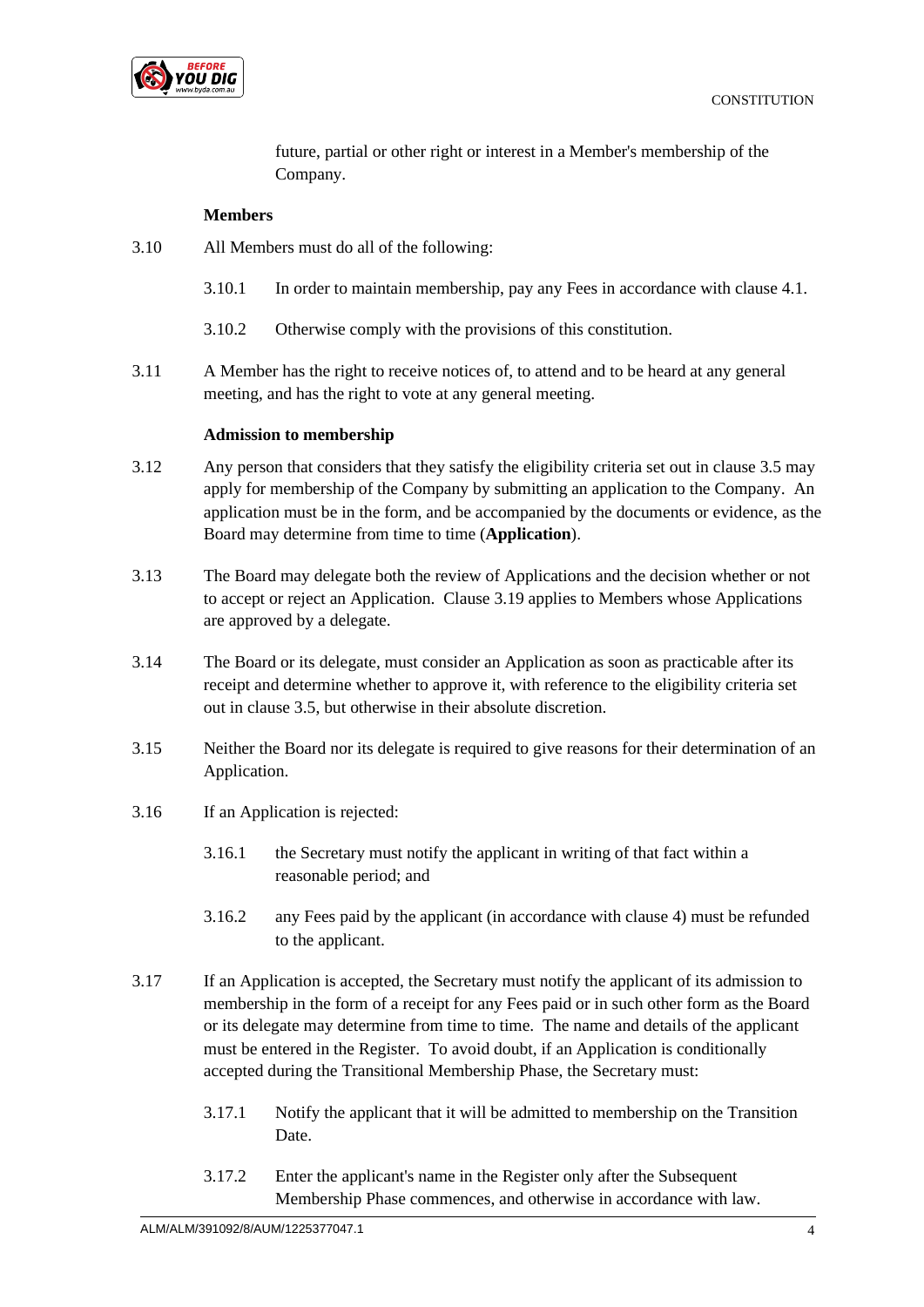

- 3.18 All applicants conditionally accepted for membership during the Transitional Membership Phase are automatically admitted to membership on the Transition Date. In all other cases, an applicant that is accepted for membership becomes a Member when the applicant's name is entered in the Register.
- <span id="page-8-1"></span>3.19 A Member whose Application is accepted by the Board's delegate in accordance with clause [3.13](#page-7-1) will automatically cease to be a Member on the first anniversary of the date of its admission to membership if the Board has not ratified that Member's admission to membership prior to that date.

# **Register of Members**

- 3.20 A register of the Members of the Company must be kept in accordance with the Corporations Act.
- 3.21 The following details must be entered in the Register in respect of each Member:
	- 3.21.1 The full name of the Member and the Member's ACN or ABN.
	- 3.21.2 The address of the Member (being the registered address in the case of a Member that is a body corporate).
	- 3.21.3 The date on which the entry of the Member's name in the Register is made.
- 3.22 The Register must also show the following information, which may be kept separately from the rest of the Register:
	- 3.22.1 The name and details of each Organisation which stopped being a Member within the last 7 years.
	- 3.22.2 The date on which each such Organisation stopped being a Member.
- <span id="page-8-2"></span>3.23 The Company may also keep further registers recording other information about Members that is not required to be kept under the Corporations Act.
- 3.24 The following details may be entered in a register referred to in clause [3.23:](#page-8-2)
	- 3.24.1 The telephone number and email address (as applicable) of the Member.
	- 3.24.2 The date of last payment of the Member's annual subscription (if applicable).
	- 3.24.3 The date on which the Board ratified that Member's admission to membership in accordance with clause [3.19](#page-8-1) (if applicable).
	- 3.24.4 The full name, address, telephone number and email address (as applicable) of the Member's representative.
	- 3.24.5 Such other information as the Board may require.
- <span id="page-8-0"></span>3.25 Each Member must notify the Secretary in writing of any change in that Organisation's name, address, telephone number or email address within one month after the change.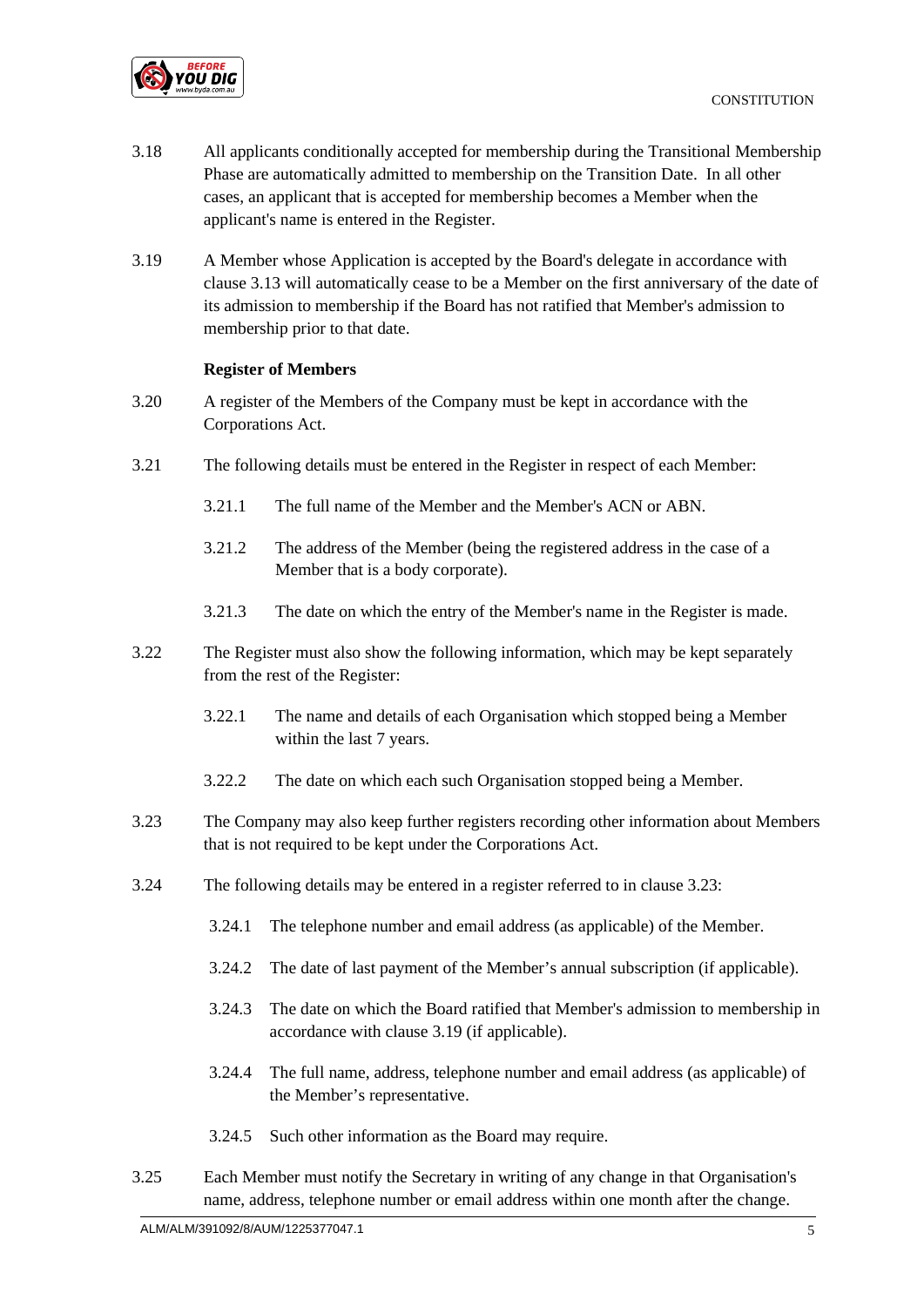

## <span id="page-9-2"></span>**4 ANNUAL SUBSCRIPTION AND OTHER FEES**

## **Fees payable by Members**

- <span id="page-9-1"></span>4.1 With the exception of State Entities, each Member must pay all of the following amounts to the Company (collectively, **Fees**):
	- 4.1.1 An annual subscription of \$200 or such other sum as the Board may prescribe from time to time, which also represents an annual pre-paid, non-refundable base fee for the right to receive relevant Referrals arising from the Referral Service (to the extent that the Member is an Asset owner). All annual subscriptions are due and payable in advance on 1 July each year.
	- 4.1.2 Any other fees that are payable by that Member under the Referral Fees Policy, as and when payable under the Referral Fees Policy.

# **Unpaid Fees**

<span id="page-9-3"></span>4.2 A Member ceases to be entitled to any of the rights or privileges of membership if Fees payable by the Member in accordance with this clause [4](#page-9-2) remain unpaid for two months after becoming payable and a notice of default is given to the Member pursuant to a resolution of the Board. However, the rights or privileges of membership may be reinstated on payment of all arrears, including any interest that may be payable under the Referral Fees Policy, if the Board (in its absolute discretion) so resolves.

## <span id="page-9-0"></span>**5 REMOVAL AND CESSATION OF MEMBERSHIP**

## **Resignation**

- <span id="page-9-4"></span>5.1 A Member may resign from membership of the Company by giving written notice to the Secretary.
- 5.2 Without limiting clause [5.14,](#page-11-0) the resignation of a Member is deemed to take effect from the date of receipt of the notice of resignation or such later date as is provided in the notice.

## **Failure to pay**

- <span id="page-9-5"></span>5.3 Without limiting clause [5.14,](#page-11-0) if a Member has not paid all arrears of Fees and any applicable interest in accordance with clause [4.2](#page-9-3) or, if paid, the Member's rights and privileges are not reinstated by the Board in accordance with clause [4.2,](#page-9-3) all of the following applies in respect of that Member:
	- 5.3.1 The Member remains liable for all the obligations and liabilities of membership for six months after the date of notification under clause [4.2.](#page-9-3)
	- 5.3.2 The Member ceases to be a Member and the Member's name must be removed from the Register at the end of the six month period.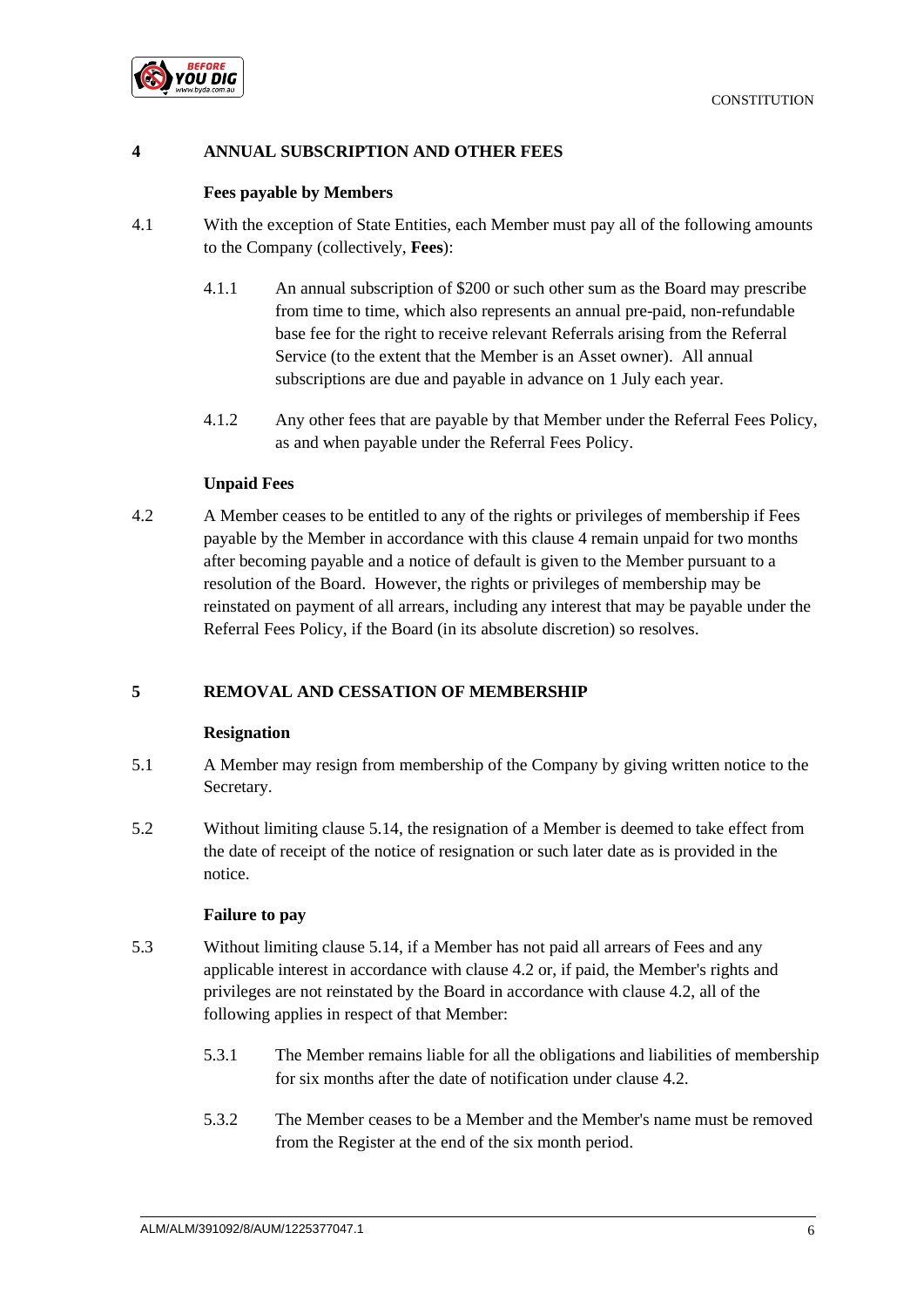

## **Other cessation of membership**

- <span id="page-10-2"></span>5.4 Subject to the law, and without limiting clause [5.14,](#page-11-0) a Member ceases to be a Member immediately upon any Termination Event occurring in respect of the Member.
- <span id="page-10-3"></span>5.5 Without limiting clause [5.14,](#page-11-0) a Member immediately ceases to be a Member in the circumstances set out in clause [3.19.](#page-8-1)
- <span id="page-10-4"></span>5.6 Without limiting clause [5.14,](#page-11-0) each State Entity that is a Member immediately prior to the commencement of the Subsequent Membership Phase will cease to be a Member in accordance with clause [3.3.](#page-6-0)

## **Removal from membership**

- <span id="page-10-1"></span>5.7 The Board may convene a meeting of Members to consider the removal of a Member from the Register if the Board, acting reasonably, considers that Member has breached this constitution or if the Board, in its absolute discretion, resolves that the Member is no longer considered suitable for membership of the Company including where the Board considers that the Member does not satisfy the eligibility criteria in clause [3.5.](#page-6-2)
- 5.8 The Board must provide at least two month's written notice to any Member of any intention to remove the Member from the Register, so as to enable the Member to provide a written statement to the Company.
- <span id="page-10-0"></span>5.9 Where a Member provides a written statement to the Company and requests that the representations in the statement be provided to Members, the Company must do both of the following:
	- 5.9.1 State that the representations have been made in any notice of the resolution given to the Members, provided that the representations are received a reasonable period before the notice of meeting is sent to Members.
	- 5.9.2 Send a copy of the representations to every Member of the Company to whom the notice of the meeting has been or is sent.
- 5.10 If a copy of the representations is not so sent because they were received too late or because of the Company's default, the Member may, without affecting any right to be heard orally, require the representations be read out at the meeting.
- 5.11 However, copies of the representations need not be sent out and the representations need not be read out at the meeting if the Board is satisfied on reasonable grounds that the rights conferred by clause [5.9](#page-10-0) are being abused.
- 5.12 The Board does not have to give reasons for recommending the removal of any Member from the Register.
- <span id="page-10-5"></span>5.13 The Members must pass an ordinary resolution to remove a Member under clause [5.7.](#page-10-1)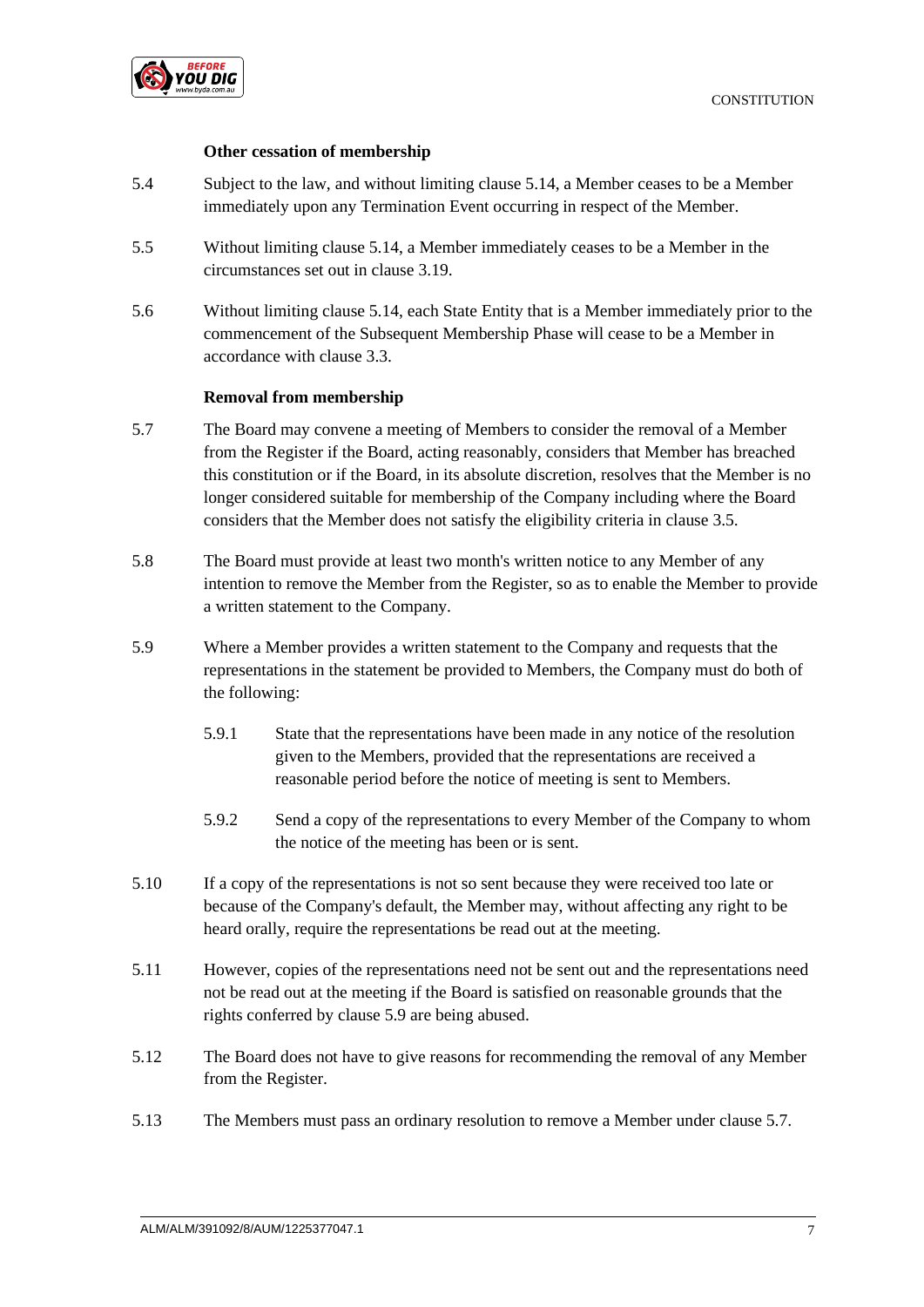

## **Consequences of resignation or other cessation of membership**

<span id="page-11-0"></span>5.14 Despite any other provision of this constitution, resignation from membership in accordance with clause [5.1,](#page-9-4) or a Member's membership ceasing in accordance with clause [5.3,](#page-9-5) clause [5.4,](#page-10-2) clause [5.5,](#page-10-3) clause [5.6](#page-10-4) or clause [5.13,](#page-10-5) does not limit that person's liability under this constitution, and despite that cessation of membership the former Member continues to be liable for all Fees and money owing to the Company as at the date of the cessation of its membership of the Company and for any amount payable in accordance with clause [1.2.](#page-4-0)

## <span id="page-11-1"></span>**6 NO PROFITS FOR MEMBERS**

#### **Transfer of income or property**

- 6.1 The Company may not pay or transfer any income or property, directly or indirectly, to any Member.
- 6.2 The Company must not pay a dividend to any Member.

#### **Payments, services and information**

- 6.3 Nothing in this clause [6](#page-11-1) prevents the Company making a payment in good faith of any of the following:
	- 6.3.1 An amount to any Member in return for any services actually rendered to the Company or for goods supplied in the ordinary and usual course of business or otherwise on commercial arm's-length terms.
	- 6.3.2 Reasonable and proper interest on money borrowed from any Member, at a rate per annum not exceeding the rate charged by the Company's bankers on overdue accounts.
	- 6.3.3 Reasonable and proper rent for premises let by any Member to the Company.
	- 6.3.4 Reimbursement of expenses reasonably and properly incurred by any Member on the Company's behalf with the consent of the Board.
	- 6.3.5 A grant or similar contribution made by the Company in support of the Principal Purpose.
- 6.4 Nothing in this clause [6](#page-11-1) prevents:
	- 6.4.1 A Member receiving a minor benefit that is directly related to membership of the Company.
	- 6.4.2 A Member from receiving services from the Company (including operational services and the Referral Service).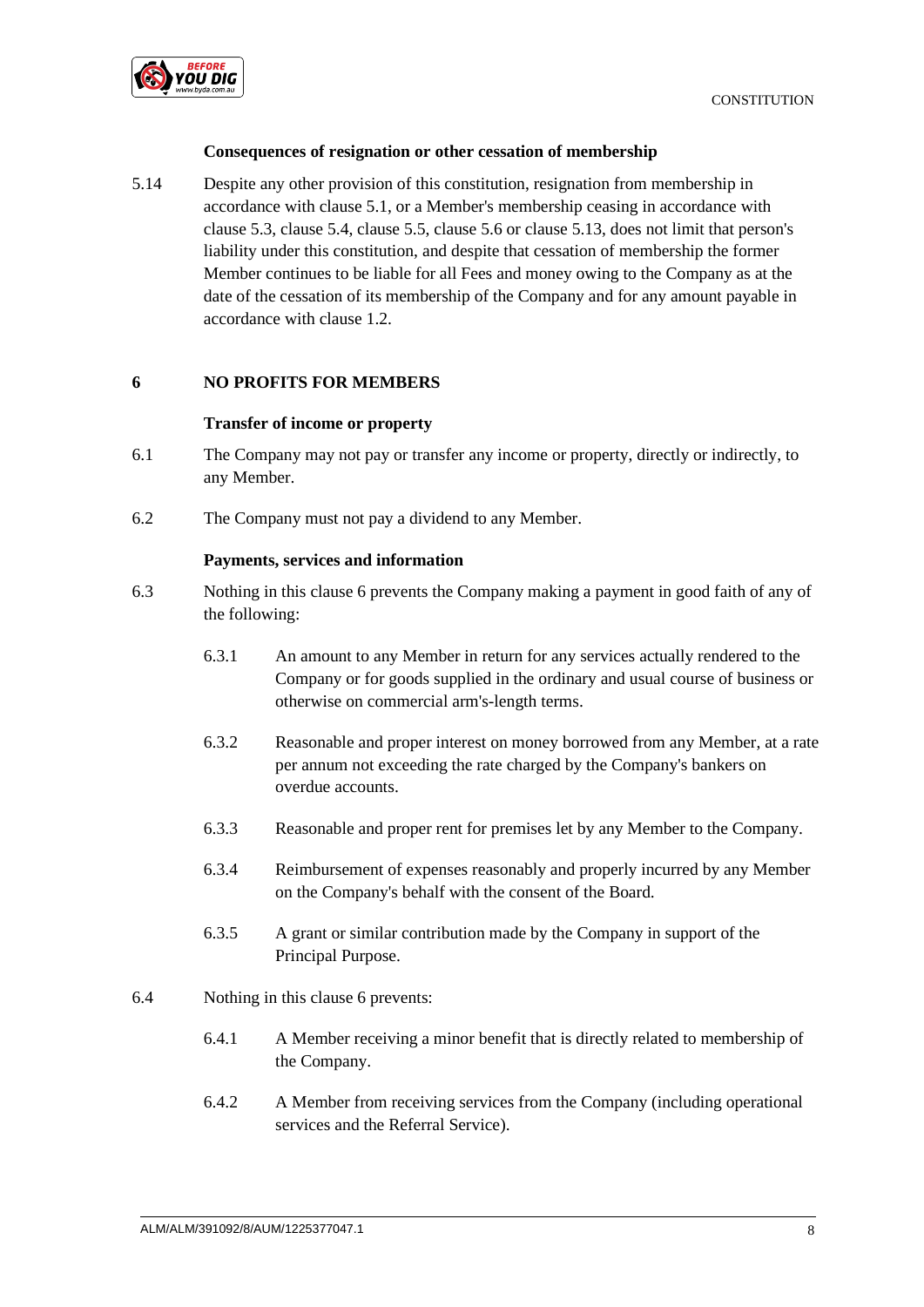6.4.3 The Company from providing services or information to the Members on terms which are different from the terms on which services or information may be provided to persons who are not Members.

# **7 GENERAL MEETINGS**

## **Convening of meetings by Directors**

7.1 Any Director may convene a general meeting.

## **Convening of meetings by Members**

7.2 The Board must call and arrange to hold a general meeting if required to do so under the Corporations Act and in accordance with any requirements under the Corporations Act.

## **Notice of general meeting**

- 7.3 The Board may give notice of a general meeting by any form of communication permitted by the Corporations Act.
	- 7.3.1 The notice of a general meeting must specify the place, the day and the hour of meeting and if the meeting is to be held in two or more places, the technology that will be used to facilitate the meeting, the general nature of the business to be transacted and any other matters as are required by law.
	- 7.3.2 The accidental omission to give notice of any general meeting to, or the nonreceipt of a notice by, a person entitled to receive notice does not invalidate a resolution passed at the general meeting.

# **Cancellation of general meetings**

- 7.4 The Board may cancel a general meeting, other than a general meeting which the Board is required to convene and hold under the Corporations Act.
- 7.5 The Board may cancel a general meeting if notice of the cancellation is given to all persons entitled to receive notice of the meeting at least two business days prior to the time of the meeting as specified in notice of meeting.

## **Quorum at general meetings**

- 7.6 The Members in general meeting may not transact any business unless a quorum of Members is present at the time when the meeting proceeds to business.
- 7.7 Except as otherwise set out in this constitution, a quorum for the purposes of a general meeting is:
	- 7.7.1 During the Transitional Membership Phase: four Members entitled to vote at the meeting (whether present by representative, proxy or attorney).
	- 7.7.2 During the Subsequent Membership Phase: 10 Members entitled to vote at the meeting (whether present by representative, proxy or attorney).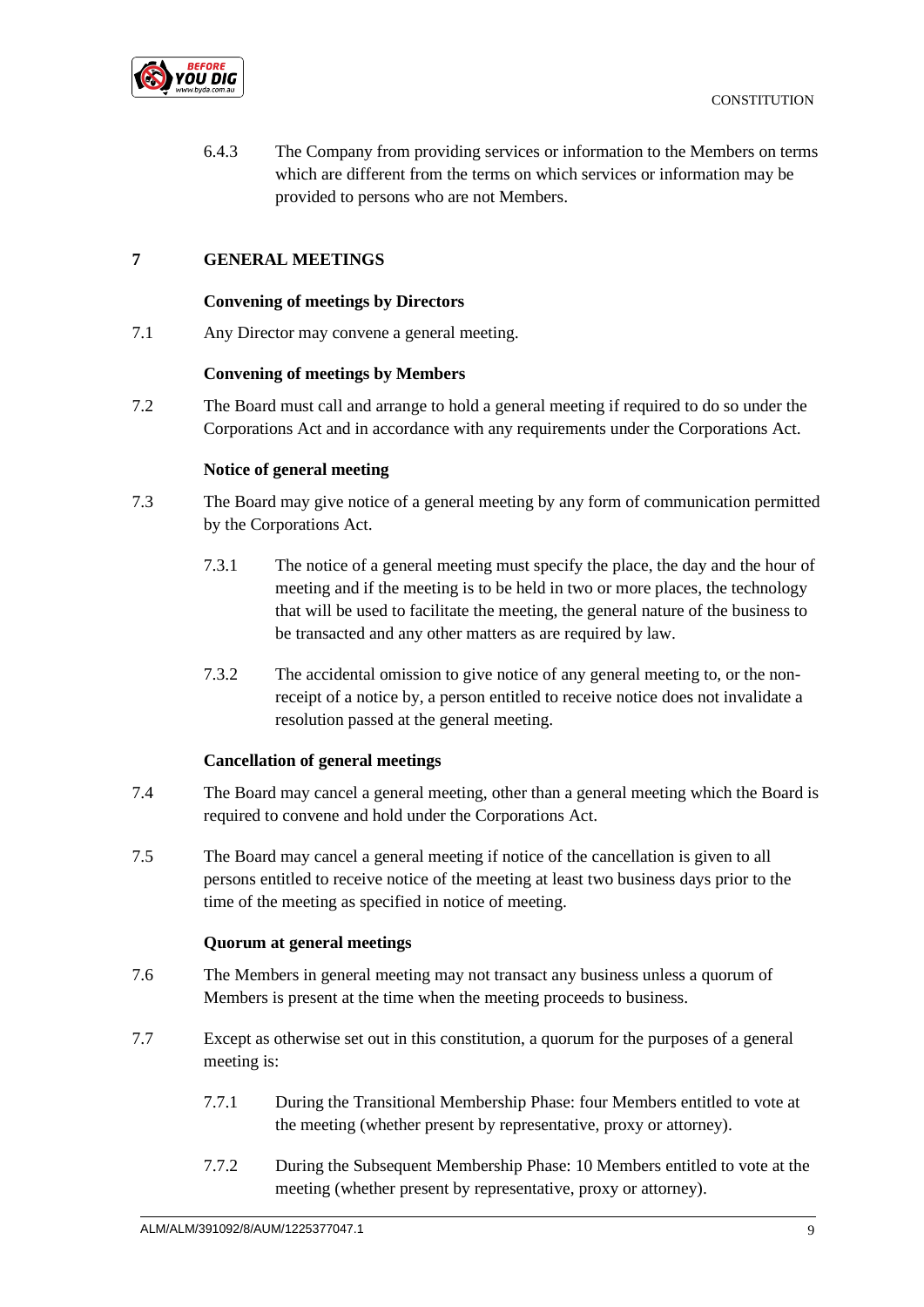

- 7.8 If a quorum is not present within half an hour from the time appointed for the meeting or a longer period allowed by the chairperson:
	- 7.8.1 If the meeting was convened by or on the requisition of Members, it must be dissolved.
	- 7.8.2 Otherwise, it must stand adjourned to the same day in the next week at the same time and place or to another day and at another time and place determined by the Board.
- 7.9 If a meeting has been adjourned to another time and place determined by the Board, not less than five business days' notice of the adjourned meeting must be given in the same manner as in the case of the original meeting.

## **Quorum at adjourned general meetings**

7.10 At the adjourned meeting, four Members entitled to vote at the meeting present by representative, proxy or attorney is a quorum during the Transitional Membership Phase, and five Members entitled to vote at the meeting present by representative, proxy or attorney is a quorum during the Subsequent Membership Phase, but if a quorum is not present within half an hour after the time appointed for the meeting, the meeting must be dissolved.

## **Appointment of chairperson**

- 7.11 Every general meeting must be chaired by a chairperson. The chairperson will be determined as follows:
	- 7.11.1 If the Board has elected a Director as Chair in accordance with clause [12.8,](#page-29-0) that person is entitled to chair every general meeting.
	- 7.11.2 Secondly, if the Board has elected a Director as Deputy Chair in accordance with clause [12.9,](#page-30-0) that person is entitled to chair that meeting if either of the following applies:
		- (a) No Chair has been elected in accordance with clause [12.8.](#page-29-0)
		- (b) The Chair is not present within 15 minutes after the time appointed for the holding of the meeting or is unwilling to act.
	- 7.11.3 Thirdly, the Directors present at the meeting must elect one of their number to chair that meeting if either of the following applies:
		- (a) No Chair has been elected in accordance with clause [12.8,](#page-29-0) and no Deputy Chair has been elected in accordance with clause [12.9.](#page-30-0)
		- (b) Neither the Chair nor the Deputy Chair is present within 15 minutes after the time appointed for the holding of the meeting, or if present neither is willing to act.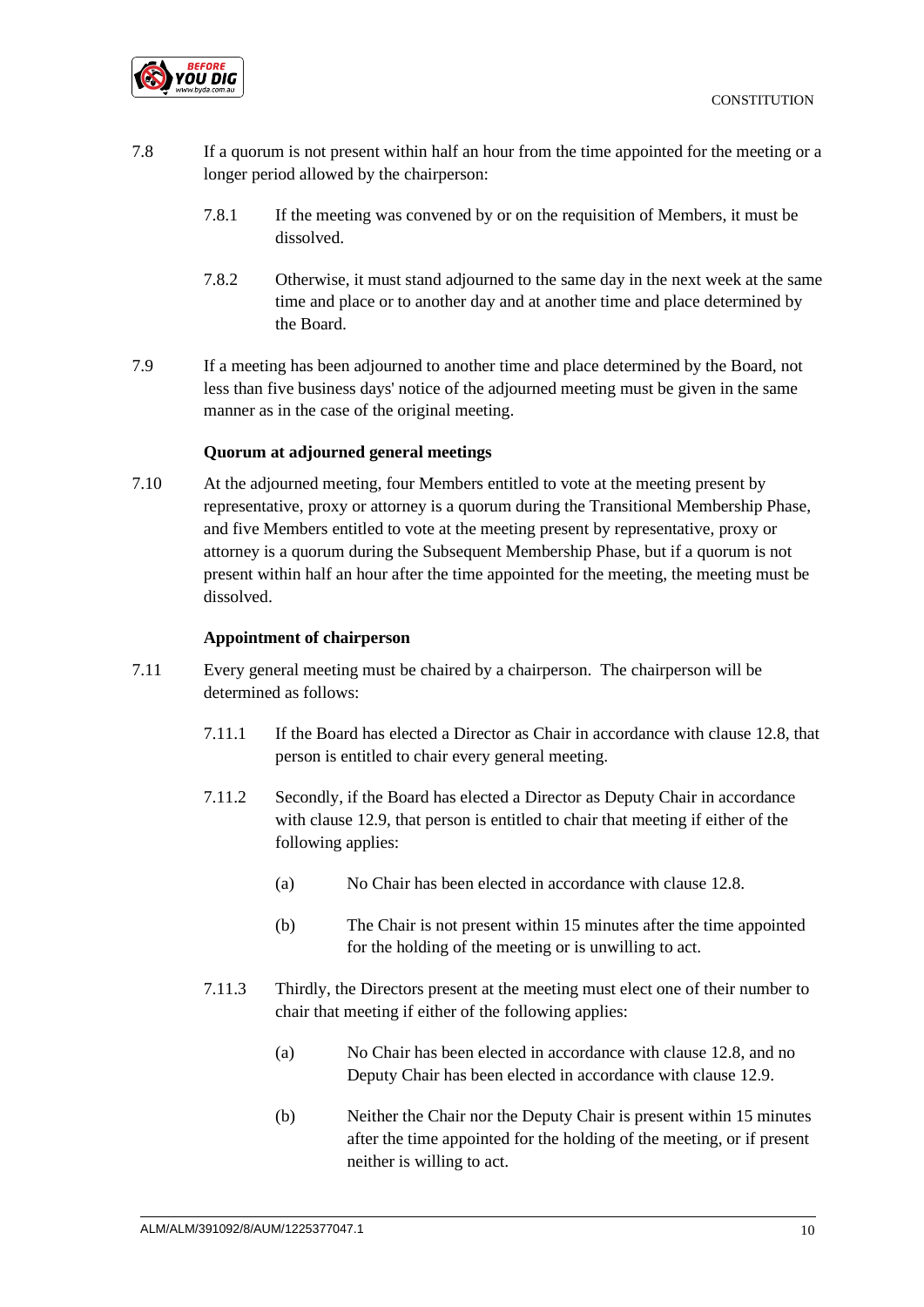

- 7.11.4 Fourthly, the Members entitled to vote at the meeting present by representative, proxy or attorney at the meeting must elect one of those Members to chair that meeting if either of the following applies:
	- (a) There are no Directors present within 15 minutes after the time appointed for the holding of the meeting.
	- (b) All Directors present decline to chair the meeting.

## **Chairperson's powers**

- 7.12 The chairperson may temporarily vacate the chair at a general meeting in favour of another person present at any time and for any reason they see fit.
- 7.13 Subject to the terms of this constitution regarding adjournment of meetings, the chairperson has charge of the general conduct of the meeting and the chairperson's ruling on all matters relating to the order of business, procedure and conduct of the general meeting is final and no motion of dissent from a ruling of the chairperson may be accepted.
- 7.14 The chairperson may, in their absolute discretion, refuse any person admission to a general meeting, or expel the person from the general meeting and not permit them to return, if the chairperson reasonably considers that the person's conduct is inappropriate. Inappropriate conduct in a general meeting includes:
	- 7.14.1 The use of offensive or abusive language which is directed to any person, object or thing.
	- 7.14.2 Attendance at the meeting while under the influence of any kind of drug, or using or consuming any drug at the meeting, including any alcoholic substance.
	- 7.14.3 Possession of any article, including a recording device or other electronic device or a sign or banner, which the chairperson considers is dangerous, offensive or disruptive or likely to become so.

## **Adjournment of meetings**

- 7.15 The chairperson may, with the consent of any meeting at which a quorum is present, and must if so directed by the meeting, adjourn the meeting to another time and to another place.
	- 7.15.1 The only business that may be transacted at any adjourned meeting is the business left unfinished at the meeting from which the adjournment took place.
	- 7.15.2 When a meeting is adjourned for 20 business days or more, notice of the adjourned meeting must be given as in the case of an original meeting.
	- 7.15.3 Except when a meeting is adjourned for 20 business days or more, it is not necessary to give a notice of an adjournment or of the business to be transacted at an adjourned meeting.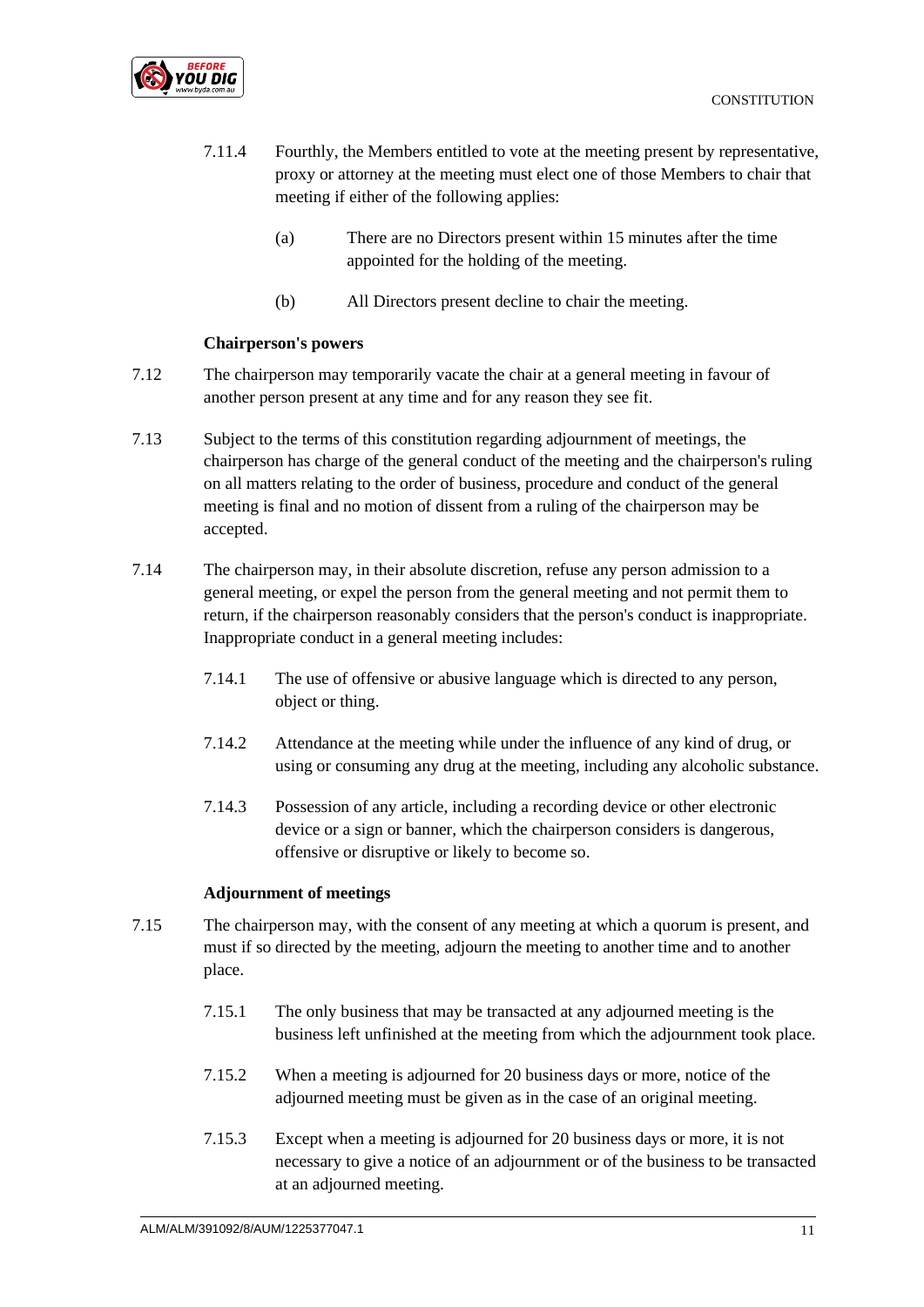

## **Voting on show of hands etc**

- <span id="page-15-0"></span>7.16 At a general meeting a resolution put to the vote of the meeting must be decided on either a show of hands or another method for Members to indicate their preference that is approved by the chairperson of the general meeting, unless a poll is demanded before that vote is taken or before the result is declared or immediately after the result is declared.
- 7.17 If a poll is not duly demanded, a declaration by the chairperson that a resolution has on a show of hands or other method of voting approved by the chairperson under clause [7.16](#page-15-0) been carried or carried unanimously, or by a particular majority, or lost, and an entry to that effect in the book containing the minutes of the proceedings of the Company, is conclusive evidence of the fact without proof of the number or proportion of the votes recorded in favour of or against the resolution.

## **Demand for a poll**

- 7.18 A poll may be demanded by either:
	- 7.18.1 The chairperson.
	- 7.18.2 At least five Members present and entitled to vote on the resolution.
	- 7.18.3 Any Member or Members present at the general meeting with at least 5% of the votes that may be cast on the resolution on a poll.
- 7.19 The demand for a poll may be withdrawn with the consent of the chairperson.
- 7.20 The demand for a poll does not prevent the continuance of a meeting for the transaction of business other than the question on which a poll is demanded.
- 7.21 If a poll is duly demanded, it must be taken in the manner and, except on a question of adjournment, either at once or after an interval or adjournment or otherwise as the chairperson directs. The result of the poll is the resolution of the meeting at which the poll is demanded.
- 7.22 A poll demanded on a question of adjournment must be taken immediately.
- 7.23 A poll cannot be demanded at a general meeting on the election of a chairperson of the general meeting.

## **Voting rights of Members**

- <span id="page-15-1"></span>7.24 On a show of hands or other method of voting approved by the chairperson under clause [7.16,](#page-15-0) every Member present by proxy, attorney or representative has one vote.
- <span id="page-15-2"></span>7.25 On a poll, every Member present by proxy, attorney or representative has one vote.

## **Vote of the chairperson at general meetings**

7.26 In a case of an equality of votes, whether on a show of hands or on a poll, the chairperson of a general meeting does not have a second or casting vote in addition to any votes the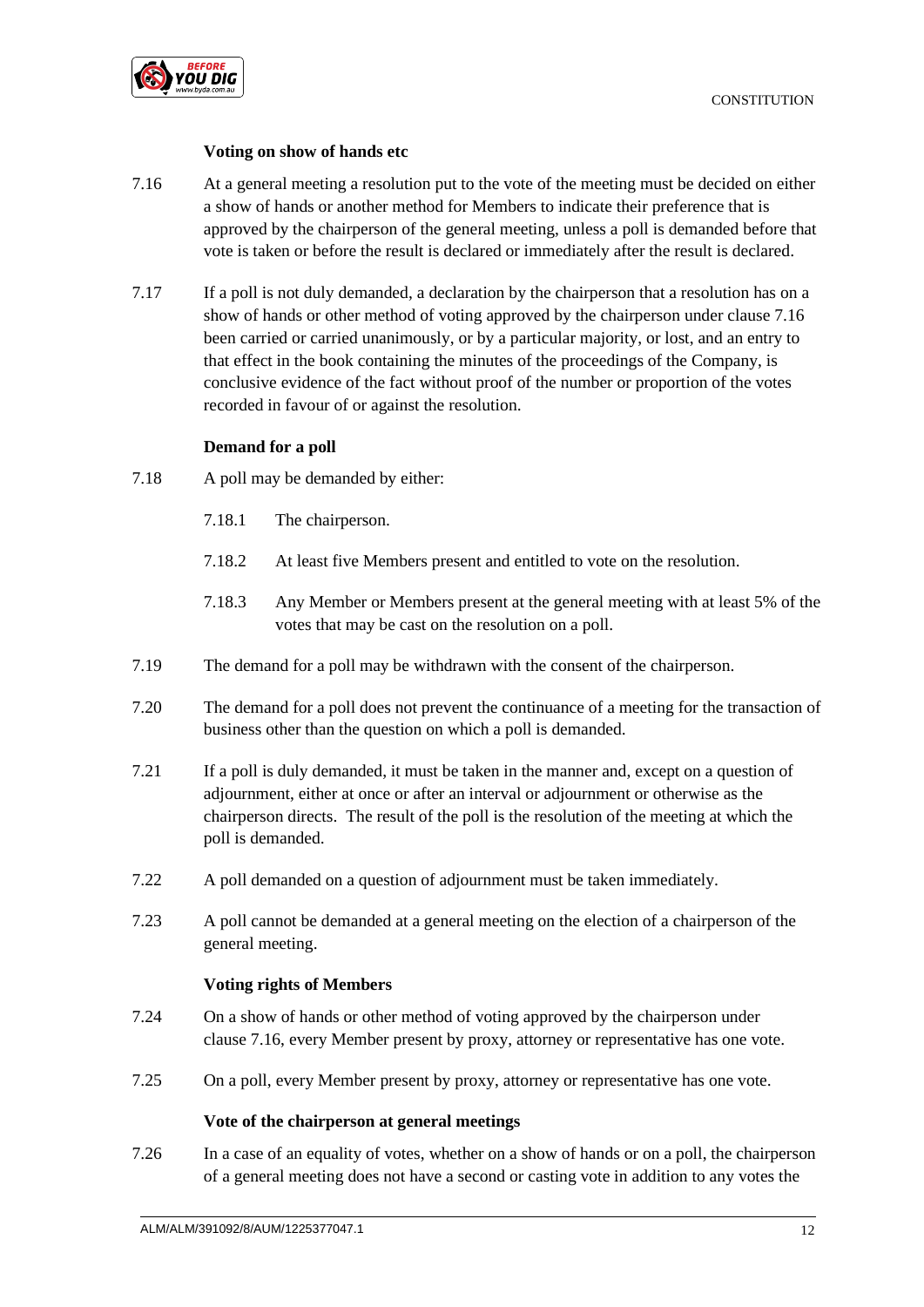

chairperson may have as a representative, proxy or attorney of a Member, and the motion fails.

## **Objections to voter qualification**

- 7.27 No objection may be raised to the qualification of a voter except at the meeting or adjourned meeting at which the vote objected to is given or tendered.
- 7.28 An objection to the qualification of a voter must be referred to the chairperson, whose decision is final.
- 7.29 A vote not disallowed according to an objection as provided for in this constitution is valid for all purposes.

## **Mode of meeting for Members**

- <span id="page-16-0"></span>7.30 A general meeting may be called or held (including at more than one place or entirely by using technology without a specific venue) using any technology that gives the persons entitled to attend the meeting a reasonable opportunity to participate in the meeting without being physically present in the same place, including a reasonable opportunity to exercise a right to speak (including a right to ask questions, whether orally or in writing, at the person's election). Anyone using such technology to participate in the general meeting is taken to be present in person at the general meeting while so participating. Subject to the other provisions of this constitution, the Members may otherwise regulate their meetings as they think fit.
- 7.31 Where a general meeting is held using technology in accordance with clause [7.30:](#page-16-0)
	- 7.31.1 If a person may attend the general meeting physically, the place and time for the meeting is taken to be the main location of the meeting as set out in the notice of meeting, and the time at that place.
	- 7.31.2 If no-one is entitled to attend the meeting physically, the place for the meeting is taken to be the address of the Office, and the time for the meeting is taken to be the time at the Office.
	- 7.31.3 All persons participating in the general meeting must be given the opportunity to participate in any vote in real time.
	- 7.31.4 Without limiting the chairperson's powers under this constitution and at law, the general meeting must be conducted in accordance with any policies adopted by the Board from time to time concerning the use of technology to conduct general meetings (to the extent that such policies are consistent with the Corporations Act and this constitution).
	- 7.31.5 If any technical difficulties occur before or during the general meeting, the chairperson may:
		- (a) if the Members as a whole do not have a reasonable opportunity to participate, adjourn the general meeting until the technical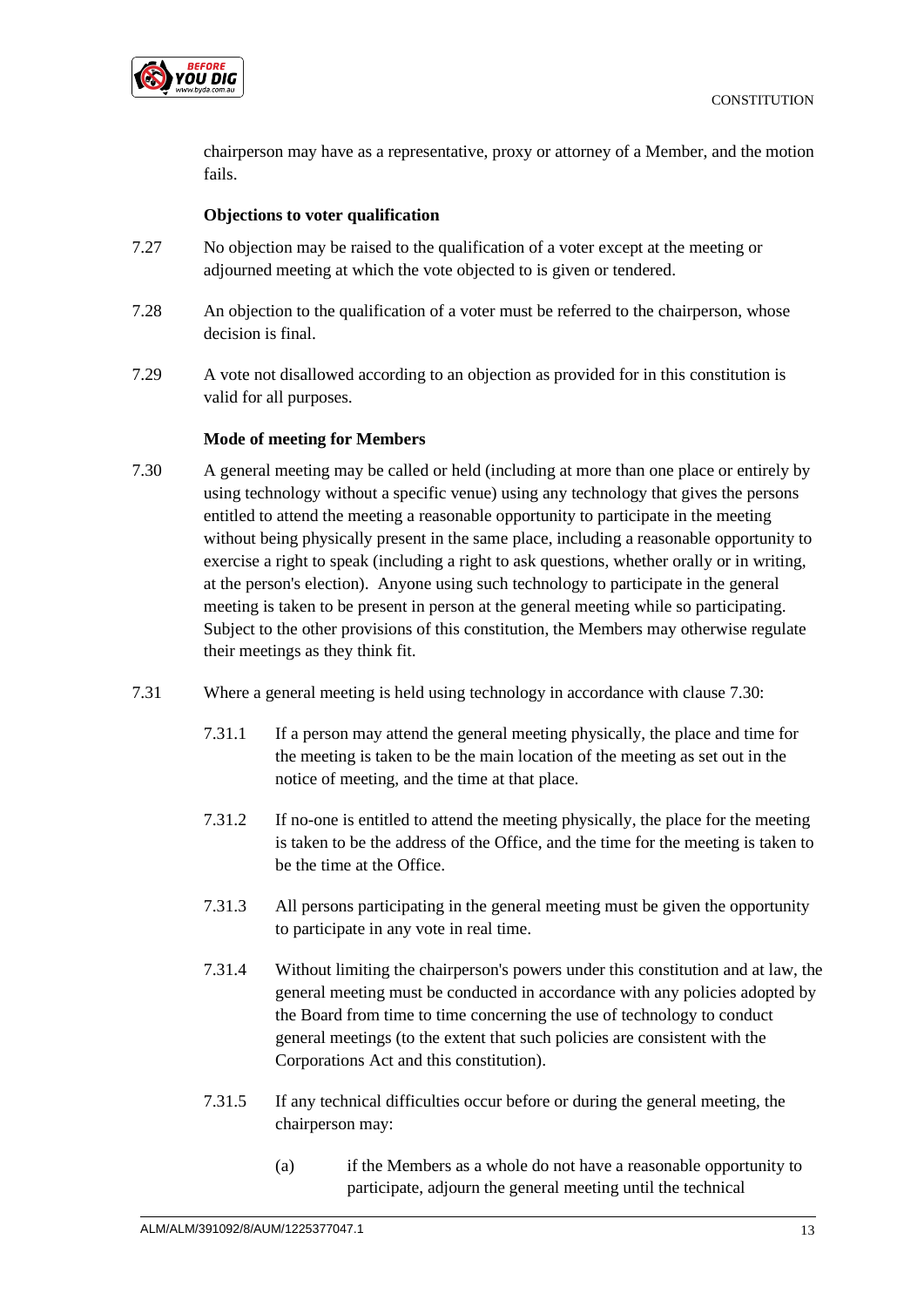

difficulties are remedied or adjourn to such other date, time and place as the chairperson considers appropriate; or

(b) if a quorum is present (whether at the place the chairperson is present, or by technology) and the Members as a whole have a reasonable opportunity to participate such that only a small percentage of Members (as determined by the chairperson) have difficulties in, or cannot participate in, the general meeting, continue the general meeting. That continuation will not, in and of itself, invalidate any resolutions passed at the general meeting.

## **Resolution in writing**

7.32 A resolution in writing signed by all Members entitled to vote on the resolution is to be treated as a determination of the Members passed at a meeting of the Members duly convened and held.

#### **Form of resolution in writing**

- 7.33 A resolution in writing may consist of substantially similar documents.
	- 7.33.1 Each document must be signed by at least one Member.
	- 7.33.2 If the resolution in writing consists of substantially similar documents, it takes effect on the latest date on which a Member signs one of the documents.
	- 7.33.3 Alternatively, such a resolution may consist of each Member affirming by electronic means that they approve the proposed resolution. A document produced by mechanical or electronic means that purports to be from a Member or the Member's representative, proxy or attorney is considered a document in writing signed by the Member and is deemed to be signed when received in readable form.
	- 7.33.4 A document generated by electronic means which purports to be:
		- (a) a copy of a resolution of Members is to be treated as a resolution in writing; and
		- (b) a copy of a signature is to be treated as signed by the Member whose signature appears to be on it.
	- 7.33.5 If a resolution in writing is signed or approved by a representative, proxy or attorney of a Member, it must not also be signed or approved by the appointing Member (and vice versa).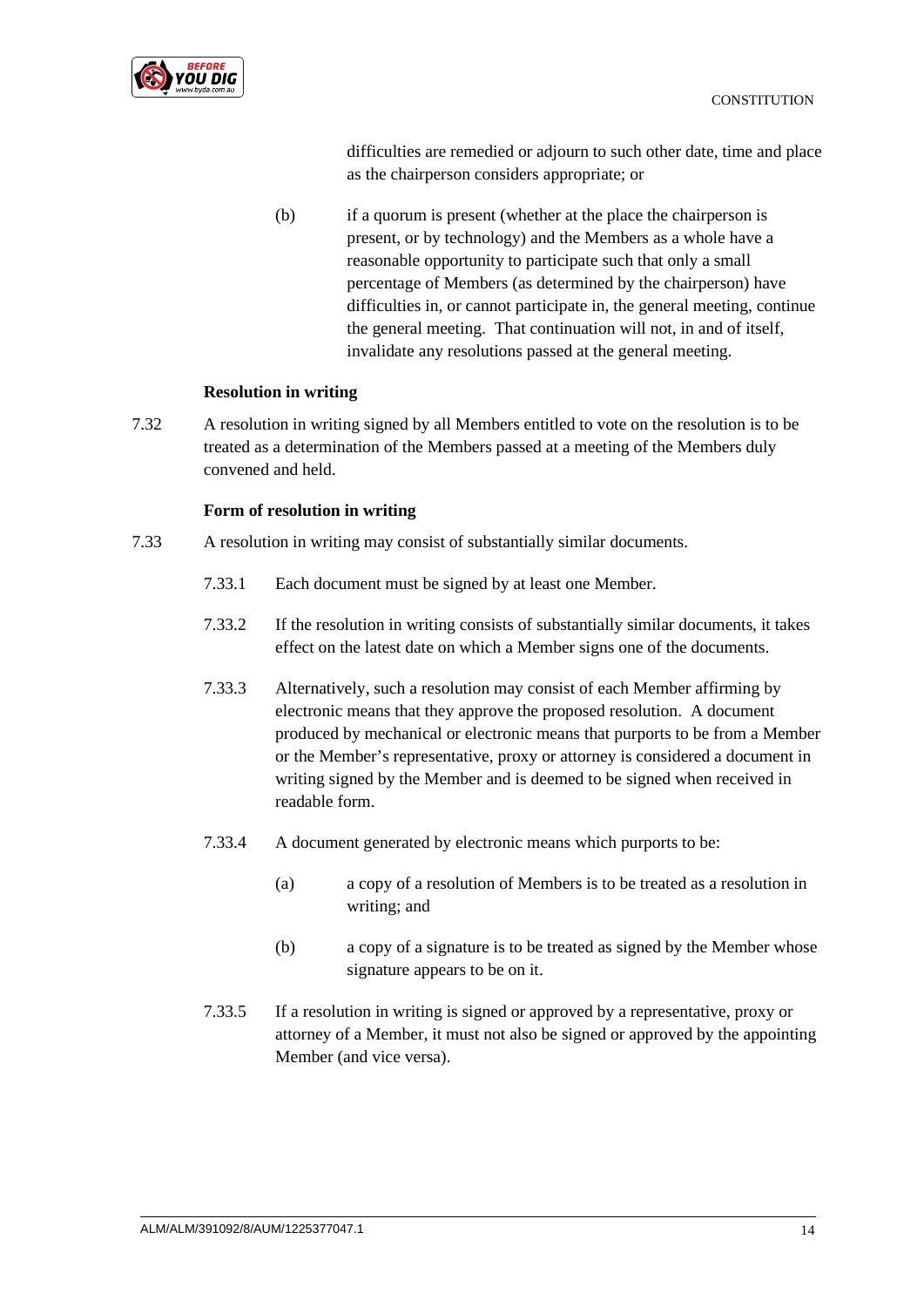

## **8 REPRESENTATIVES, PROXIES AND ATTORNEYS**

#### **Representatives, proxies and attorneys of Members**

- 8.1 At meetings of Members each Member entitled to vote may vote by representative, proxy or by attorney in accordance with clauses [7.24](#page-15-1) an[d 7.25.](#page-15-2)
- <span id="page-18-0"></span>8.2 Subject to the terms of their appointment, a person attending as a proxy, or as the attorney of a Member, or as representative of a Member, has all the powers of a Member, except where expressly stated to the contrary.

## **Appointment and removal of representatives**

- 8.3 A Member may appoint, and remove, a natural person as its sole representative for any matters connected with the Company by written notice to the Secretary in such form as the Board may prescribe from time to time, or as permitted by the Corporations Act.
	- 8.3.1 A document executed by a Member in accordance with section 127 of the Corporations Act (where applicable to the Member) is rebuttable evidence of the appointment, or removal, of the named representative.
	- 8.3.2 For the avoidance of doubt, a representative is entitled to exercise the powers of the Member which appointed him or her (in accordance with clause [8.2\)](#page-18-0) and a representative present must be counted towards a quorum on the basis that the Member is to be considered personally present at the general meeting by its representative.

## **Appointment of attorneys**

- <span id="page-18-1"></span>8.4 If a Member executes or proposes to execute any document or do any act by or through an attorney which affects the Company or the Member's membership of the Company, the Member must promptly provide the Company with any or all of the following upon written request from the Company:
	- 8.4.1 The original executed instrument appointing the attorney, for notation.
	- 8.4.2 A certified copy of the original executed instrument appointment the attorney, for the Company to retain.
	- 8.4.3 Any other evidence the Company may request from time to time regarding the power of attorney, including evidence that the power of attorney is effective and remains in force.

## **Appointment of proxies**

- 8.5 A Member may appoint another person as their proxy to attend and vote instead of the Member. A proxy need not be a Member.
	- 8.5.1 A document appointing a proxy must be in writing, in any form permitted by the Corporations Act and signed by the Member making the appointment.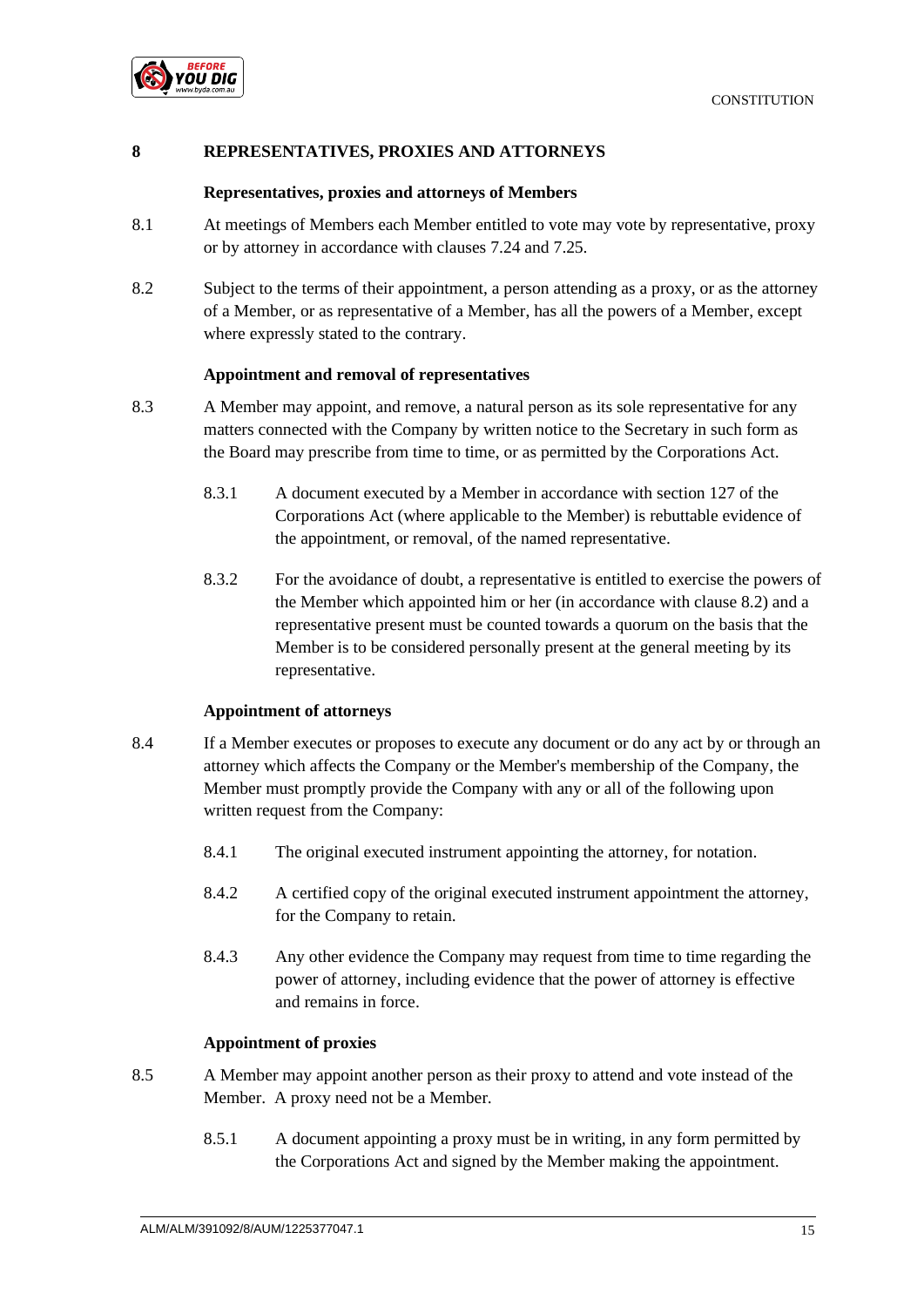- 8.5.2 A document appointing a proxy may specify the manner in which the proxy is to vote in respect of a particular resolution and, where the document so provides, the proxy is not entitled to vote on the resolution except as specified in the document.
- 8.5.3 Except as expressly provided by the document appointing a proxy, an appointment of a proxy confers authority to do all things that the Member can do in respect of a general meeting.

# **Verification of proxies**

- 8.6 Before the time for holding the meeting or adjourned meeting at which a proxy proposes to vote, both of the following documents must be deposited with the Company:
	- 8.6.1 The document appointing the proxy.
	- 8.6.2 If the appointment is signed by the appointor's attorney, the authority under which the appointment was signed or a certified copy of that authority (even if previously provided to the Company in accordance with clause [8.4\)](#page-18-1).
- 8.7 Those documents must either be:
	- 8.7.1 received at the Office or at the place, fax number or email address specified for that purpose in the notice convening the meeting not less than 48 hours before the time for holding the meeting; or
	- 8.7.2 produced to the chairperson of the meeting before the proxy votes.
- 8.8 If a general meeting has been adjourned, an appointment and any authority received by the Company at least 48 hours before the resumption of the meeting are effective for the resumed part of the meeting.

## **Validity of proxies**

8.9 A proxy document is invalid if it is not deposited or produced prior to a meeting or a vote being taken as required by this document.

## **Revocation of appointment of proxy**

- 8.10 A vote given in accordance with the terms of a proxy, an appointment of representative or power of attorney is valid despite:
	- 8.10.1 The previous death or unsoundness of mind of the principal.
	- 8.10.2 The revocation of the instrument or of the authority under which the instrument was executed.

However, the vote is only valid if no intimation in writing of any of those events has been received at the Office before the commencement of the meeting or adjourned meeting at which the document is used.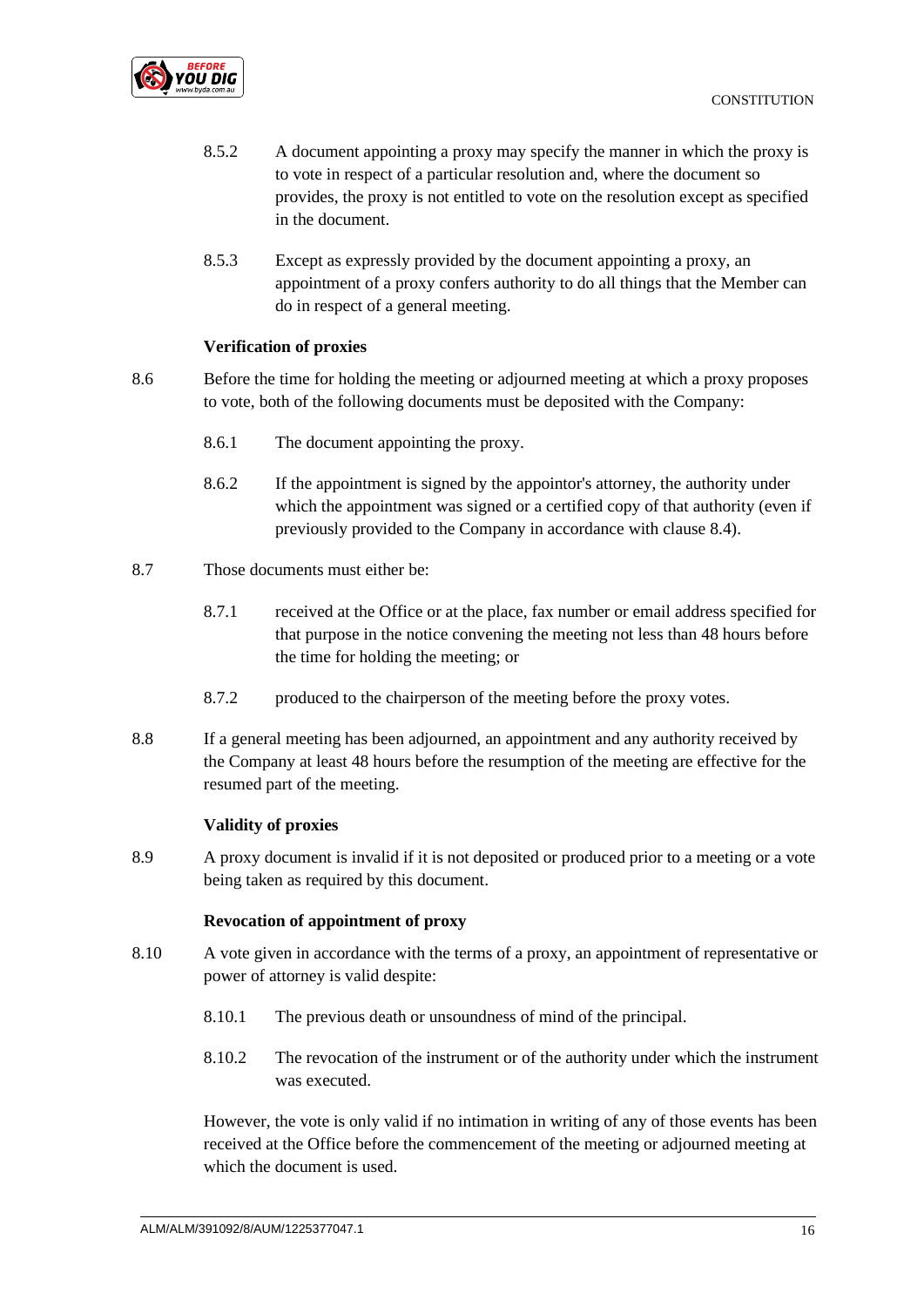

# **9 APPOINTMENT AND RETIREMENT OF DIRECTORS**

## **Board phases**

<span id="page-20-2"></span>9.1 The composition of the Board and the principles governing the appointment, rotation and removal of Directors are as follows:

| <b>Phase</b>                                                | Duration and applicable provisions                                                                                                                                                                                                                                                                                                                                                                                                                                                                         |
|-------------------------------------------------------------|------------------------------------------------------------------------------------------------------------------------------------------------------------------------------------------------------------------------------------------------------------------------------------------------------------------------------------------------------------------------------------------------------------------------------------------------------------------------------------------------------------|
| <b>Transitional Board Phase</b>                             | The Transitional Board Phase commences on the date this<br>constitution is adopted and ends at 12.01 am AEST on the<br><b>Transition Date.</b>                                                                                                                                                                                                                                                                                                                                                             |
|                                                             | Clauses 9.2 and 9.3 apply during the Transitional Board<br>Phase and cease to apply when the Transitional Board<br>Phase ends.                                                                                                                                                                                                                                                                                                                                                                             |
| <b>Subsequent Board Phase</b>                               | The Subsequent Board Phase commences immediately<br>following the cessation of the Transitional Board Phase.<br>It continues until the Company is dissolved or this<br>constitution is amended to provide for another<br>arrangement, whichever occurs sooner.<br>The composition of the Board, including Director<br>appointment and retirement, will be determined in<br>accordance with the principles set out in clauses 9.4 to<br>9.30 and clauses 9.34 to 9.38 during the Subsequent<br>Board Phase. |
| <b>Provisions that apply</b><br>during both Board<br>phases | Clauses 9.1, 9.31 to 9.33 and 9.39 apply during both the<br><b>Transitional Board Phase and the Subsequent Board</b><br>Phase.                                                                                                                                                                                                                                                                                                                                                                             |

# **Transitional Board Phase**

- <span id="page-20-0"></span>9.2 Immediately after the time of adoption of this constitution, the Board will consist of the Existing Directors.
- <span id="page-20-1"></span>9.3 During the Transitional Board Phase:
	- 9.3.1 The number of Directors must be not less than three and not more than ten.
	- 9.3.2 A Director may at any time resign from office in accordance with clause [9.31,](#page-26-1) be removed from office and replaced in accordance with clause [9.32](#page-26-3) or have their office vacated in accordance with clause [9.33.](#page-26-2)
	- 9.3.3 The Board, or if there is only one Director, that Director, may at any time appoint a person to be a Director and who will hold office for a maximum period ending at the cessation of the Transitional Board Phase.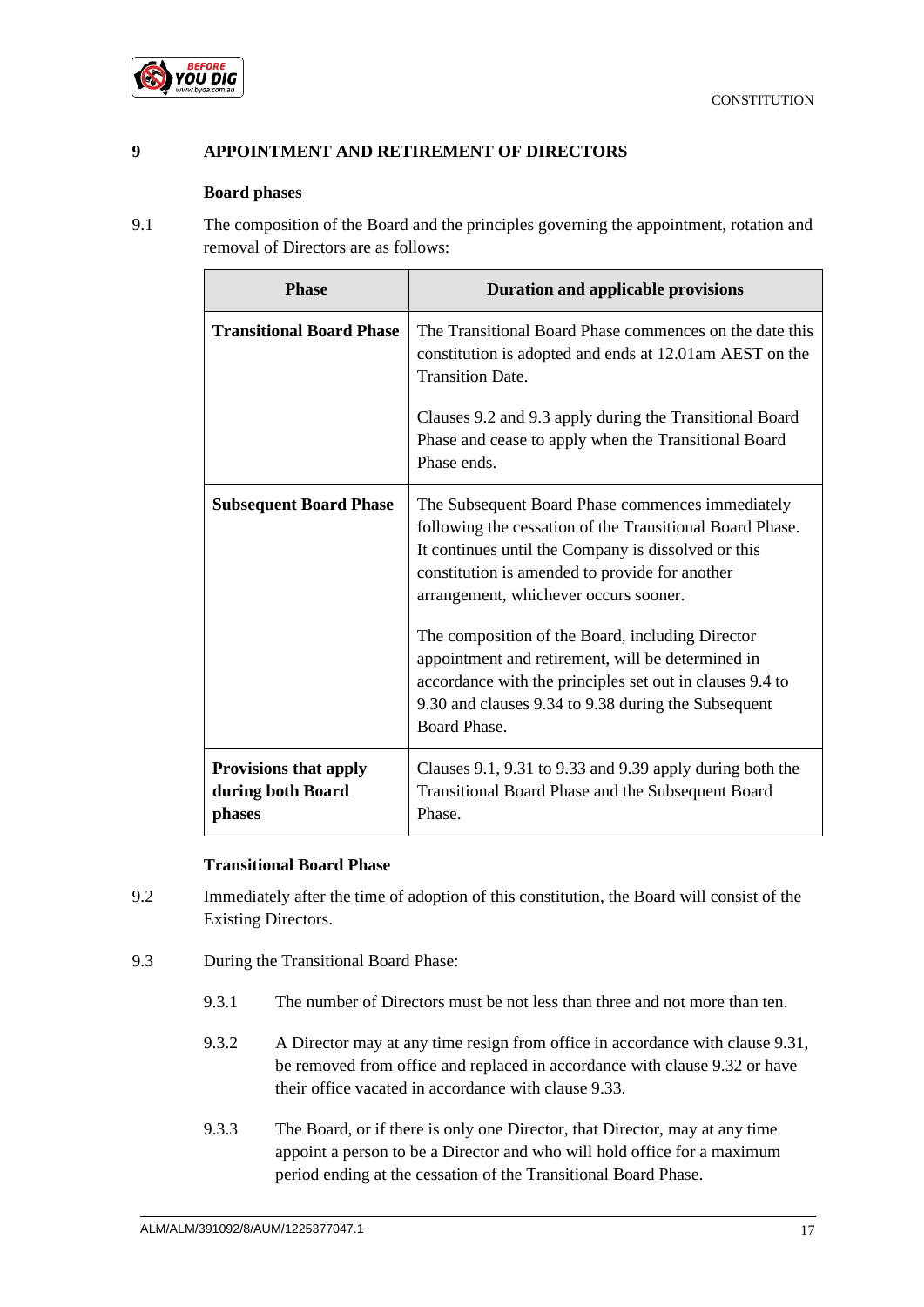

## **Skills-based board**

<span id="page-21-0"></span>9.4 It is intended that the Board will be a skills-based board that is capable of providing:

- 9.4.1 a holistic view of the Industry Areas and the Regions, and the needs and objectives of Members in each of them; and
- 9.4.2 leadership and stewardship in furtherance of the Principal Purpose that draws on relevant functional and technical expertise and experience.
- 9.5 The competencies, skills and experience that are considered most relevant to the governance of the Company and the achievement of a skills-based board may be set out in the Skills Matrix.

## **Directors are not nominees or representatives**

- 9.6 To avoid doubt:
	- 9.6.1 A Director is not the nominee or representative of any person, including any Member or (if a Region Director) the relevant Region or Advisory Council, and must, like all other Directors, act in the best interests of the Company as a whole, exercise active discretions and only provide information, records or other documents to third parties if authorised to do so by the Board under clause [19.4](#page-39-0) or otherwise by law.
	- 9.6.2 Subject to the law, a Director cannot in any circumstances be removed from office or replaced as a Director by any person other than the Members or otherwise be required to vacate their office by any person other than the **Members**

# **Structure of the Board**

- <span id="page-21-1"></span>9.7 Without limiting the Members' rights under clause [9.32](#page-26-3) or the Corporations Act, during the Subsequent Board Phase the Board will consist of:
	- 9.7.1 Region Directors selected by Advisory Councils in accordance with clauses [9.14](#page-23-0) to [9.16,](#page-24-0) [9.18.3](#page-24-1) or [9.20](#page-25-0) (**Region Directors**), up to a maximum number equal to the number of Advisory Councils.
	- 9.7.2 Up to two Independent Directors appointed by the Board in accordance with clause [9.23.](#page-25-1)
	- 9.7.3 Up to two Industry Directors appointed by the Board in accordance with clause [9.27.](#page-26-4)
	- 9.7.4 A Managing Director, but only if the Board has appointed a Managing Director under clause [9.34.](#page-27-0)
- 9.8 Immediately upon the commencement of the Subsequent Board Phase: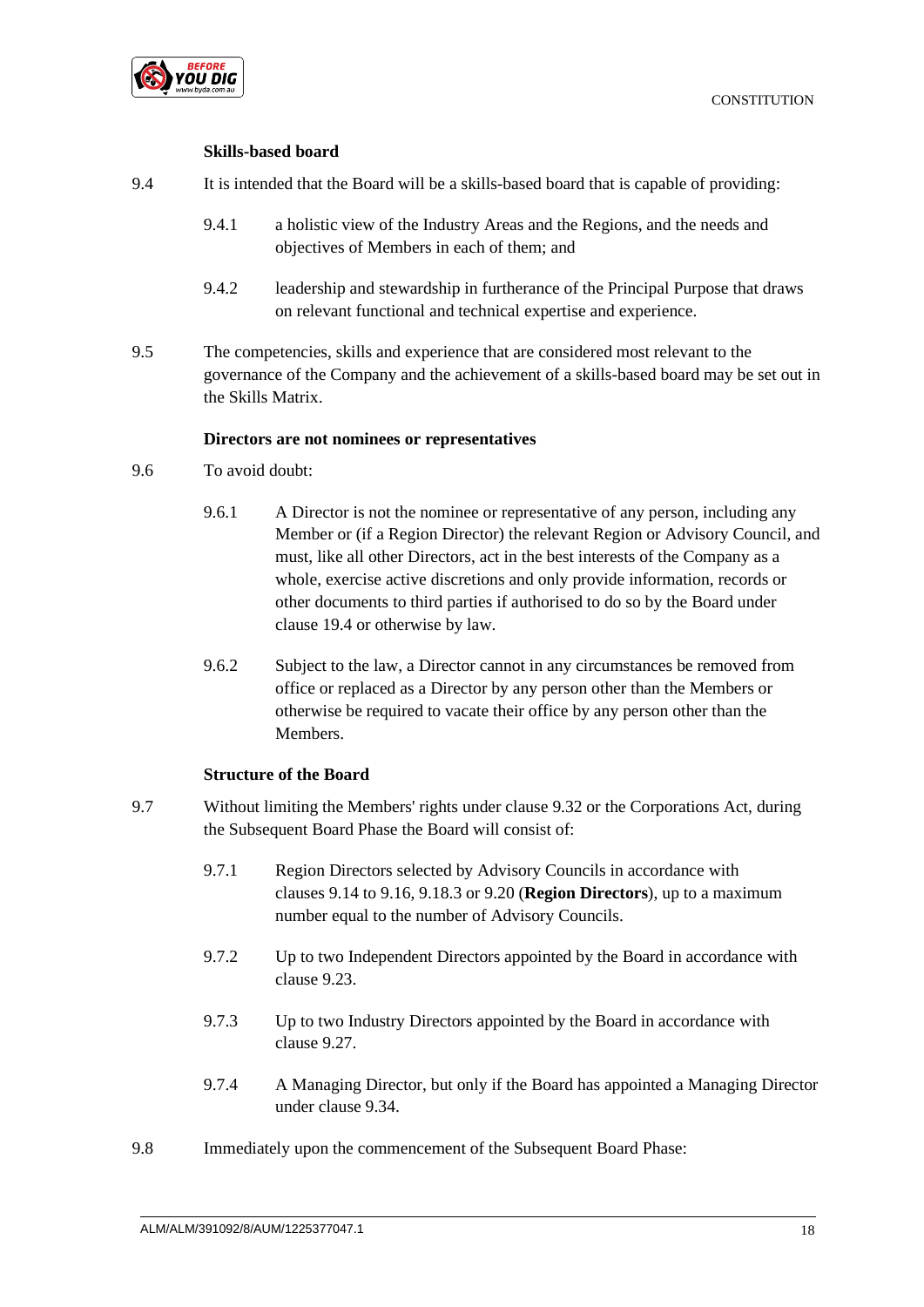

- 9.8.1 The Board will consist of up to five Region Directors and up to two Independent Directors.
- 9.8.2 The office of each Existing Director who has not become a Region Director in accordance with clause [9.9](#page-22-0) or an Independent Director in accordance with clause [9.26](#page-25-2) immediately becomes vacant.

## **Region Directors**

- <span id="page-22-0"></span>9.9 Not more than 10 business days prior to the Transition Date, each State Entity must provide the Company with a notice identifying the individual who will become the first Region Director for the Region in which that State Entity is based. To avoid doubt, the person named in the notice:
	- 9.9.1 May, but need not be, a member of the governing body of that State Entity.
	- 9.9.2 May, but need not be, an Existing Director.
	- 9.9.3 Must be employed by a Member as at the date of the notice.
	- 9.9.4 Must not be a person who is prohibited by the Corporations Act or another law from being a company director.
- 9.10 The person identified in the notice given by a State Entity under clause [9.9](#page-22-0) will become the Region Director associated with the relevant Region immediately upon the commencement of the Subsequent Board Phase, provided that:
	- 9.10.1 The person continues to be employed by a Member.
	- 9.10.2 If the person is a Director at the time the notice is given to the Company, the person must not have ceased to be a Director for any reason in the period between the date of the notice and the Transition Date.
	- 9.10.3 If the person is not a Director at the time the notice is given to the Company, the person must have provided the Company with their signed consent to act as a Director prior to the Transition Date, as required under the Corporations Act.
- <span id="page-22-1"></span>9.11 At the first Board meeting that is held after the Transition Date, the Region Directors who are present must determine and record in writing the order in which each of the initial Region Directors will retire from office, with lots to be drawn if the Region Directors are unable to reach agreement at that meeting. The initial term of office of each of those Region Directors must be a term that ends on the close of the First AGM, the Second AGM or the Third AGM, such that:
	- 9.11.1 One Region Director will retire at the close of the First AGM, and is eligible to be re-selected by the relevant Advisory Council.
	- 9.11.2 Two Region Directors will retire at the close of the Second AGM, and each will be eligible to be re-selected by the relevant Advisory Council.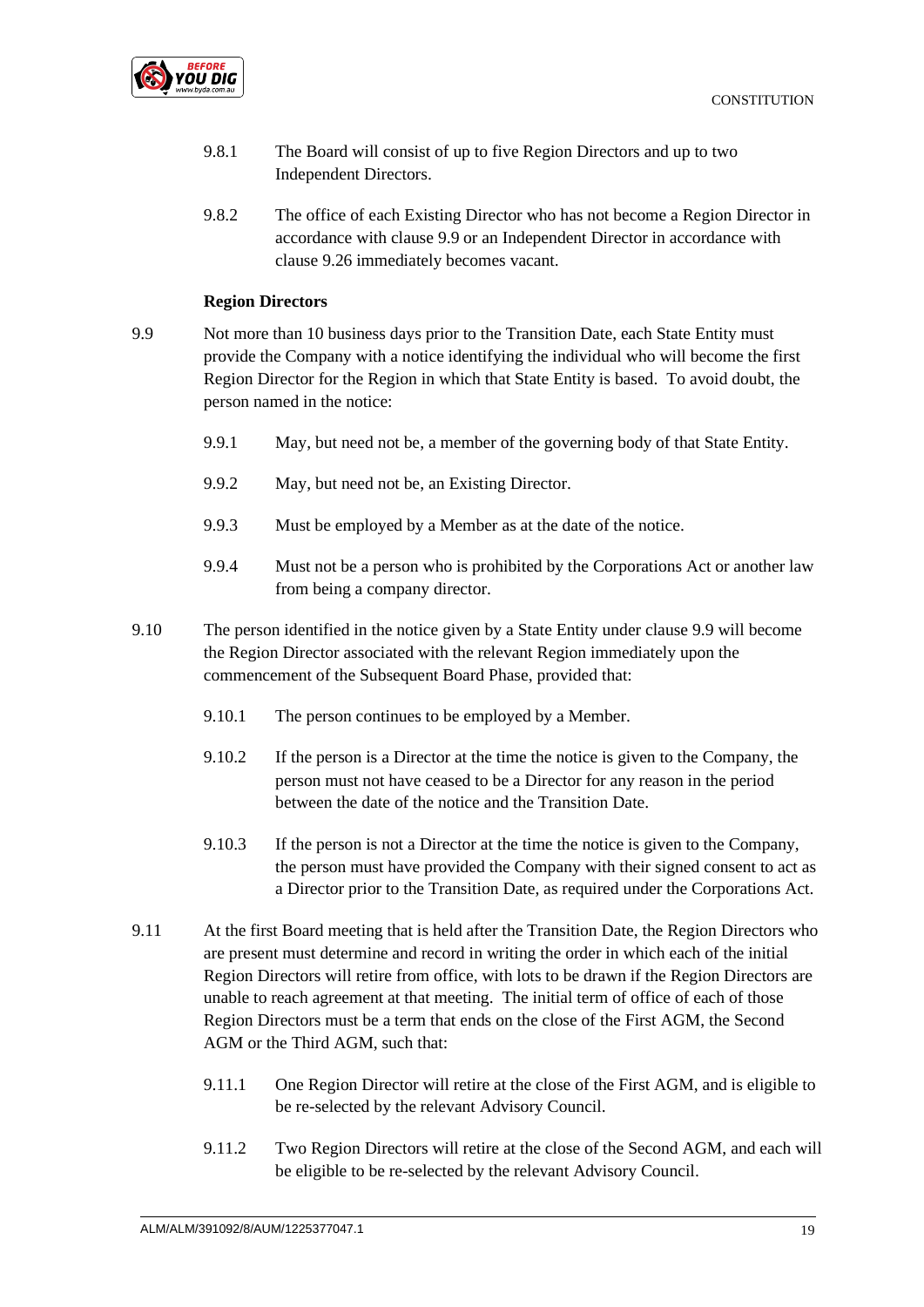

- 9.11.3 Two Region Directors will retire at the close of the Third AGM, and each will be eligible to be re-selected by the relevant Advisory Council.
- <span id="page-23-2"></span>9.12 Each of the initial Region Directors will have an initial term of office determined in accordance with clause [9.11.](#page-22-1) Any such Region Director who is immediately re-selected as Region Director by the relevant Advisory Council in accordance with clauses [9.14](#page-23-0) to [9.16,](#page-24-0) or any other person who is selected as Region Director by the relevant Advisory Council in accordance with clauses [9.14](#page-23-0) to [9.16,](#page-24-0) will hold office for a further maximum period ending on the close of the third-next to occur AGM (being a maximum term of approximately three years).
- <span id="page-23-1"></span>9.13 A retiring Region Director is eligible to be immediately re-selected by the relevant Advisory Council in accordance with clauses [9.14](#page-23-0) to [9.16](#page-24-0) unless such re-selection would result in that person holding office for more than three consecutive terms as a Region Director (with an initial term as Region Director of less than three years being counted as a full term for these purposes). However, this clause [9.13](#page-23-1) does not prevent a former Region Director from subsequently being selected or appointed as a Director in accordance with this constitution, provided that a period of at least 24 consecutive calendar months has passed since they last held the office of Director.
- <span id="page-23-6"></span><span id="page-23-3"></span><span id="page-23-0"></span>9.14 In a year in which the Region Director is required to retire from office under clause [9.11](#page-22-1) or clause [9.12,](#page-23-2) the relevant Advisory Council must do all of the following:
	- 9.14.1 Consult with the Board regarding any skills, competencies or experience that the Board considers it necessary or desirable to have represented at Board level at the time, including in light of the Skills Matrix, along with any information that the Board considers relevant to the Advisory Council's selection in light of clause [9.16.](#page-24-0) Such consultation must commence at least 40 business days prior to the next-to-occur AGM.
	- 9.14.2 Conduct a selection process in accordance with the Advisory Council's Charter and any information provided by the Board under clause [9.14.1](#page-23-3) to identify the individual who is proposed to become the Region Director for the Region on and from the close of the next-to-occur AGM (**Candidate**). To avoid doubt, the Candidate may but need not be the incumbent Region Director, but must not be a person who is prohibited by the Corporations Act or another law from being a company director.
	- 9.14.3 Provide the Company with a notice identifying the Candidate, not less than 20 business days prior to the next-to-occur AGM.
	- 9.14.4 Ensure that the Candidate provides the Company with their signed consent to act as a Director prior to the date of the next-to-occur AGM, if required under the Corporations Act.
- <span id="page-23-5"></span><span id="page-23-4"></span>9.15 A Candidate will become the Region Director associated with a particular Region on and from the close of the relevant AGM unless any of the following applies: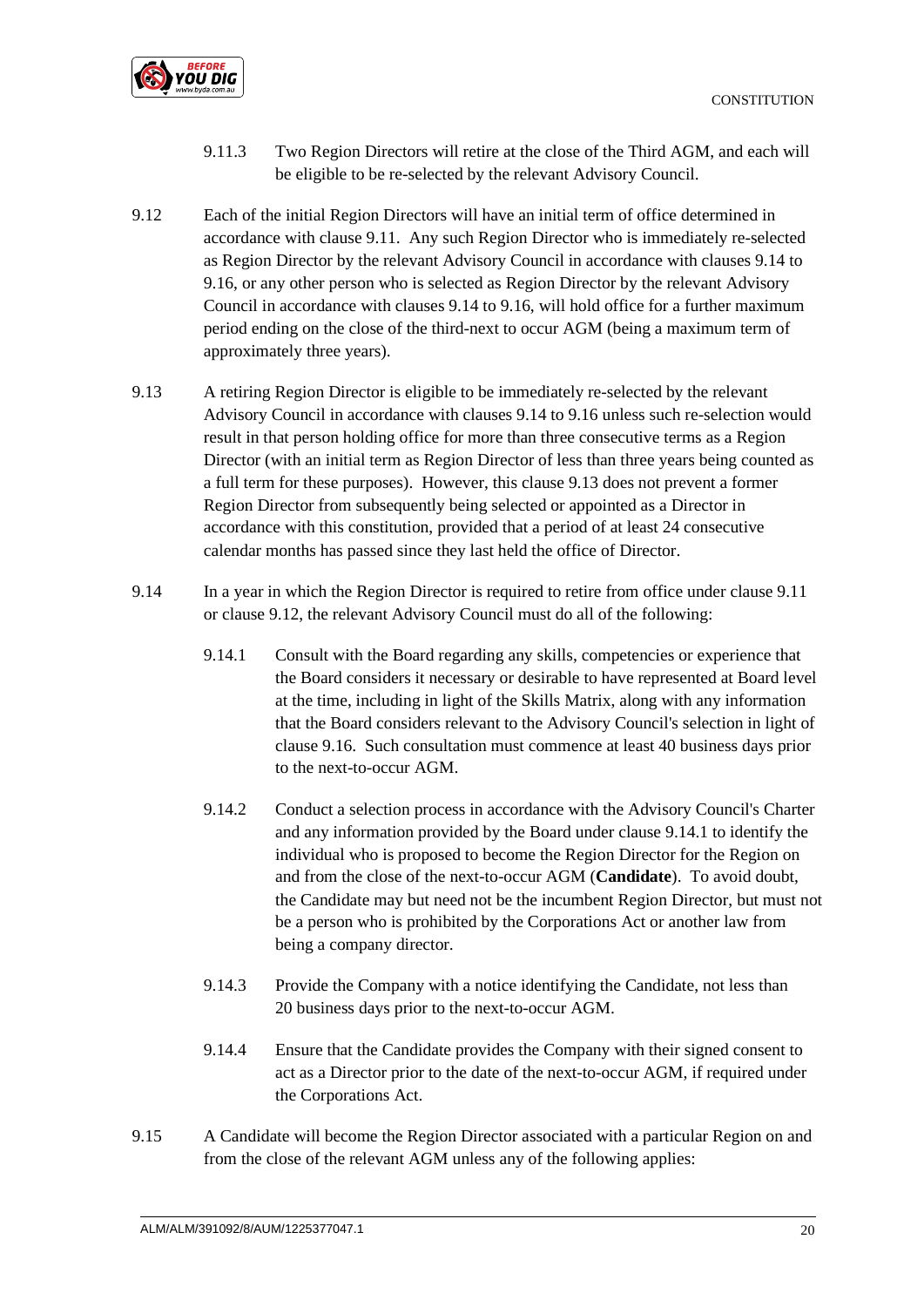

- 9.15.1 The Candidate is not a Director at the date of the Advisory Council's notice under clause [9.14.3](#page-23-4) and has not provided the Company with their signed consent to act as a Director prior the relevant AGM.
- <span id="page-24-5"></span>9.15.2 The Candidate is a person who is prohibited by the Corporations Act or another law from being a company director or their appointment would otherwise breach the law.
- 9.15.3 The Candidate is not eligible to be appointed as a Region Director under clause [9.17.](#page-24-2)
- <span id="page-24-6"></span><span id="page-24-0"></span>9.16 If clause [9.15](#page-23-5) prevents a Candidate from becoming a Region Director, the Board will promptly advise the Advisory Council of the reason, and the relevant Advisory Council must promptly comply with clause [9.14](#page-23-0) a further time, with the aim of ensuring that an eligible person will become that Region Director on and from the close of the next-tooccur AGM. The Advisory Council does not have to comply with the time periods set out in clause [9.14](#page-23-0) but must provide the Company with a notice identifying the Candidate (who must not be ineligible under clause [9.15\)](#page-23-5) not later than 48 hours prior to the next-tooccur AGM.
- <span id="page-24-2"></span>9.17 Despite any other provision of this constitution, a person is not eligible to become a Region Director if their appointment would result in:
	- 9.17.1 more than two Region Directors being employed by Members who conduct operations in the same Industry Area (determined as at the date of the proposed appointment); or
	- 9.17.2 more than one Region Director being an officer or employee of a particular Member (determined as at the date of the proposed appointment). For the purposes of this clause [9.17.2,](#page-24-3) any Related Body Corporate of a Member is deemed to be that Member.
- <span id="page-24-4"></span><span id="page-24-3"></span><span id="page-24-1"></span>9.18 If a Region Director ceases to be employed by a Member, the following rules apply:
	- 9.18.1 The Region Director must notify the Company in writing within one month of ceasing to be employed by a Member.
	- 9.18.2 The Region Director's office immediately becomes vacant on the date that the Company receives the notice referred to in clause [9.18.1](#page-24-4) or the date on which the Company otherwise becomes aware that the Region Director has ceased to be employed by a Member (whichever occurs sooner).
	- 9.18.3 Unless clause [9.19](#page-25-3) applies, promptly after a Region Director's office is vacated, the relevant Advisory Council must comply with clause 9.14 to identify the individual whom the Advisory Council proposes will become the Region Director associated with that Region. The relevant Candidate will become the Region Director at the commencement of the next Board meeting unless the Candidate has not provided the Company with their signed consent to act as a Director prior the Board meeting or either of clauses [9.15.2](#page-24-5) and [9.15.3](#page-24-6) applies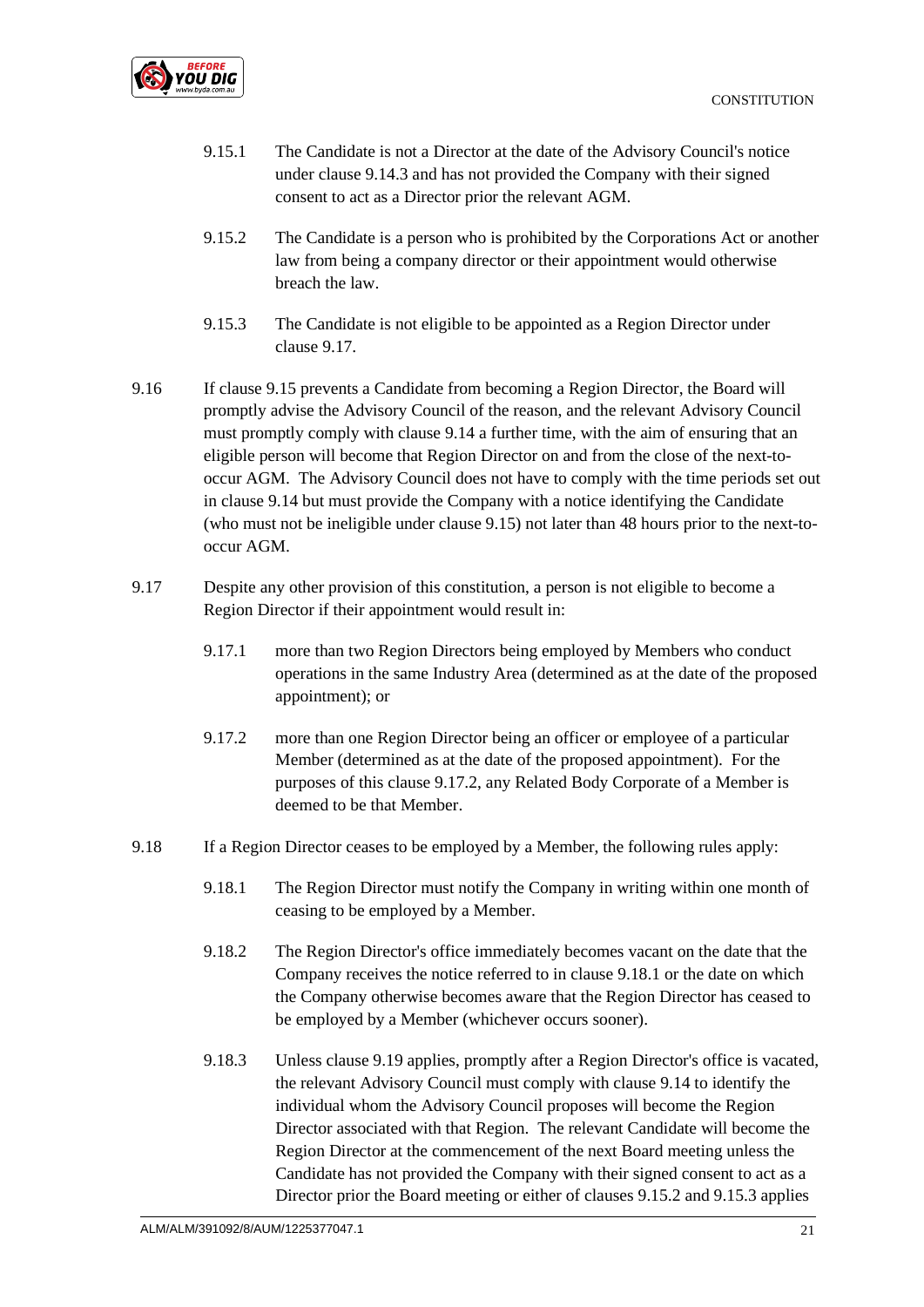

to the Candidate. The Candidate will be the Region Director for a maximum period ending at the close of the AGM at which the former Region Director would have been required to retire from office under clause [9.11](#page-22-1) or clause [9.12.](#page-23-2)

- <span id="page-25-3"></span>9.19 If a Region Director's office is vacated and there is less than 6 months until the AGM at which that Region Director would have been required to retire from office under clause [9.11](#page-22-1) or clause [9.12,](#page-23-2) the Advisory Council may identify a replacement Region Director who will hold office at the close of that AGM, but not sooner than that time.
- <span id="page-25-0"></span>9.20 If a Region Director resigns from office or their office is vacated, clauses [9.18.3](#page-24-1) and [9.19](#page-25-3) will apply.
- 9.21 If at any time there is an increase in the number of Advisory Councils in accordance with clause [12.24,](#page-32-0) the Board may by resolution determine the maximum period for which the first Region Director associated with each such new Region will hold office, with the aim of achieving (to the greatest extent possible) a regular and even rotation of Region Directors from office going forward.
- 9.22 To avoid doubt, the Board, or if there is only one Director, that Director, has no power to appoint a person to be a Director to fill a vacant Region Director position.

# **Independent Directors**

- <span id="page-25-1"></span>9.23 The Board, or if there is only one Director, that Director, may at any time appoint a person who is Independent at the time of appointment to be a Director (**Independent Director**). That person will hold office for a maximum period ending on the close of the third-next to occur AGM (being a maximum term of approximately three years) or such shorter period as may be specified in the relevant Board resolution. To avoid doubt, any such appointment will take effect on and from the date of the relevant Board resolution or such later date as may be specified in the relevant Board resolution.
- <span id="page-25-4"></span>9.24 A retiring Independent Director is eligible for re-appointment, unless such re-appointment would result in that person holding office for more than three consecutive terms as a Director (with any term as Independent Director of less than three years being counted as a full term for these purposes). However, this clause [9.24](#page-25-4) does not prevent a former Independent Director from subsequently being selected or appointed as a Director in accordance with this constitution, provided that a period of at least 24 consecutive calendar months has passed since they last held the office of Director.
- 9.25 An Independent Director's office of Director immediately becomes vacant if they cease to be Independent.
- <span id="page-25-2"></span>9.26 Prior to the Transition Date, the Board may resolve that up to two Existing Directors:
	- 9.26.1 are to be treated as Independent; and
	- 9.26.2 will become Independent Directors upon the commencement of the Subsequent Board Phase (provided they are Directors at that time), in which case the Board must also resolve their respective terms of office as Independent Directors in accordance with clause [9.23.](#page-25-1)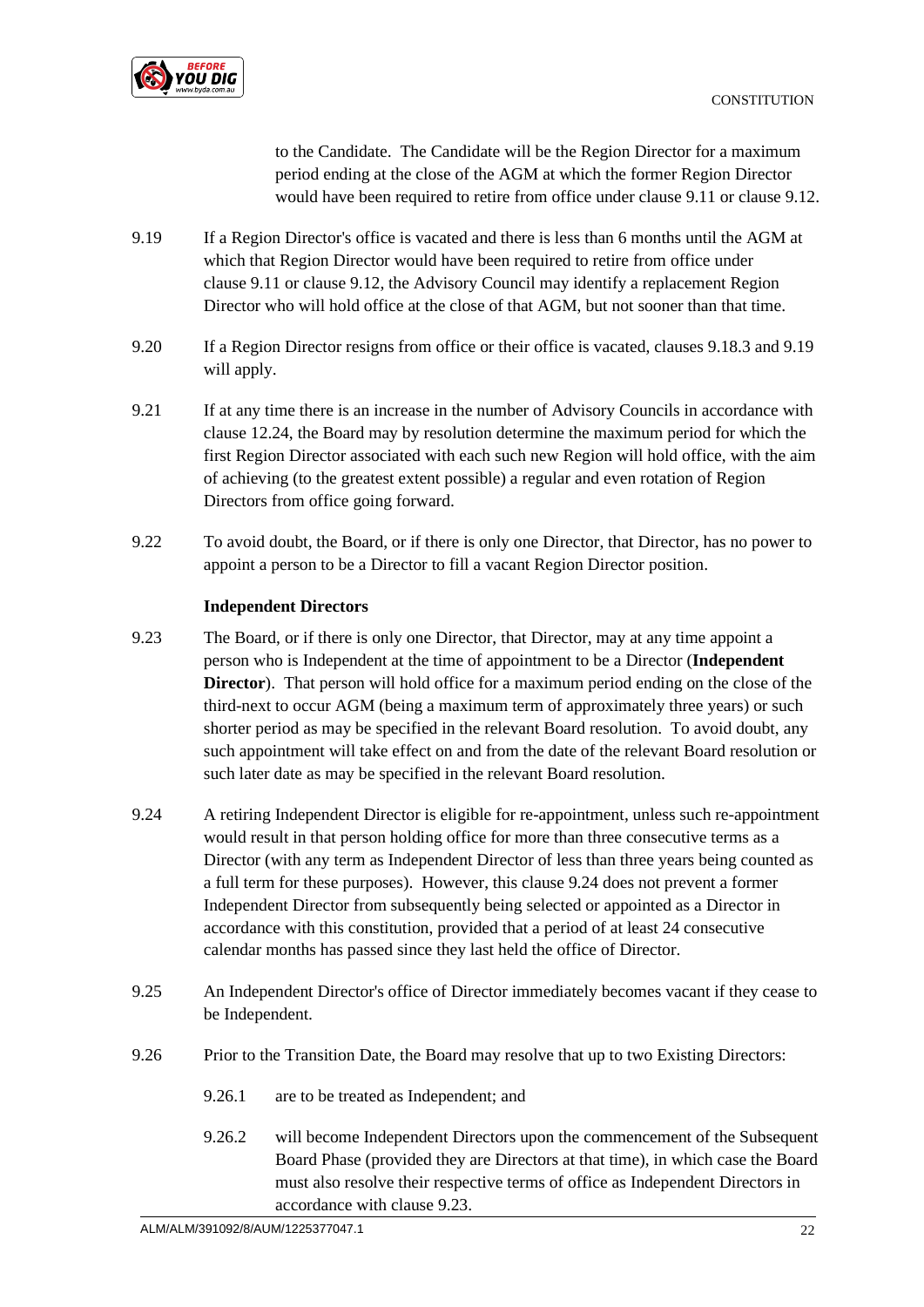

# **Industry Directors**

- <span id="page-26-4"></span>9.27 The Board, or if there is only one Director, that Director, may at any time appoint a person who in the Board's opinion has relevant skills, competencies and experience in one or more Industry Areas (including, to avoid doubt, the experience of Asset owners and users of the Referral Service), taking into account any Skills Matrix and the skills, competencies and experience represented on the Board at the time (**Industry Director**). That person will hold office for a maximum period ending on the close of the third-next to occur AGM (being a maximum term of approximately three years) or such shorter period as may be specified in the relevant Board resolution. To avoid doubt, any such appointment will take effect on and from the date of the relevant Board resolution or such later date as may be specified in the relevant Board resolution.
- <span id="page-26-5"></span>9.28 A retiring Industry Director is eligible for re-appointment, unless such re-appointment would result in that person holding office for more than three consecutive terms as a Director (with any term as Industry Director of less than three years being counted as a full term for these purposes). However, this clause [9.28](#page-26-5) does not prevent a former Industry Director from subsequently being selected or appointed as a Director in accordance with this constitution, provided that a period of at least 24 consecutive calendar months has passed since they last held the office of Director.

# **Retirement of Directors**

- 9.29 A Region Director retiring at an AGM may act as a director until the conclusion of that meeting and is eligible to be re-selected by the relevant Advisory Council to the extent permitted by law and this constitution.
- <span id="page-26-0"></span>9.30 An Independent Director or Industry Director retiring at an AGM may act as a director until the conclusion of that meeting and is eligible for re-appointment to the extent permitted by law and this constitution.
- <span id="page-26-1"></span>9.31 A Director may retire from office by giving notice in writing to the Company of that Director's intention to retire. A notice of resignation takes effect at the time which is the later of the time of giving the notice to the Company and the expiration of the period, if any, specified in the notice.

# **Removal from office**

<span id="page-26-3"></span>9.32 The Members in general meeting may by ordinary resolution remove any Director from office by following the process set out in section 203D Corporations Act, including its notice requirements, and may by ordinary resolution elect another person as a replacement.

# **Vacation of office**

- <span id="page-26-2"></span>9.33 In addition to the circumstances in which the office of a Director becomes vacant by virtue of the Corporations Act or another provision of this constitution, the office of Director immediately becomes vacant if any of the following occurs:
	- 9.33.1 The Director becomes an insolvent under administration.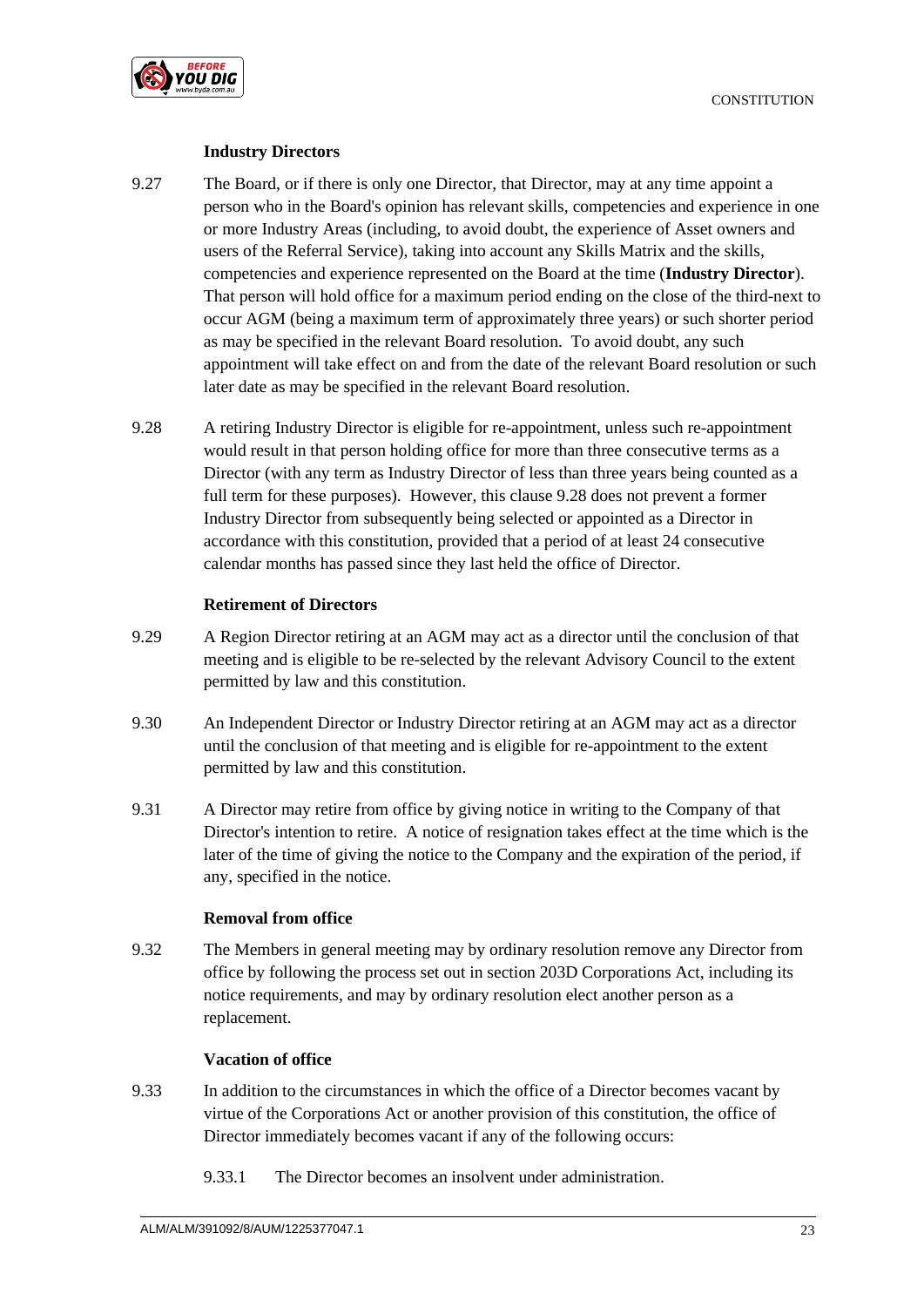

- 9.33.2 The Director becomes of unsound mind or a person whose person or estate is liable to be dealt with in any way under the law relating to mental health.
- 9.33.3 The Director is absent from all Board meetings over a consecutive period of 3 months without the prior consent of the Board.
- 9.33.4 The Director becomes prohibited from being a director by reason of an order made under the Corporations Act or the Director is removed from any office under the ACNC Act.
- 9.33.5 The Director is a Region Director and their employer ceases to be a Member.
- 9.33.6 The Director is an Independent Director and clause [9.24](#page-25-4) applies.

## **Managing Director**

- <span id="page-27-0"></span>9.34 The Board may appoint an employee of the Company to the office of "Managing Director" on the terms that the Board considers appropriate and for a period determined by the Board at the time of appointment that does not exceed that employee's term of employment.
- 9.35 The Board may confer any of its powers to a Managing Director, and may impose any limitations on the exercise of those powers, and may withdraw or alter the conferred powers at any time, with or without cause. Any powers delegated by the Board to a Managing Director may also be held by the Board.
- 9.36 A Managing Director's appointment ends immediately any of the following happens:
	- 9.36.1 If they cease to be a Director by operation of this constitution or the law.
	- 9.36.2 If their employment contract with the Company ends or is terminated.
- 9.37 Subject to the terms of their employment contract with the Company, a Managing Director's remuneration may be fixed by the Board by way of a salary (but not a commission or participation in profits).
- <span id="page-27-1"></span>9.38 To avoid doubt, the Board may appoint a person to serve as both Chief Executive Officer and Managing Director.

## **No power to appoint alternate**

<span id="page-27-2"></span>9.39 No Director has the power to appoint a person to be an alternate Director in their place, and a Director must not at any time purport to do so.

# **10 DIRECTORS' REMUNERATION**

## **Determination of fees**

<span id="page-27-3"></span>10.1 The Board may resolve to remunerate an Independent Director for their service up to an amount (if any) specified in a Remuneration Policy. Such fees will accrue from day to day.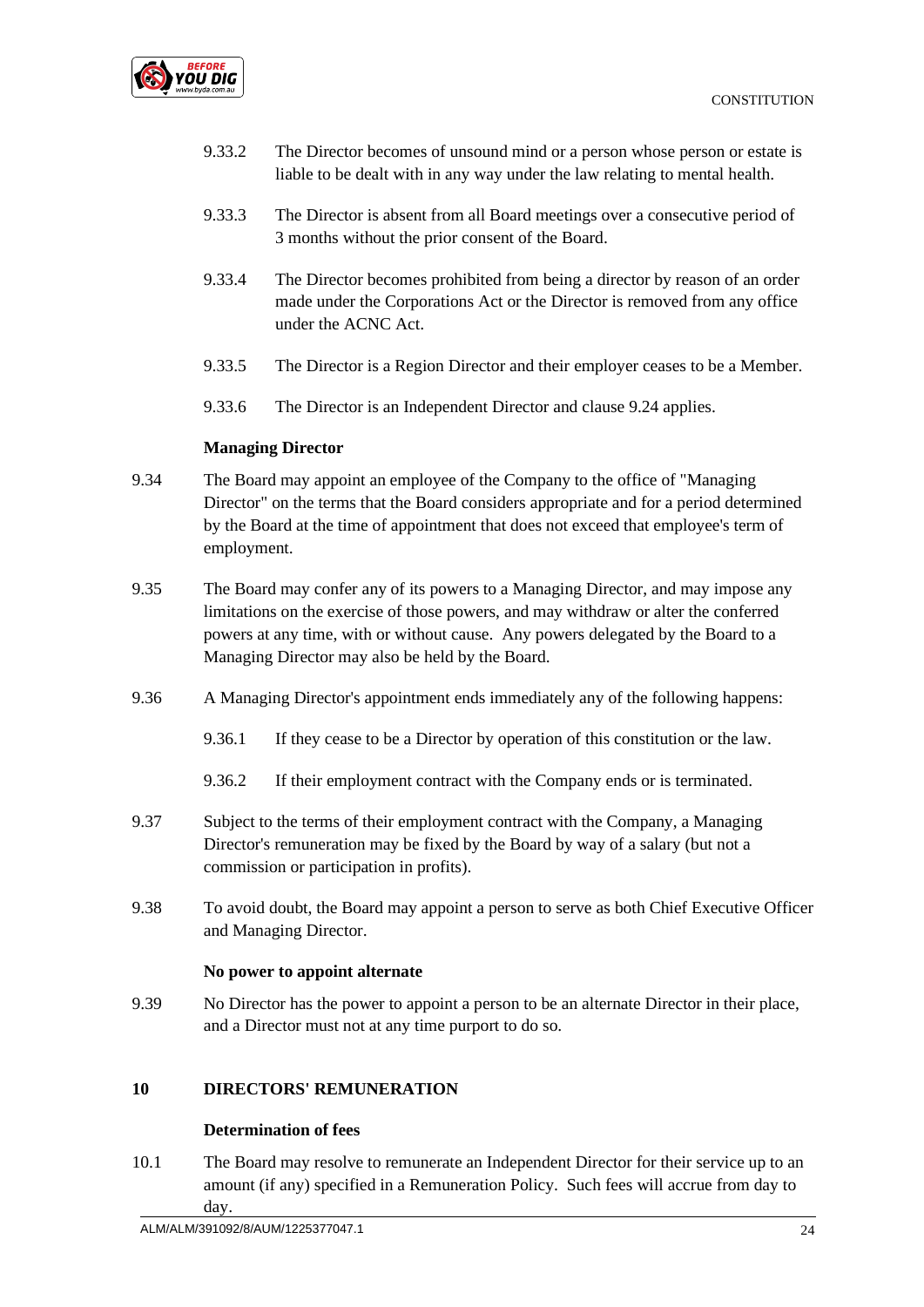

10.2 Subject to clause [10.1,](#page-27-3) a Director is not entitled to remuneration for their service as a Director.

## **Additional services rendered**

- <span id="page-28-0"></span>10.3 A Director may be paid a fee in return for any extra services actually rendered to the Company in a professional or technical capacity (other than within their ordinary duties as a Director):
	- 10.3.1 with the prior approval of the Board; and
	- 10.3.2 where the amount payable does not exceed a commercially reasonable amount.
- 10.4 A fee payable in accordance with clause [10.3](#page-28-0) may be paid either by fixed sum or salary determined by the Board.

## **Payment for expenses**

10.5 Each Director must be reimbursed for out-of-pocket expenses reasonably and properly incurred by the Director in connection with Company business (including travel and accommodation expenses). Alternatively, the Company may pay such amounts on the Director's behalf.

## **11 POWERS OF THE BOARD**

11.1 The Board may exercise all those powers of the Company as are not, by the Corporations Act or by this constitution, required to be exercised by the Members in general meeting or otherwise.

# <span id="page-28-1"></span>**12 PROCEEDINGS OF DIRECTORS**

## **Convening of Board meetings**

12.1 A Director may at any time, and a Secretary must on the requisition of a Director, convene a Board meeting.

## **Notice of Board meetings**

- 12.2 The person convening a Board meeting must ensure that notice of the Board meeting is given to each Director at least 48 hours before the meeting or at another time determined by Board resolution, except:
	- 12.2.1 All Directors may waive in writing the required period of notice for a particular meeting.
	- 12.2.2 It is not necessary to give a notice of a meeting of Directors to a Director who is out of Australia or who has requested and been given leave of absence by the Board.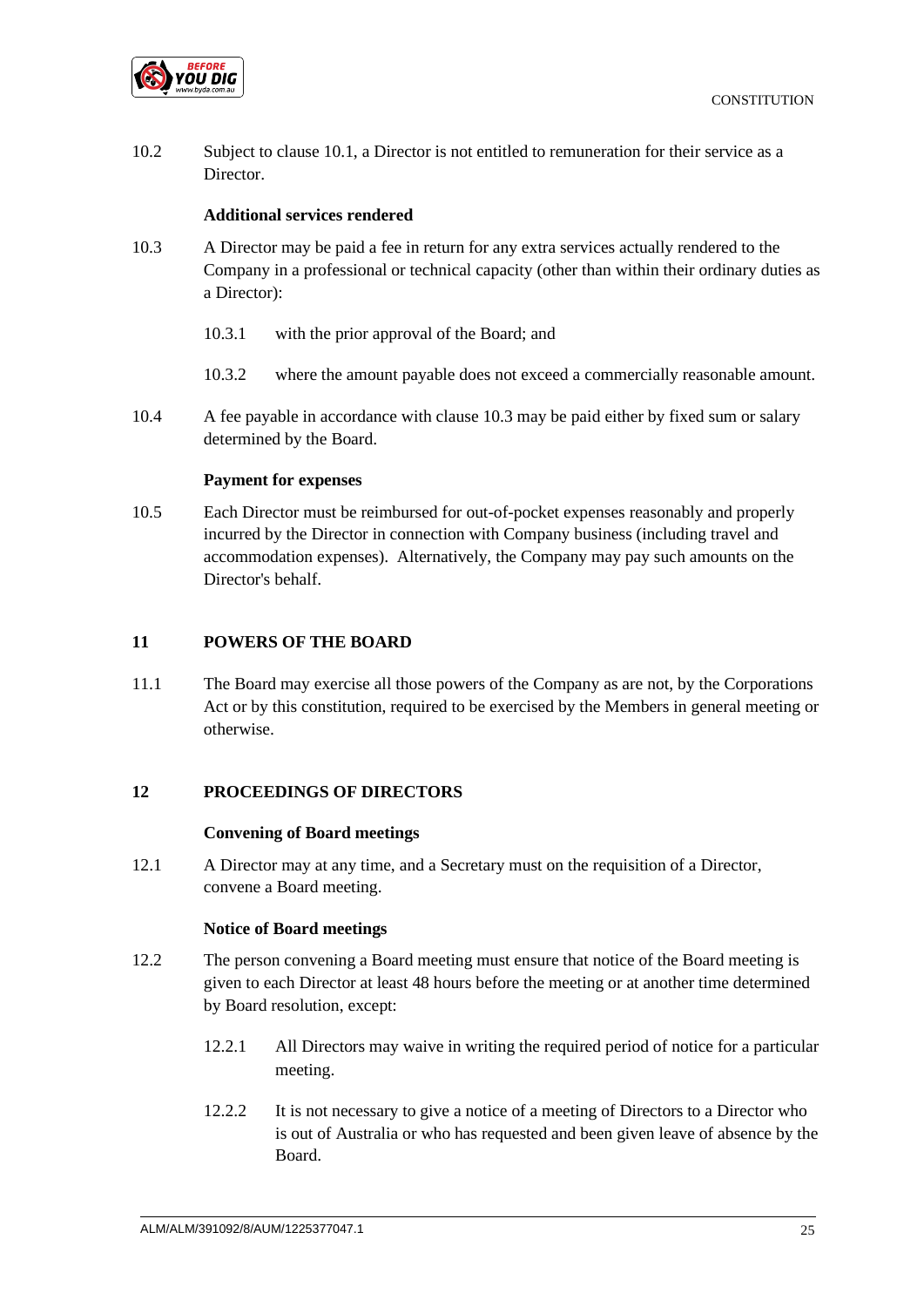

## **Mode of meeting for Directors**

12.3 A Board meeting may be called or held using any technology consented to by all the Directors. The consent may be a standing one. A Director may only withdraw their consent within a reasonable period before the meeting. Anyone using such technology is taken to be present in person at the Board meeting. The Board may otherwise regulate its meetings as the Board thinks fit.

## **Quorum at Board meetings**

- <span id="page-29-1"></span>12.4 At a Board meeting, the number of Directors whose presence is necessary to constitute a quorum is equal to one half of the number of Directors holding office at the time (rounded up to the next highest whole number) or another number determined by Board resolution from time to time.
- 12.5 If the number of Directors is reduced below the number necessary for a quorum of Directors, the continuing Director or Directors may act only to:
	- 12.5.1 appoint additional Directors to the number necessary for a quorum in accordance with clause [12.4;](#page-29-1) or
	- 12.5.2 convene a general meeting of the Company.

## **Voting at Board meetings**

12.6 The Board must determine any questions arising at a Board meeting by a majority of votes of Directors present and voting.

## **Appointment of Chair and Deputy Chair prior to Transition Date**

12.7 Each of the Chair and Deputy Chair of the Board on the date this constitution is adopted will continue to hold those offices until the cessation of the Transitional Board Phase or until such time as they resign from the relevant office or are removed from that office and replaced by Board resolution, whichever occurs sooner.

# **Appointment of Chair and Deputy Chair following Transition Date**

- <span id="page-29-0"></span>12.8 The Board may elect a Director as Chair to chair Board meetings, as follows:
	- 12.8.1 The first Chair must be a Region Director:
		- (a) must be elected as Chair by the Directors present and voting at the first Board meeting of the Company held after the Transition Date; and
		- (b) will hold office as Chair until the commencement of the first Board meeting following the close of the First AGM.
	- 12.8.2 Subsequently, the Board will by resolution elect a Director as Chair at the first Board meeting following the First AGM or the most recent AGM (whichever is applicable), to hold office for a maximum period of approximately one year until the commencement of the first Board meeting following the next AGM.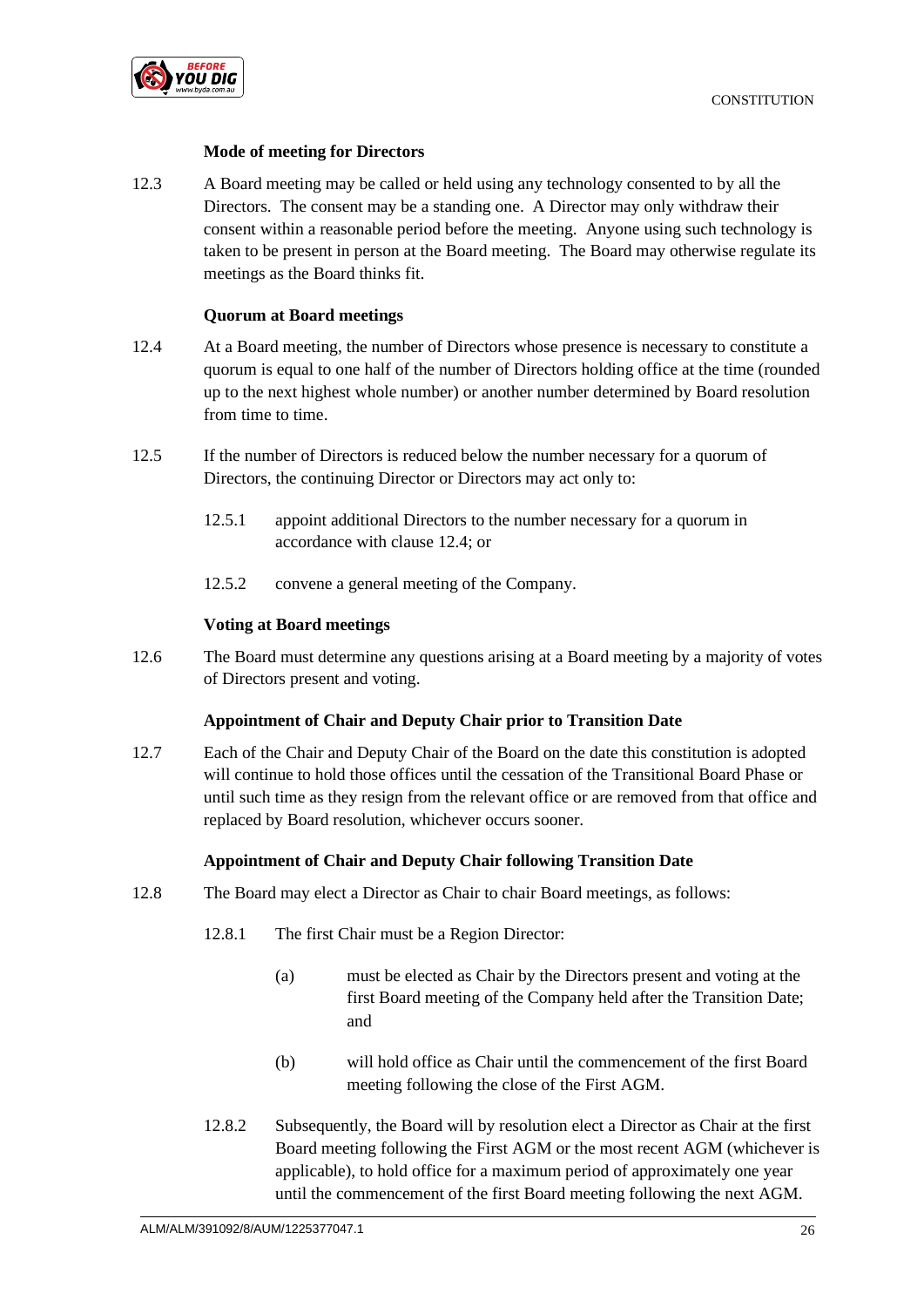

- 12.8.3 Despite the above, the Board may by resolution remove the Chair at any time and elect another Director as Chair, provided that until the close of the Fourth AGM, only a Region Director may serve as Chair.
- <span id="page-30-0"></span>12.9 The Board may elect a Director as Deputy Chair as follows:
	- 12.9.1 The first Deputy Chair:
		- (a) must be elected as Deputy Chair by the Directors present and voting at the first Board meeting of the Company held after the Transition Date; and
		- (b) will hold office as Deputy Chair until the commencement of the first Board meeting following the close of the First AGM.
	- 12.9.2 Subsequently, the Board will by resolution elect a Director as Deputy Chair at the first Board meeting following the First AGM or the most recent AGM (whichever is applicable), to hold office for a maximum period of approximately one year until the commencement of the first Board meeting following the next AGM.
	- 12.9.3 Despite the above, the Board may by resolution remove the Deputy Chair at any time and elect another Director as Deputy Chair.

# **Term of office for Chair and Deputy Chair following Transition Date**

- <span id="page-30-2"></span><span id="page-30-1"></span>12.10 A retiring Chair or Deputy Chair is eligible for re-election, save that a Chair or Deputy Chair will be ineligible for re-election after holding office for three consecutive terms of approximately one year each (as determined in accordance with clause [12.8](#page-29-0) or clause [12.9,](#page-30-0) as applicable). To avoid doubt:
	- 12.10.1 Each Chair and each Deputy Chair (if any) is eligible to be re-elected for only two additional consecutive terms as Chair or Deputy Chair (as applicable) immediately following their initial term as Chair or Deputy Chair (as the case may be), even if their initial term of office is less than one year.
	- 12.10.2 Clause [12.10](#page-30-1) does not prevent a former Deputy Chair from subsequently being elected or appointed as Chair in accordance with this constitution.
	- 12.10.3 Without limiting clause [12.10.2,](#page-30-2) clause [12.10](#page-30-1) does not prevent a former Chair or Deputy Chair from subsequently being elected or appointed as Chair or Deputy Chair in accordance with this constitution, provided that a period of at least 12 consecutive calendar months has passed since the person last held the office of Chair or Deputy Chair.

# **Chairing Board meetings**

<span id="page-30-3"></span>12.11 If no Chair is elected, or if at any meeting the Chair is not present within ten minutes after the time appointed for holding the meeting or is unwilling to act, the Deputy Chair may act as chair of that meeting.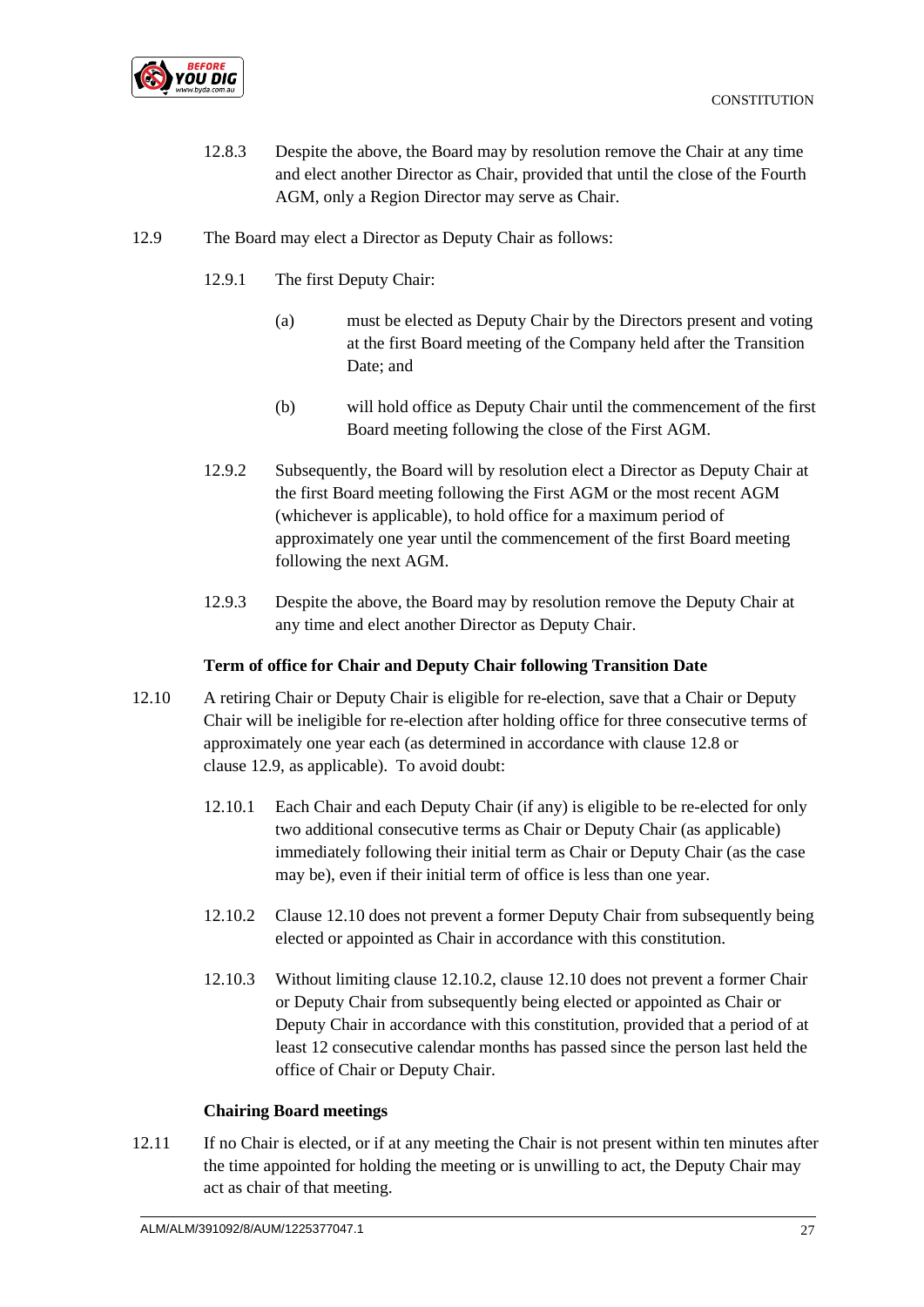

<span id="page-31-0"></span>12.12 If no Chair or Deputy Chair is elected, or if at any meeting the Chair and the Deputy Chair are not present within ten minutes after the time appointed for holding the meeting or are unwilling to act, the Directors present must choose one of their number to chair that meeting.

## **Chairperson's vote at Board meetings**

12.13 In the case of an equality of votes at a Board meeting, the Chair (or other Director chairing the meeting in accordance with clause [12.11](#page-30-3) or clause [12.12\)](#page-31-0) does not have a second or casting vote in addition to their deliberative vote as a Director, and the motion fails.

## **Participation where Directors interested**

- 12.14 A Director may be present and may vote on a matter before the Board if and to the extent that they are permitted to do so under the Corporations Act.
- 12.15 If there are not enough Directors to form a quorum as a result of a Director having an interest which disqualifies them from voting then one or more of the Directors (including those who have the disqualifying interest in the matter) may call a general meeting of the Company and the general meeting may pass a resolution to deal with the matter.
- 12.16 Subject to compliance with the Corporations Act, a Director may execute or participate in the execution of a document by or on behalf of the Company.

## **No disqualification**

- <span id="page-31-2"></span><span id="page-31-1"></span>12.17 Subject to compliance with the Corporations Act, a Director or any entity in which the Director has a direct or indirect interest (as applicable) may:
	- 12.17.1 Enter into a contract or arrangement with an Associated Party.
	- 12.17.2 Hold any office or place of profit (other than auditor) in an Associated Party.
	- 12.17.3 Act in a professional capacity (or be a member of a firm that so acts) other than as auditor of an Associated Party.
- 12.18 Despite the fiduciary nature of a Director's office and the Director's fiduciary obligations:
	- 12.18.1 Any contract or arrangement entered into in accordance with clause [12.17.1](#page-31-1) by the Director or any entity in which the Director has a direct or indirect interest is not invalid or voidable
	- 12.18.2 A Director may do any of the things specified in clause [12.17](#page-31-2) without any liability to account to the Company or any other person for any direct or indirect benefit accruing to the Director or any entity in which the Director has a direct or indirect interest.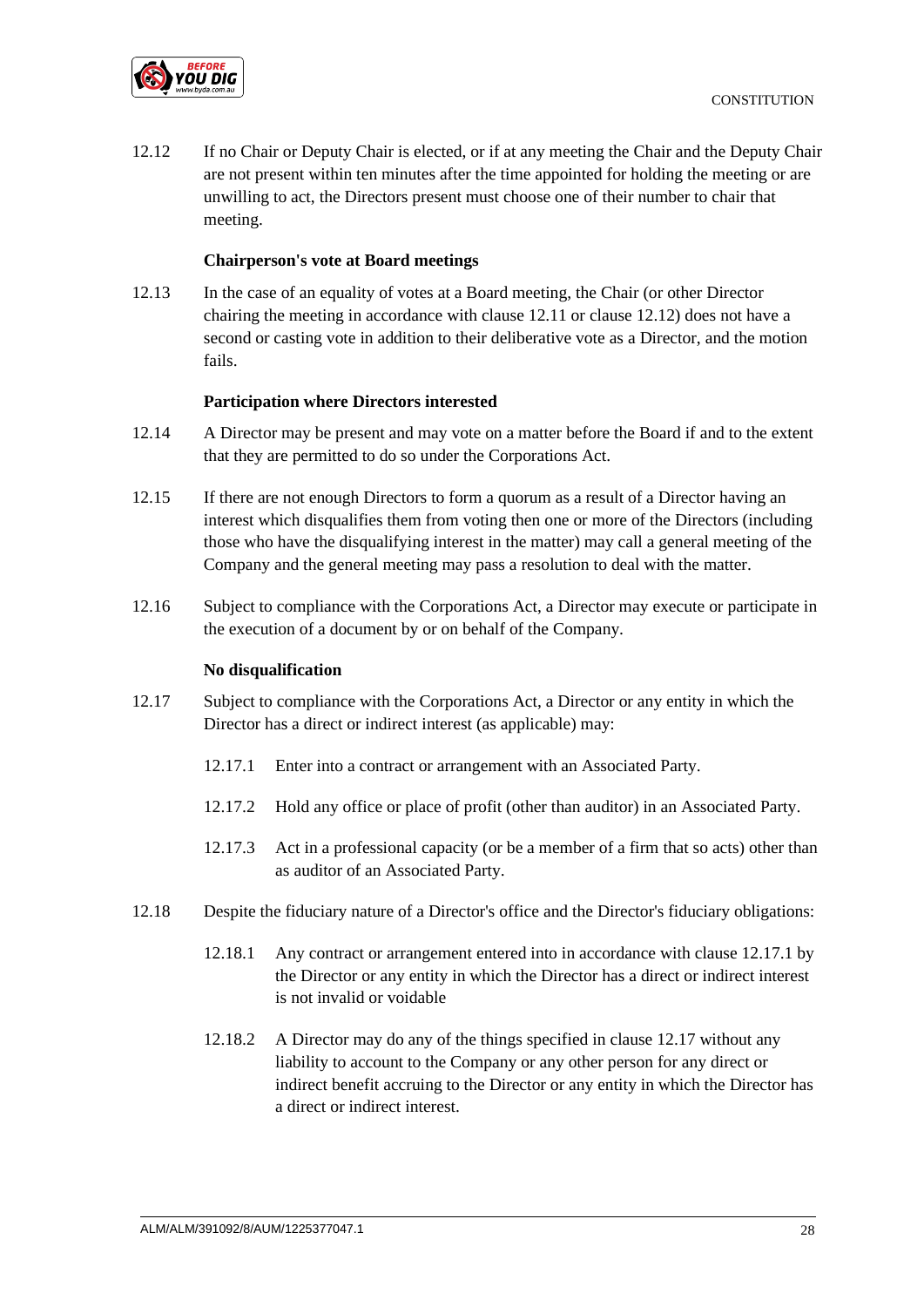

# **Exercise of rights**

12.19 If the Company holds or owns membership, shares or other interests in another body corporate, trust or other entity, the Board may exercise any and all voting rights conferred by the membership, shares or interests in any manner the Board considers fit.

# **Delegation of powers**

- <span id="page-32-2"></span>12.20 The Board may delegate any of its powers to any person, as the Board sees fit. This includes delegating any of the Board's powers to (as the Board sees fit):
	- 12.20.1 Committees consisting of Directors or other persons (as the Board sees fit).
	- 12.20.2 Advisory Councils.
- 12.21 An authorised delegate's exercise of a power in accordance with this constitution is to be treated as the exercise of that power by the Board.
- 12.22 A delegate must conform to the directions of the Board in the exercise of any powers delegated to the delegate.

## **Advisory Councils**

- <span id="page-32-1"></span>12.23 Within 10 business days after the Transition Date, the Board must promptly establish five advisory councils, each associated with a single Region (**Advisory Councils**). The Board must do so using a Charter for each Advisory Council that is consistent with the requirements of this constitution.
- <span id="page-32-0"></span>12.24 If the number of Regions changes, the Board must do all things within the Board's power to ensure that, promptly after the change, there is one (and only one) Advisory Council per Region.
- 12.25 Each Advisory Council will have the primary functions of maintaining the engagement of Members located in the relevant Region, providing advice and recommendations to the Board to promote the successful operation of the Company and exercising any powers granted to the Advisory Council under this constitution or by delegation from the Board, among any other functions and/or powers set out in this constitution or otherwise as determined by the Board from time to time (any such determination not being inconsistent with this constitution).
- 12.26 A Member will be entitled to participate in one or more Advisory Councils if the Member carries on its operations or has its registered office in the applicable Region, subject to any additional rules that may be set out in an Advisory Council's Charter.
- 12.27 The Board may only dissolve an Advisory Council with the prior approval of the Members in general meeting. If the Board proposes the dissolution of an Advisory Council, the Board must provide the Members with reasons for the proposed dissolution. If the Members in general meeting approve the dissolution of an Advisory Council, the Board must promptly establish a replacement Advisory Council for that Region.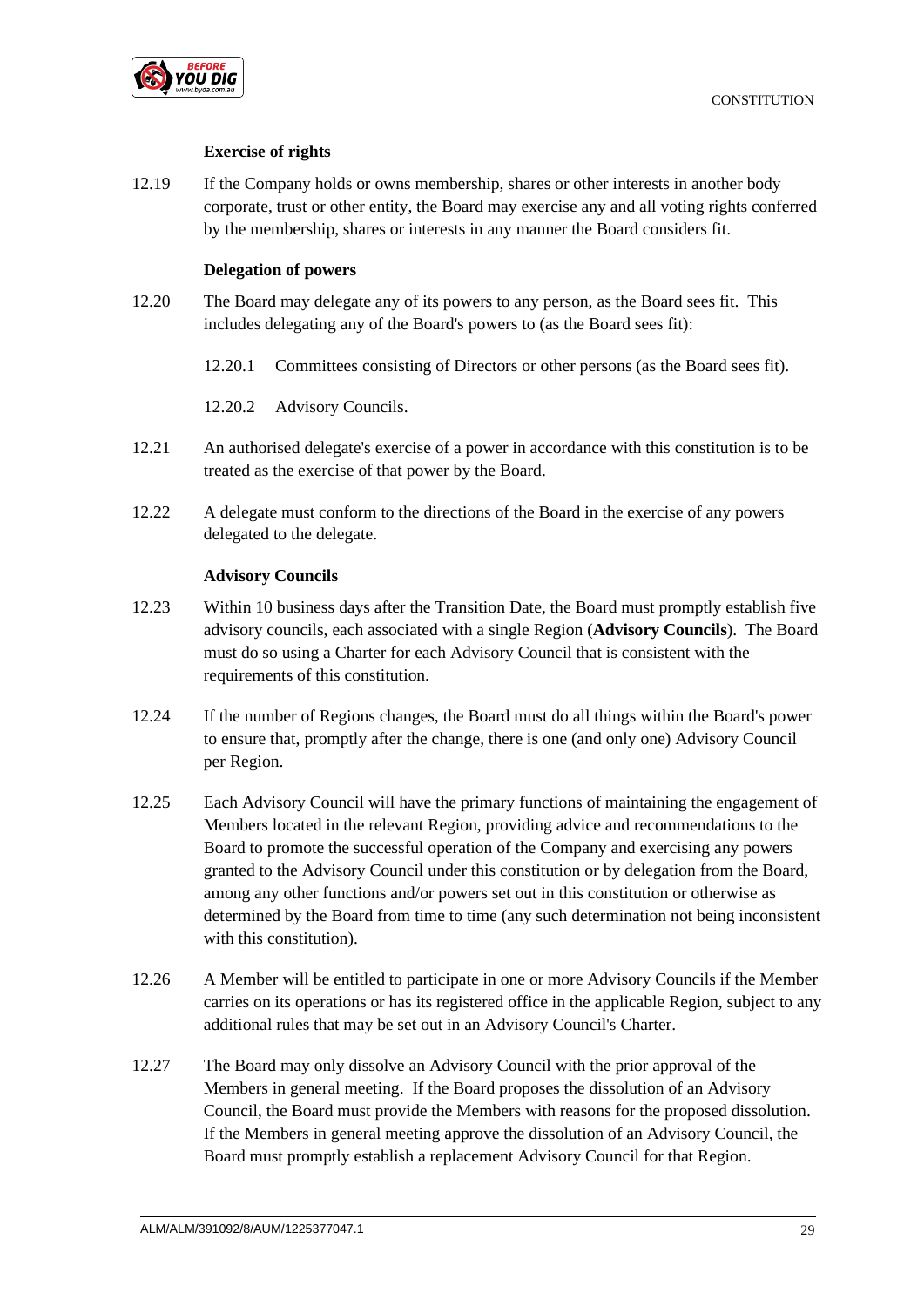

- <span id="page-33-0"></span>12.28 The Board must ensure that each Advisory Council is provided with adequate resources to perform its functions, as determined by the Board in its absolute discretion. This may include the Company assigning employees to assist with the administration and operation of one or more Advisory Councils.
- 12.29 Subject to clauses [12.23](#page-32-1) to [12.28,](#page-33-0) the Board may:
	- 12.29.1 Specify in writing from time to time the Charter of an Advisory Council, including the Advisory Council's role and functions, and amend, revoke or replace the Charter from time to time, save that the Charter must be consistent with the requirements of this constitution. To avoid doubt, the Charter for each Advisory Council need not be identical.
	- 12.29.2 Determine which Advisory Councils a Member is entitled to participate in from time to time.
	- 12.29.3 Delegate to an Advisory Council such of the Board's powers as the Board considers necessary or prudent to promote the effective conduct of the Advisory Council's activities, including revoking or amending any such delegation.
	- 12.29.4 Determine the rules governing the election and procedures of the natural persons who will be members of an Advisory Council from time to time (**Councillors**).
	- 12.29.5 Determine the rules governing the selection of a Region Director from time to time by the relevant Advisory Council.
- <span id="page-33-1"></span>12.30 A Councillor is not entitled to remuneration from the Company or the relevant Advisory Council in respect of their office as Councillor.
- 12.31 To avoid doubt, an Advisory Council:
	- 12.31.1 Has only those powers specified in this constitution or as the Board may delegate to the Advisory Council from time to time (including under the Advisory Council's Charter).
	- 12.31.2 Has no power to direct any individual Director with respect to the exercise of the Director's powers or the discharge of the Director's duties, or direct the Board with respect to the Board's exercise of its powers.
	- 12.31.3 Is not a Member and does not enjoy any of the rights or privileges of membership under this Constitution or at law.
- 12.32 Except as provided in a direction of the Board (including if applicable the Charter of the relevant Advisory Council), the meetings and proceedings of an Advisory Council's Councillors must be governed by the provisions of this constitution, in so far as they are applicable, as if meetings and proceedings of the Advisory Council are meetings and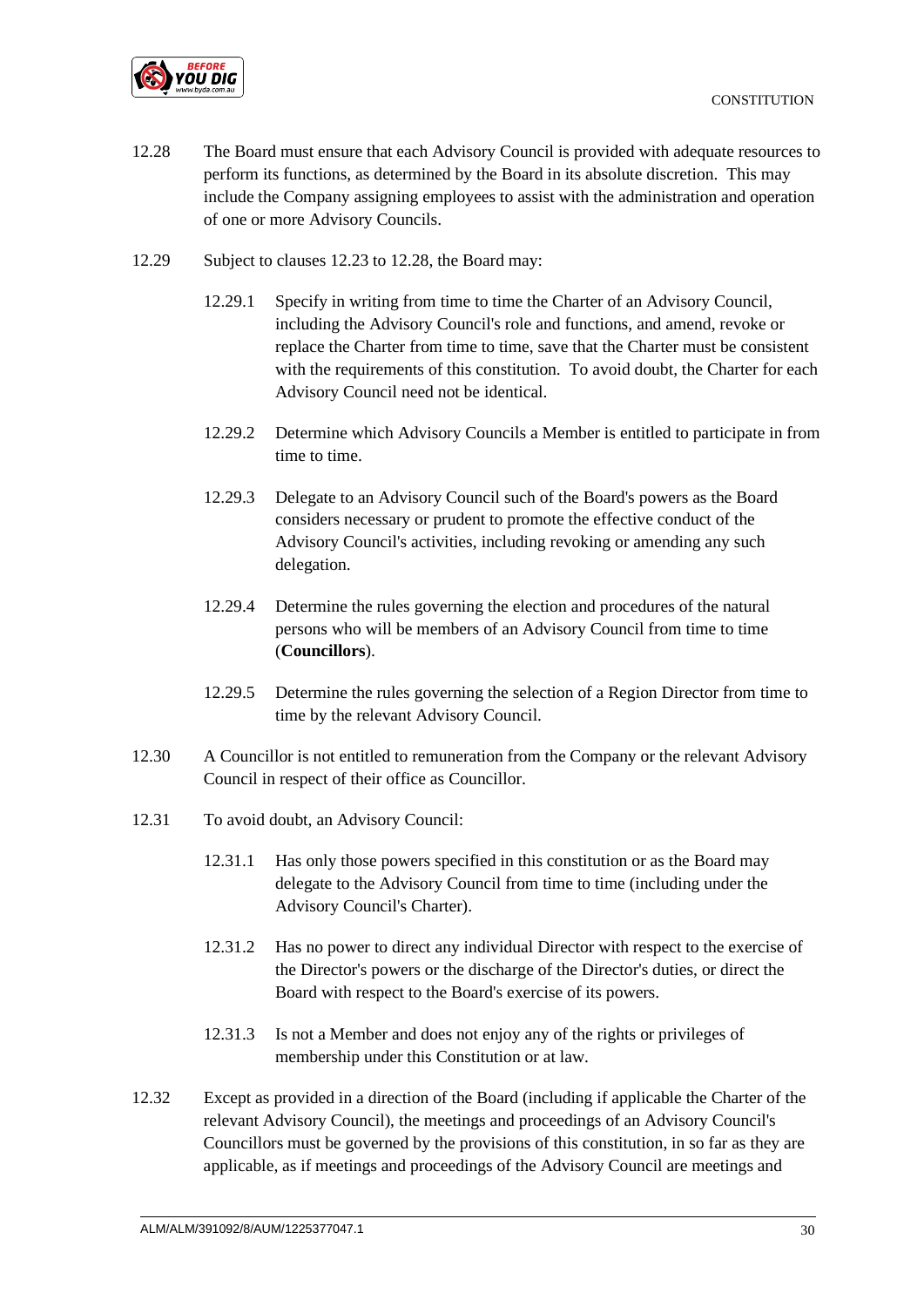

proceedings of the Board. To avoid doubt, this includes clause [12.40](#page-35-0) with respect to resolutions of committees.

12.33 All references to an "Advisory Council" in this constitution (other than in this clause [12](#page-28-1) and clause [21.1\)](#page-41-0) will be of no force or effect unless the Board has established at least one Advisory Council and at least one Advisory Council remains in existence at the relevant time.

# **Board committees**

- 12.34 The Board may in its absolute discretion establish one or more committees to provide advice and recommendations to the Board on specified matters (among any other functions determined by the Board, which may but need not include the exercise of power delegated by the Board in accordance with clause [12.20\)](#page-32-2).
- 12.35 The Board may, with respect to a committee:
	- 12.35.1 Specify in writing from time to time the terms of reference and functions of the committee.
	- 12.35.2 Appoint such persons as the Board considers appropriate to the committee (including, if thought fit, one or more Directors), and remove any such person from the committee at any time by written notice or otherwise in accordance with the terms of reference of that committee.
	- 12.35.3 Specify the period and conditions (including as to remuneration, if any) of any such appointment to the committee.
	- 12.35.4 Terminate the committee at any time.

## **Proceedings of committees**

12.36 Except as provided in a direction of the Board (including if applicable the terms of reference of the relevant committee), the meetings and proceedings of a committee formed by the Directors and/or other persons must be governed by the provisions of this constitution, in so far as they are applicable, as if meetings and proceedings of the committee are meetings and proceedings of the Board. To avoid doubt, this includes clause [12.40](#page-35-0) with respect to resolutions of committees.

# **Validity of acts of Directors etc**

12.37 All acts done by a Board meeting or of a committee of (or including) Directors or by a person acting as a Director are valid even if it is later discovered that there is a defect in the appointment of a person to be a Director or a member of the committee or that they or any of them were disqualified or were not entitled to vote.

# **Minutes**

12.38 The Board must cause minutes of all proceedings of general meetings, of Board meetings and of committees formed by the Directors to be entered, within one month after the relevant meeting is held, in books kept for the purpose.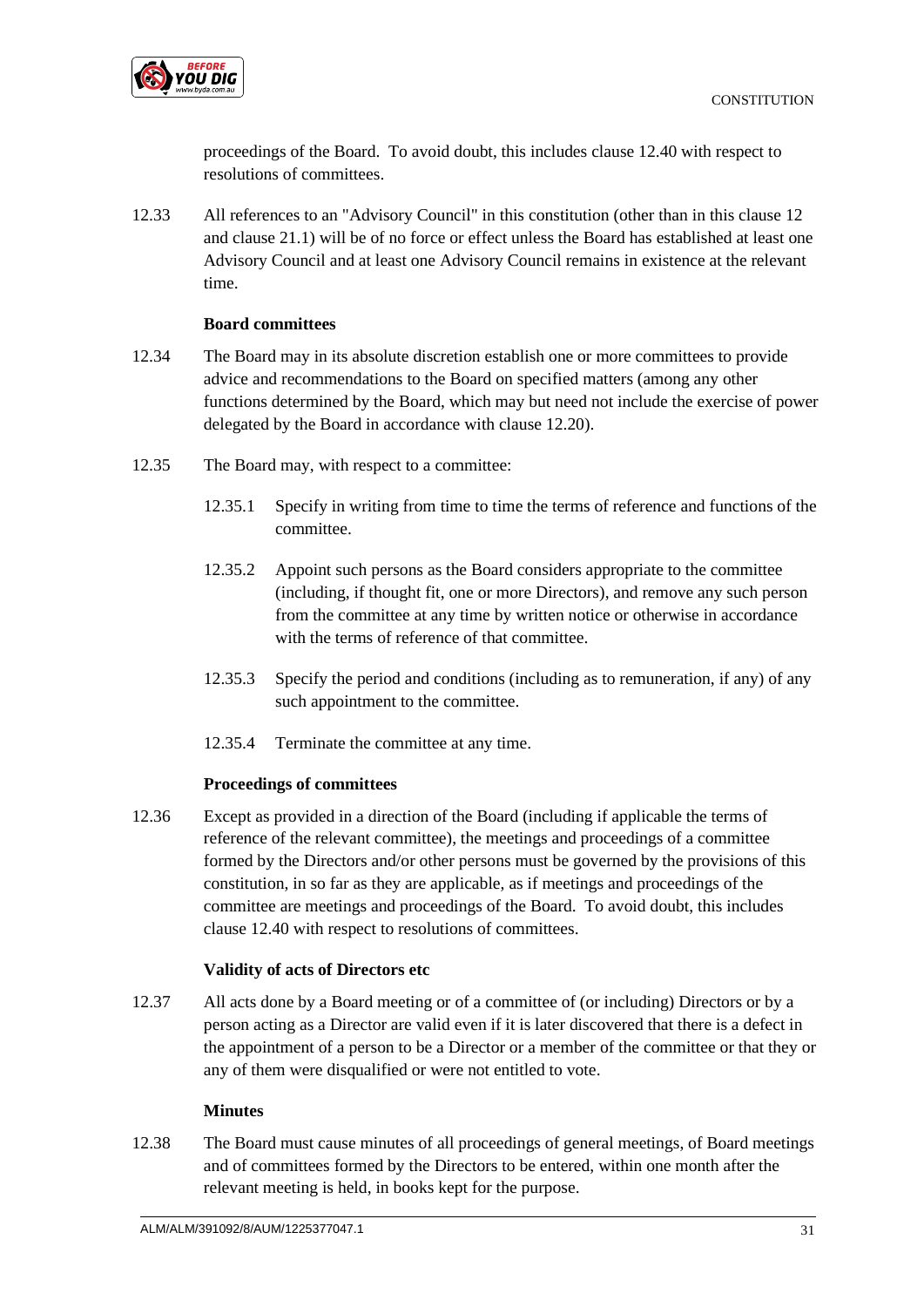

12.39 The Board must cause all minutes, except resolutions in writing treated as determinations of the Board, to be signed by the chairperson of the meeting at which the proceedings took place or by the chairperson of the next succeeding meeting.

## **Resolution in writing**

- <span id="page-35-0"></span>12.40 A resolution in writing signed or consented to by all Directors (excluding any Director who has requested and been given leave of absence by the Board, any Director who disqualifies himself or herself from considering that resolution and any Director who would be prohibited from voting on that resolution under the Corporations Act) is to be treated as a determination of the Board passed at a Board meeting duly convened and held. The resolution is not invalidated if it is also consented to by a Director who is not entitled to vote.
	- 12.40.1 A resolution in writing may consist of several documents in like form, each signed by one or more Directors, and if so signed it takes effect on the latest date on which a Director signs one of the documents.
	- 12.40.2 Alternatively, a resolution in writing may consist of each Director affirming by electronic means that the Director approves the proposed resolution, and a document produced by mechanical or electronic means that purports to be from a Director is considered a document in writing signed by the Director and is deemed to be signed when received in readable form.
	- 12.40.3 A document generated by electronic means which purports to be:
		- (a) a copy of a resolution of Directors is to be treated as a resolution in writing; and
		- (b) a copy of a signature is to be treated as signed by the Director whose signature appears to be on it.

# <span id="page-35-2"></span>**13 SECRETARY**

- 13.1 The Board may appoint one or more Secretaries and may at any time terminate the appointment or appointments.
- 13.2 The Board may determine the terms and conditions of appointment of a Secretary, including remuneration. Any one of the Secretaries may carry out any act or deed required by this constitution, the Corporations Act or by any other statute to be carried out by the secretary of the Company.

# <span id="page-35-1"></span>**14 CHIEF EXECUTIVE OFFICER**

14.1 The Board may from time to time appoint a person to the position of Chief Executive Officer for the period and on the terms (including as to remuneration and whether the position will be full-time or part-time) as the Board sees fit.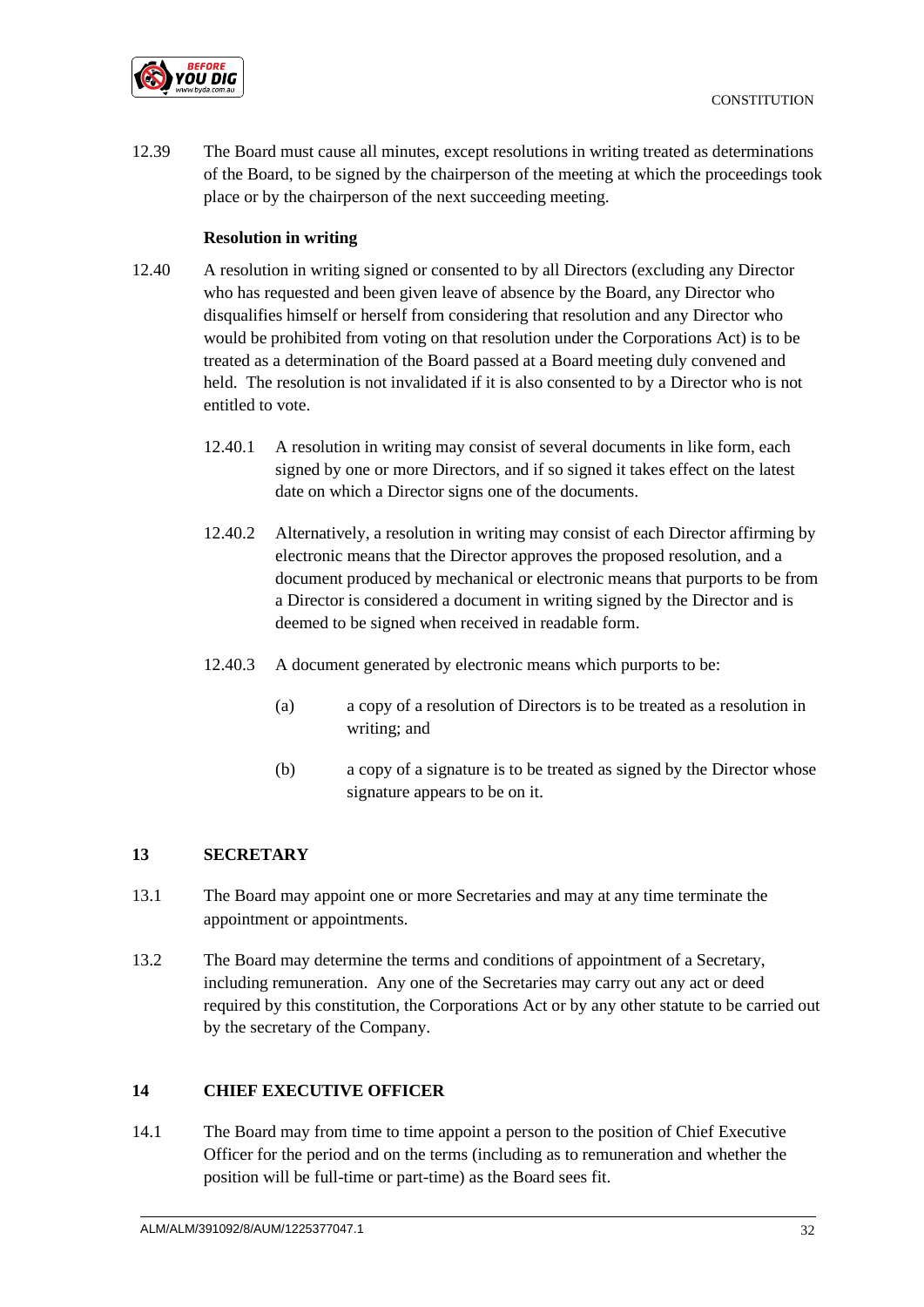

- 14.2 The Board may from time to time appoint another person to act temporarily as Chief Executive Officer if:
	- 14.2.1 the Chief Executive Officer is absent from duty or from Australia or is (in the Board's determination) incapable of acting as the Chief Executive Officer; or
	- 14.2.2 the position of Chief Executive Officer is vacant.
- 14.3 Subject to the law, the Board may terminate the appointment of the Chief Executive Officer. To avoid doubt, the Company in general meeting has no power to terminate the appointment of the Chief Executive Officer or appoint a person to the position of Chief Executive Officer.
- 14.4 To avoid doubt, the Board may appoint a person to serve as both Managing Director and Chief Executive Officer.

## **15 INDEMNITY AND INSURANCE**

## **Indemnity**

15.1 Every officer and past officer of the Company may be indemnified by the Company, to the fullest extent permitted by law, against a liability incurred by that person as an officer of the Company or a subsidiary of the Company, including without limitation legal costs and expenses incurred in defending an action. For the avoidance of doubt, the ways in which the Company may do so include by entering into an "Indemnity, Insurance and Access Deed" (or similar contract) from time to time with one or more officers or past officers of the Company.

## **Insurance premiums**

15.2 The Company may pay the premium on a contract insuring a person who is or has been an officer of the Company to the fullest extent permitted by law. For the avoidance of doubt, the ways in which the Company may do so include by entering into an "Indemnity, Insurance and Access Deed" (or similar contract) from time to time with one or more officers or past officers of the Company.

# **16 EXECUTION OF DOCUMENTS**

## **Execution of documents**

16.1 The Company may execute a document in any manner permitted by the Corporations Act or at general law.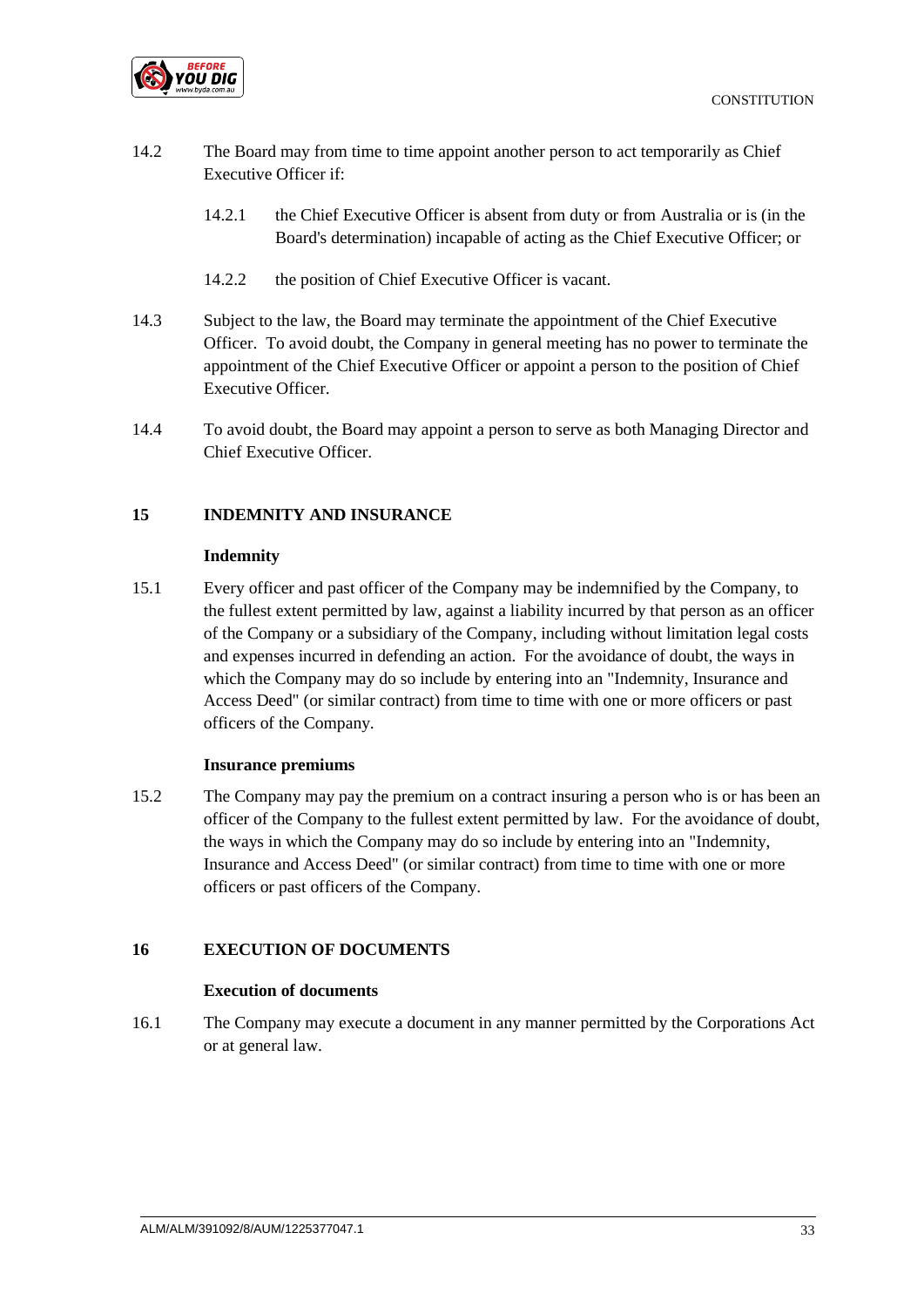

## <span id="page-37-0"></span>**17 GIFT FUND REQUIREMENTS**

## **Company to maintain a Gift Fund**

17.1 If the Company wishes to be a deductible gift recipient within the meaning of the ITAA97 and to the extent required by law, the Company must maintain at least one Gift Fund in accordance with this clause [17.](#page-37-0)

#### **Rules applying to the Gift Fund**

- <span id="page-37-1"></span>17.2 The following rules apply to any Gift Fund established and maintained by the Company:
	- 17.2.1 The Gift Fund must have a name.
	- 17.2.2 The Company must maintain sufficient documents to provide evidence of the Gift Fund's purpose and operations.
	- 17.2.3 The Company must maintain a separate bank account for the Gift Fund.
	- 17.2.4 The following must be credited to the Gift Fund:
		- (a) All gifts of money or property to the Company for the Principal Purpose.
		- (b) All money or property received by the Company because of those gifts.
	- 17.2.5 No other money or property may be credited to the Gift Fund.
	- 17.2.6 The Company must use any gifts, money or property of the kind referred to in clause [17.2.4](#page-37-1) only for the Principal Purpose.

## **Winding up of Gift Fund**

- <span id="page-37-2"></span>17.3 Despite clause [18,](#page-38-0) if the Company wishes to wind up a Gift Fund or the Company's deductible gift recipient endorsement is revoked (whether or not the company is to be wound up), any surplus Gift Fund must be transferred to one or more charities determined by the Board:
	- 17.3.1 with charitable purpose(s) similar to, or inclusive of, the object in clause [2;](#page-4-1)
	- 17.3.2 which also prohibit the distribution of any surplus assets to its members to at least the same extent as the Company; and
	- 17.3.3 that is or are deductible gift recipients within the meaning of the ITAA97.
- 17.4 To avoid doubt, if a Gift Fund operated by the Company is wound up but the Company remains endorsed as a deductible gift recipient and operates any other gift fund in accordance with this clause [17,](#page-37-0) any surplus Gift Fund that is being wound up may be transferred to any other charitable gift fund operated by the Company.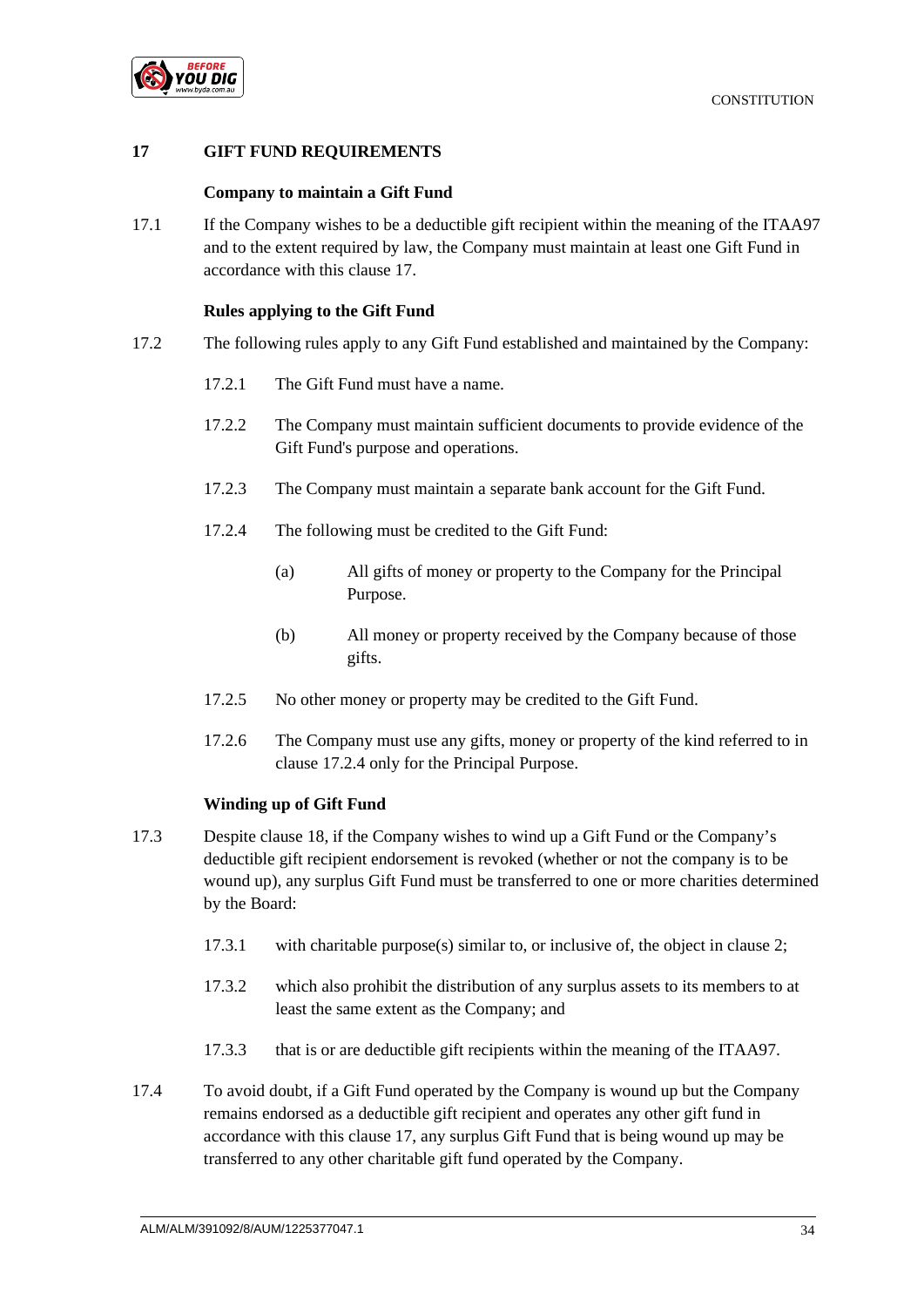

## <span id="page-38-0"></span>**18 SURPLUS ASSETS ON WINDING UP OR DISSOLUTION**

- 18.1 If the Company is wound up, any surplus property must not be distributed to a Member or a former Member unless it is a charity described in clause [18.2.](#page-38-1)
- <span id="page-38-1"></span>18.2 Subject always to clause [17.3,](#page-37-2) any court order, the Corporations Act and any other applicable law, upon the winding up or dissolution of the Company any surplus property that remains after satisfaction of all debts and liabilities must be distributed to one or more charities:
	- 18.2.1 with charitable purposes similar to, or inclusive of, the objects in clause 2;
	- 18.2.2 which also prohibit the distribution of any surplus assets to its members to at least the same extent as the Company;
	- 18.2.3 that is or are deductible gift recipients within the meaning of ITAA 97 (but only if this is required by law); and
	- 18.2.4 as determined by ordinary resolution of the Members in general meeting at or before the time of winding up or dissolution of the Company and, in default of any such determination, by the Supreme Court of the State or Territory in which the Office is located.

# **19 ACCOUNTS, AUDIT AND RECORDS**

## **Accounts**

19.1 The Board must cause proper accounting and other records to be kept in accordance with the ACNC Act or as otherwise required by law.

## **Reports**

- 19.2 To the extent required by the ACNC Act or otherwise required by law, the Board must cause the company to:
	- 19.2.1 prepare financial reports;
	- 19.2.2 prepare directors' reports;
	- 19.2.3 notify each Member of the Member's right to receive reports from the Company; and.
	- 19.2.4 provide members with reports, in a form and within such timeframe,

as required by the ACNC Act or otherwise required by law.

# **Audit**

19.3 A registered company auditor must be appointed. The remuneration of the auditor must be fixed and the auditor's duties regulated in accordance with the Corporations Act or as otherwise required by law.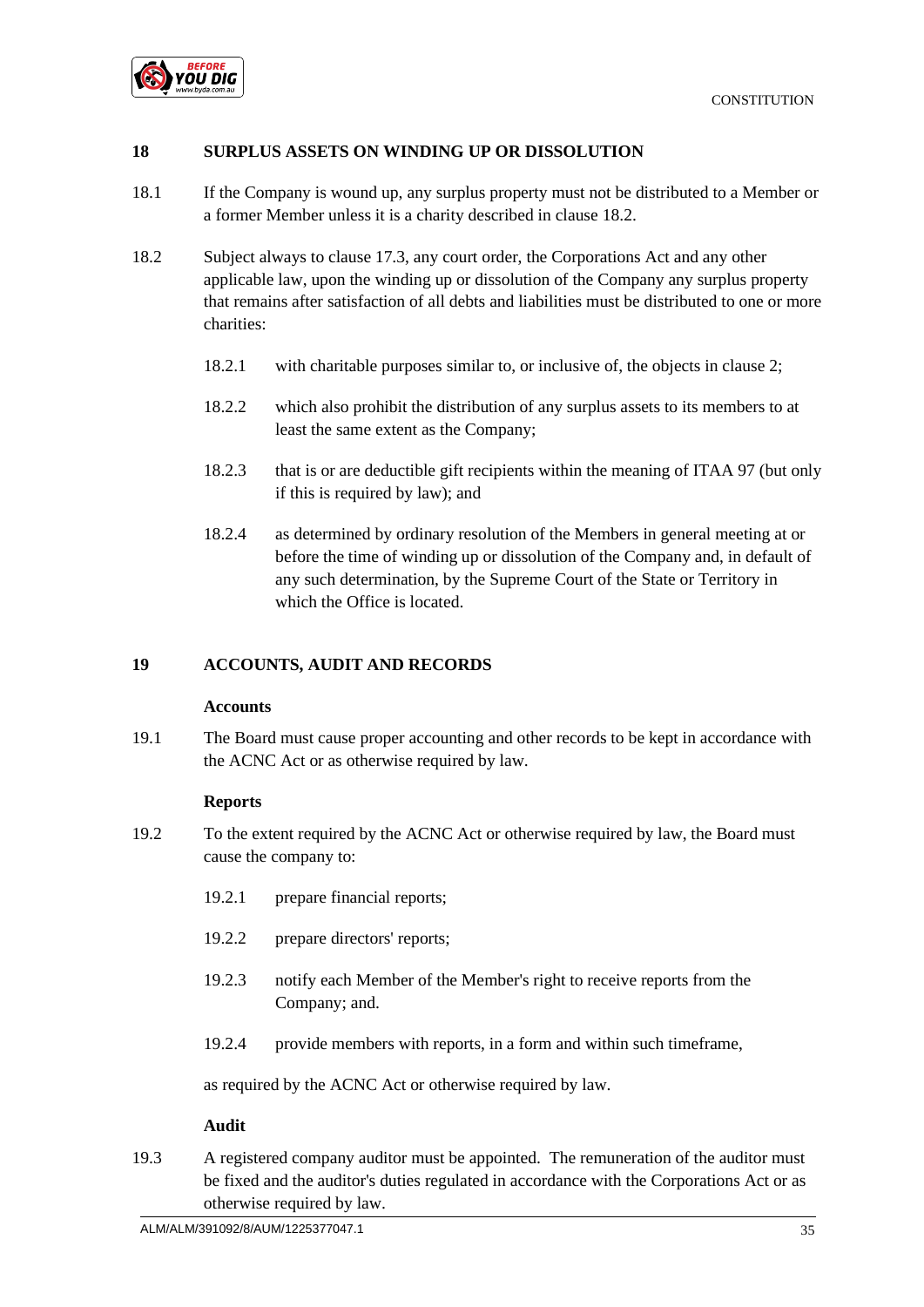

# **Rights of inspection**

- <span id="page-39-1"></span><span id="page-39-0"></span>19.4 Subject to the law:
	- 19.4.1 The Board may determine whether and to what extent, and at what times and places and under what conditions, the accounting records and other documents of the Company or any of them are open to the inspection of Members, and a Member does not have the right to inspect any document of the Company except as provided by law or authorised by the Board or by the Company in general meeting.
	- 19.4.2 Despite clause [19.4.1,](#page-39-1) the Board may refuse access to a document where the Board (acting reasonably) considers that such access would or would be likely to cause the Company to lose the benefit of any form of evidentiary privilege, including legal professional privilege.

# **20 NOTICES**

## **Persons authorised to give notices**

- 20.1 A notice by either the Company or a Member in connection with this constitution may be given on behalf of the Company or Member by a solicitor, director, company secretary or other authorised officer of the Company or Member.
- 20.2 The signature of a person on a notice given by the Company may be written, printed or stamped, among any other methods of signing permitted by law (including through the use of technology).

## **Method of giving notices**

- 20.3 In addition to the method for giving notices permitted by law, a notice by the Company to a Member in connection with this constitution may be given to the Member by any of the following means:
	- 20.3.1 By delivering it to a street address of the Member.
	- 20.3.2 By sending it by prepaid ordinary post (airmail if outside Australia) to a street or postal address of the Member .
	- 20.3.3 By sending it by email to the email address of the Member.
- 20.4 In addition to the method for giving notices permitted by law, a notice by a Member to the Company in connection with this constitution may be given to the Company by any of the following means:
	- 20.4.1 By delivering it to the street address of the Company.
	- 20.4.2 By sending it by prepaid ordinary post (airmail if outside Australia) to the street or postal address of the Company.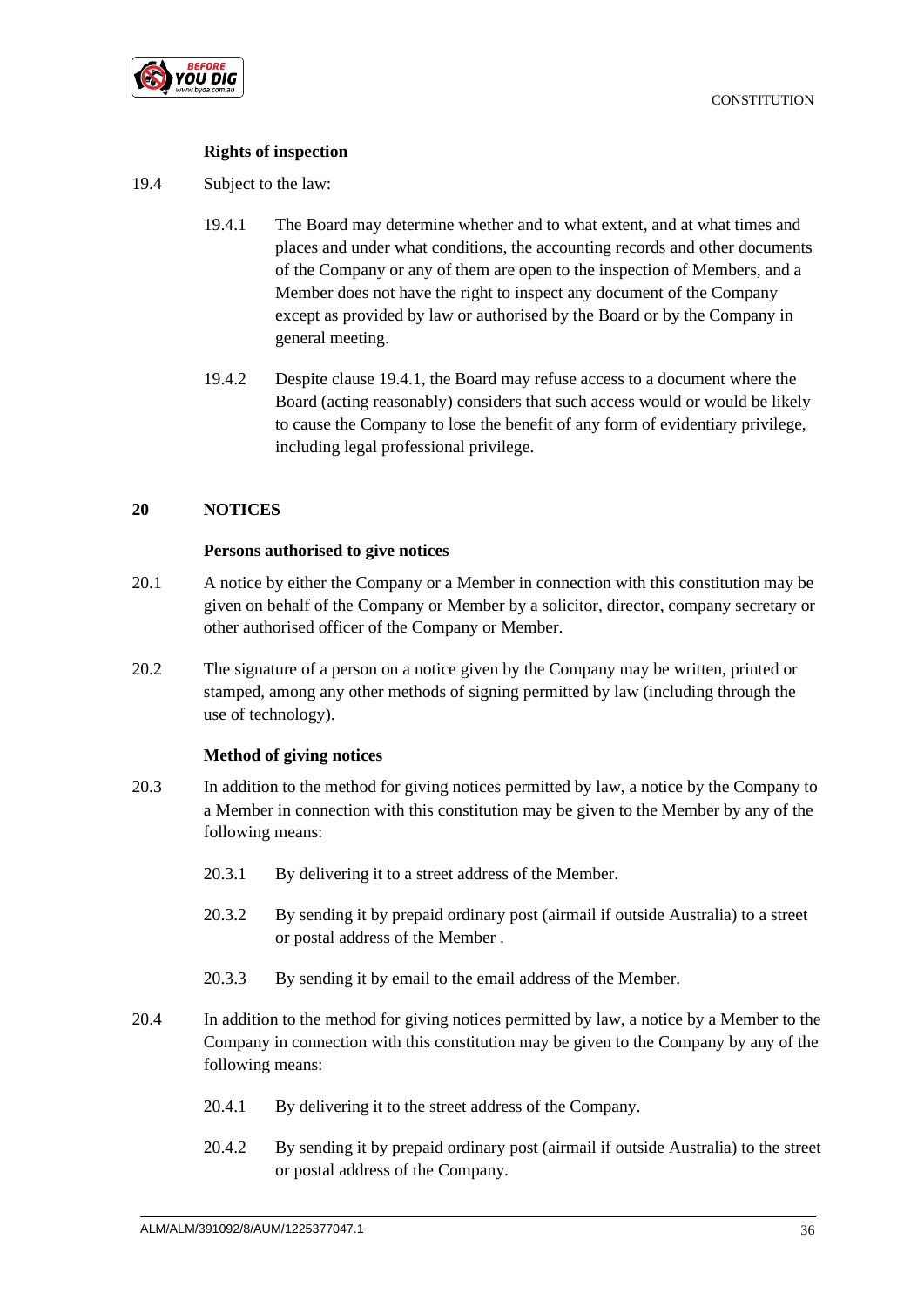

20.4.3 By sending it by email to the email address of the Company.

## **Addresses for giving notices to Members**

- 20.5 The street address or postal address of a Member is the street or postal address of the Member shown in the Register.
- 20.6 The email address of a Member is the number which the Member may specify by written notice to the Company in accordance with law as the email address to which notices may be sent to the Member.

## **Address for giving notices to the Company**

- 20.7 The street and postal address of the Company is the Office.
- 20.8 The email address of the Company is the email address which the Company may specify by written notice to the Members as the email address to which notices may be sent to the Company.

## **Time notice of meeting is given**

- 20.9 A notice of meeting given in accordance with this constitution is to be taken as given, served and received at the following times:
	- 20.9.1 If delivered in writing to the street address of the addressee, at the time of delivery.
	- 20.9.2 If it is sent by post to the street or postal address of the addressee, on the second business day after posting.
	- 20.9.3 If sent by email to the email address of the addressee, on the earlier of the sender receiving an automated message confirming delivery or, provided no automated message is received stating that the email has not been delivered, three hours after the time the email was sent by the sender, such time to be determined by reference to the device from which the email was sent.

## **Time other notices are given**

- 20.10 A notice given in accordance with this constitution is to be taken as given, served and received at the following times:
	- 20.10.1 If delivered in writing to the street address of the addressee, at the time of delivery.
	- 20.10.2 If it is sent by post to the street or postal address of the addressee, on the third (ninth if outside Australia) business day after posting.
	- 20.10.3 If sent by email to the email address of the addressee, on the earlier of the sender receiving an automated message confirming delivery or, provided no automated message is received stating that the email has not been delivered, three hours after the time the email was sent by the sender, such time to be determined by reference to the device from which the email was sent.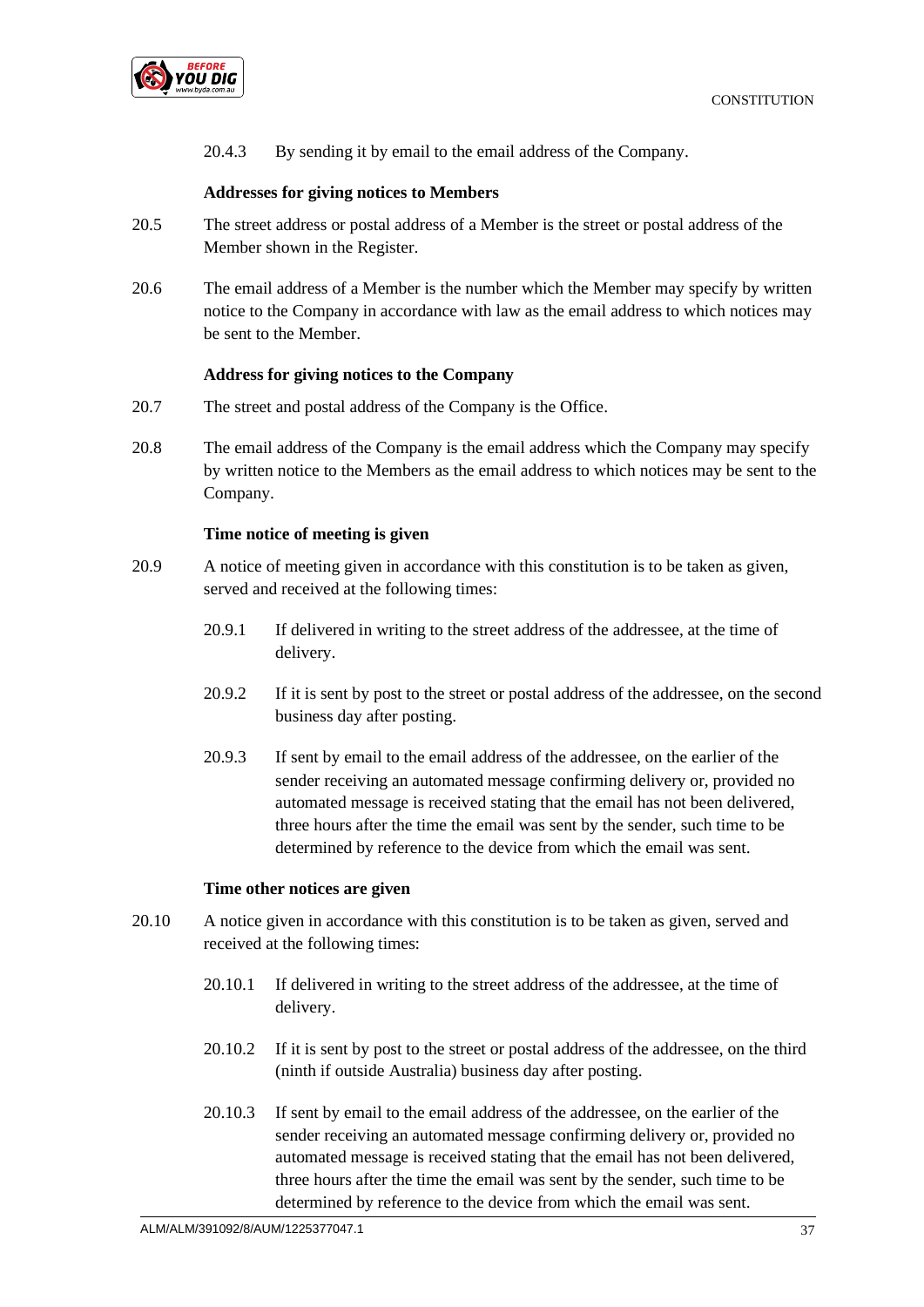

## **Persons entitled to notice of meeting**

- 20.11 Notice of every general meeting must be given by a method authorised by this constitution to all of the following persons:
	- 20.11.1 Every Member.
	- 20.11.2 Every Director.
	- 20.11.3 The auditor for the time being of the Company, if any.
- 20.12 No other person is entitled to receive notices of general meetings.

## **21 DEFINITIONS AND INTERPRETATION**

#### **Definitions**

<span id="page-41-0"></span>21.1 In this constitution the following definitions apply:

**ACNC** means the Australian Charities and Not-for-profits Commission.

**ACNC Act** means the *Australian Charities and Not-for-profits Commission Act 2012* (Cth) and for the avoidance of doubt includes any 'governance standards' prescribed under any related regulations.

**Advisory Council** has the meaning given in clause [12.23.](#page-32-1)

**AGM** means an annual general meeting of the Company.

**Application** has the meaning given in clause [3.12.](#page-7-0)

**Asset** means any asset owned or leased by a Member or for which a Member otherwise has responsibility (whether or not sole responsibility) and includes:

- (a) Underground assets.
- (b) Above-ground assets.
- (c) Significant flora.
- (d) Environmental assets.
- (e) Culturally significant sites.
- (f) Significant areas supporting fauna.

To avoid doubt, it is intended that Members will nominate Assets to be included in the Referral Service.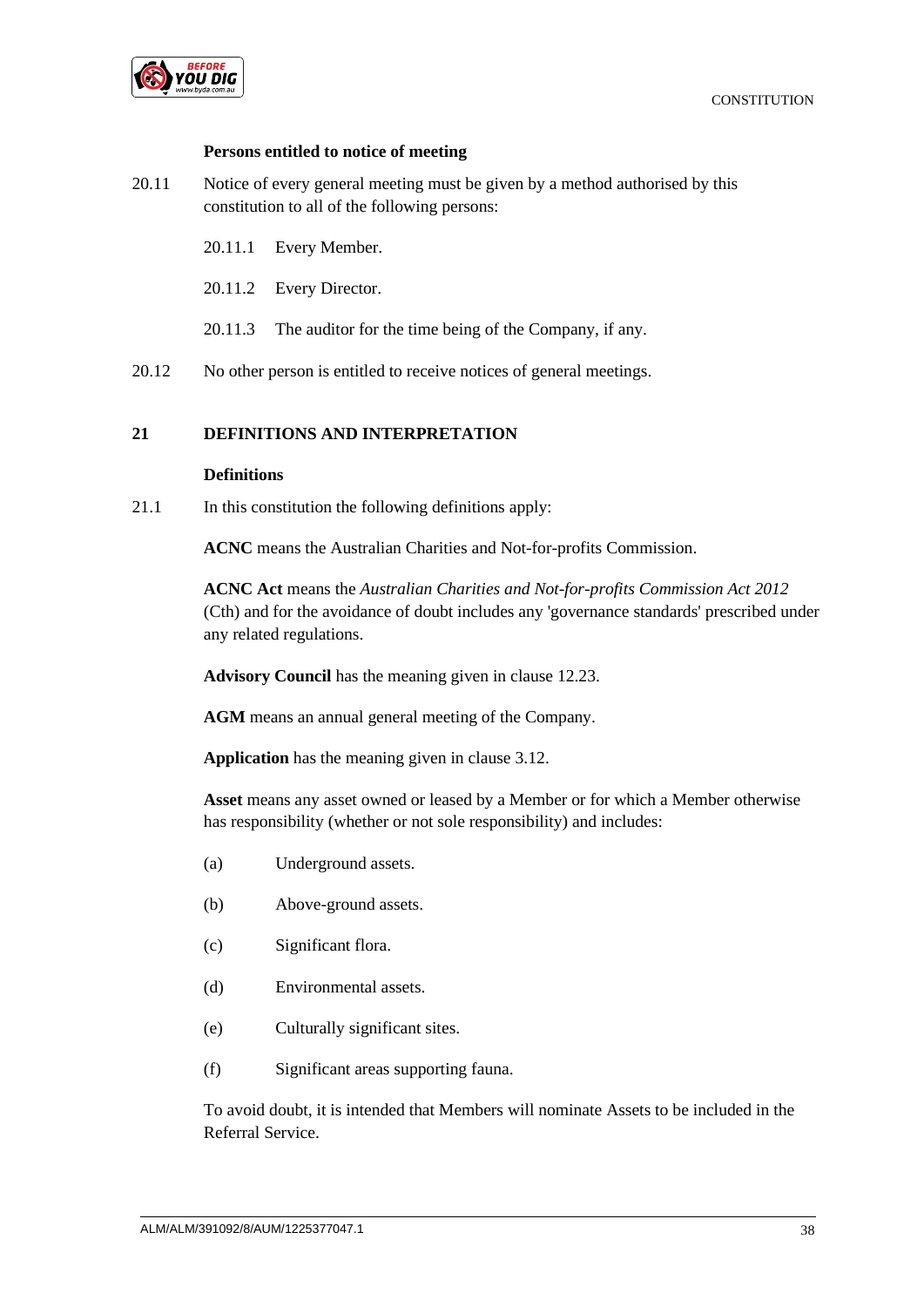

**Asset owner** means an Organisation that owns, leases or otherwise has responsibility for something that would be an Asset, if it was owned or leased by a Member or a Member otherwise had responsibility for it, and **non-Asset owner** means any other person.

**Associated Party** means each of the following:

- (a) The Company.
- (b) Any Related Body Corporate of the Company.
- (c) Any other body corporate, trust or entity promoted by the Company or in which the Company has an interest of any kind.

**Board** means Directors acting as the board of the Company.

**Candidate** has the meaning given in clause [9.14.2.](#page-23-6)

**Chair** means the Director elected under clause [12.8](#page-29-0) to preside as chairperson at Board meetings for the time being.

**Charter** means a document (by whatever name called) setting out the terms of reference for an Advisory Council.

**Chief Executive Officer** has the meaning given in clause [14.](#page-35-1)

**Company** means Before You Dig Australia Ltd ACN 089 413 650.

**Corporations Act** means the *Corporations Act 2001* (Cth).

**Councillor** has the meaning given in clause [12.29.4.](#page-33-1)

**Deputy Chair** means the Director elected under clause [12.9](#page-30-0) to preside as chairperson at Board meetings (in the Chair's absence) for the time being.

**Director** means a person occupying the position of a director of the Company.

**Existing Director** means a Director who holds office at the date of adoption of this constitution by the Members.

**Fees** has the meaning given in clause [4.1.](#page-9-1)

**First AGM** means the first annual general meeting of the Company held after the date on which this constitution is adopted, anticipated to be held during the 2022 calendar year.

**Fourth AGM** means the fourth annual general meeting of the Company held after the date on which this constitution is adopted, anticipated to be held during the 2025 calendar year.

**Gift Fund** means a fund that is maintained for the Principal Purpose.

**Independent** means a person who: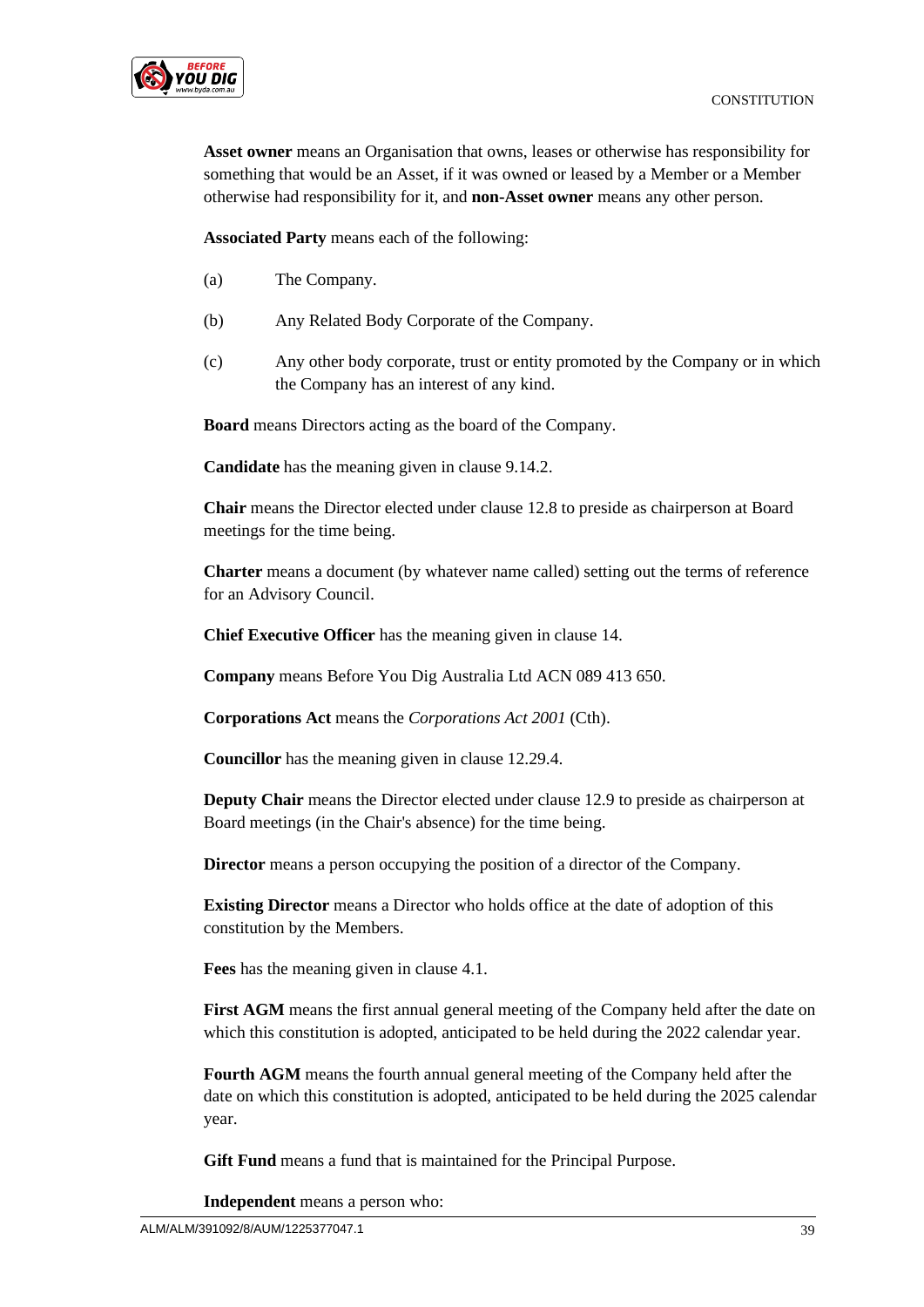

- (a) does not occupy, and has not recently occupied, a position in any Member or a State Entity, including a current officer or employee of, or consultant to, a Member or a State Entity; and
- (b) does not occupy, and has not recently occupied, a position in any entity that primarily operates in an Industry Area (other than non-Asset owner), including a current officer or employee of, or consultant to, an entity that primarily operates in an Industry Area (other than non-Asset owner).

**Independent Director** has the meaning given in claus[e 9.23.](#page-25-1)

**Industry Area** means any of the following, each being an industry area in which one or more Members operates:

- (a) Electricity.
- (b) Gas.
- (c) Local Councils.
- (d) Telecommunications.
- (e) Water.
- (f) non-Asset owner.

**Industry Director** has the meaning given in clause [9.27.](#page-26-4)

**Initial Member** means a person who is conditionally admitted to membership prior to the Transition Date in accordance with clause [3.2.2.](#page-5-1)

**Insolvency Event** means, in relation to a Member, anything that reasonably indicates that there is a significant risk that the Member is or will become unable to pay its debts as they fall due. This includes any of the following (as applicable):

- (a) A meeting of the Member's creditors being called or held.
- (b) A step being taken to wind the Member up.
- (c) A step being taken to have a receiver, receiver and manager, administrator, liquidator or provisional liquidator appointed to the Member or any of its assets or such an appointment taking place.
- (d) The Member entering into any type of agreement, composition or arrangement with, or assignment for, the benefit of all or any of its creditors.
- (e) The Member ceases or threatens to cease to carry on its main business.

**ITAA 97** means *Income Tax Assessment Act 1997* (Cth).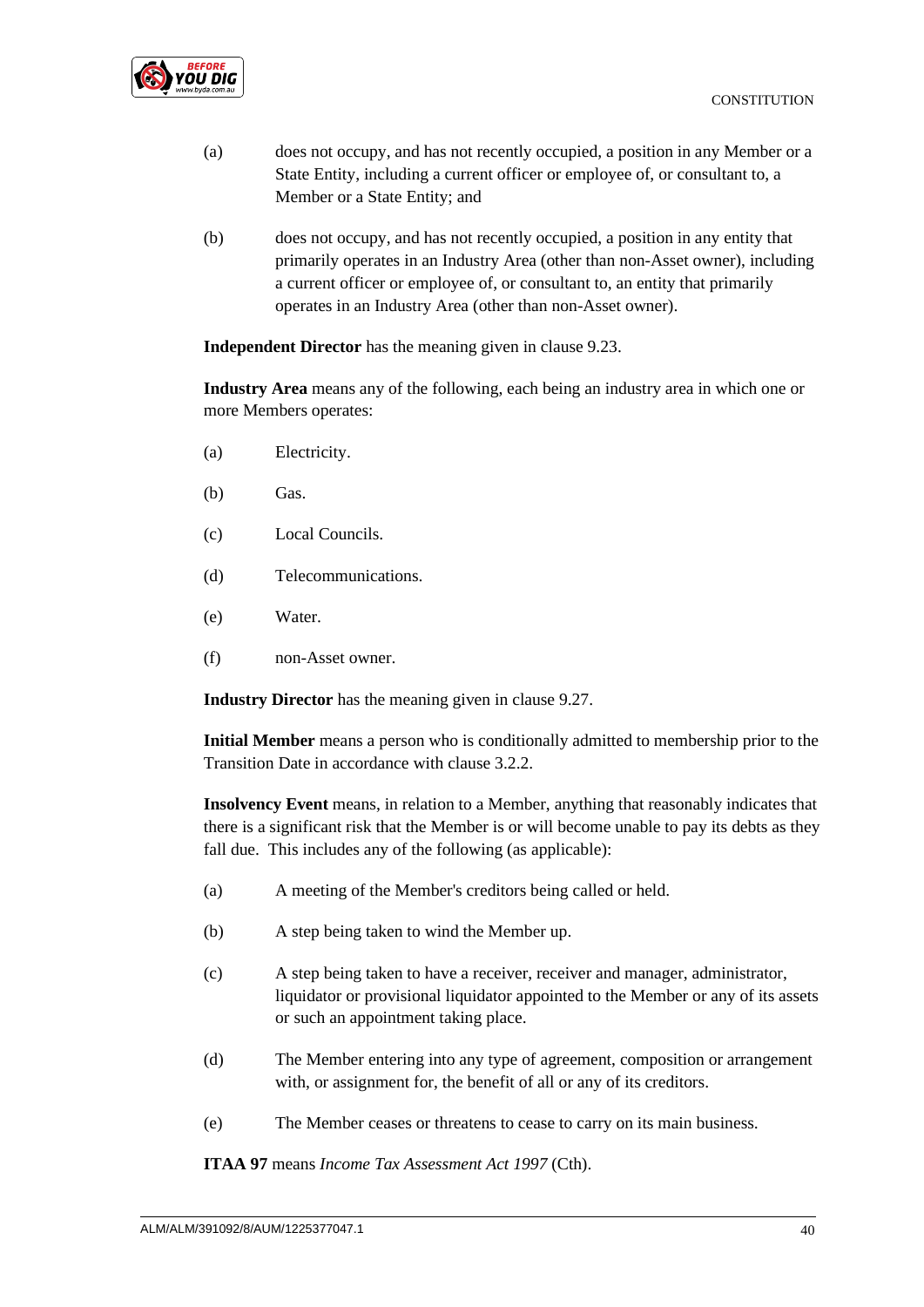

**Managing Director** means a natural person appointed to that office by the Board under clause [9.34.](#page-27-0)

**Member** means a person whose name is entered in the Register as a member of the Company.

**Office** means the registered office of the Company.

**Organisation** means a single legal person that is not a natural person. For the avoidance of doubt, this includes a company registered under the Corporations Act and an incorporated association or other body corporate established or registered under another Act of Parliament, but excludes a partnership, trust, unincorporated association, sole trader or other individual human being.

**Principal Purpose** means the purposes of the Company as reflected in the object of the Company specified in clause [2,](#page-4-1) or any of those purposes.

**Referral** means a notification in the form of a request for planning information from the Company to Asset owners regarding proposed works near relevant Assets, triggered by an enquiry submitted to the Referral Service by an end user.

**Referral Fees Policy** means the policy of that title as may be adopted, amended and replaced by the Board from time to time that specifies:

- (a) The "per Referral" fees that may be payable by Members in addition to their annual subscriptions under clause [4.1.](#page-9-1) This fee may be based upon the number of Referrals arising from the Referral Service received by that Member in the relevant 12 month period, among any other criteria that the Board may consider relevant, and may be tiered.
- (b) Due dates for payment and billing arrangements for such fees, including whether alternative fee arrangements such as multi-year negotiated arrangements may be permitted for certain Members.
- (c) Such other matters as the Board may consider relevant.

**Referral Service** means the service offered by the Company to third parties to prevent injury and reduce damage to Assets.

**Region** means a geographic region in which one or more Members carries on its operations or has its registered office, as may be determined by the Board from time to time (provided that there may never be less than five Regions). As at the date this constitution is adopted, the five Regions are:

- (a) New South Wales and the Australian Capital Territory.
- (b) Queensland.
- (c) South Australia and the Northern Territory.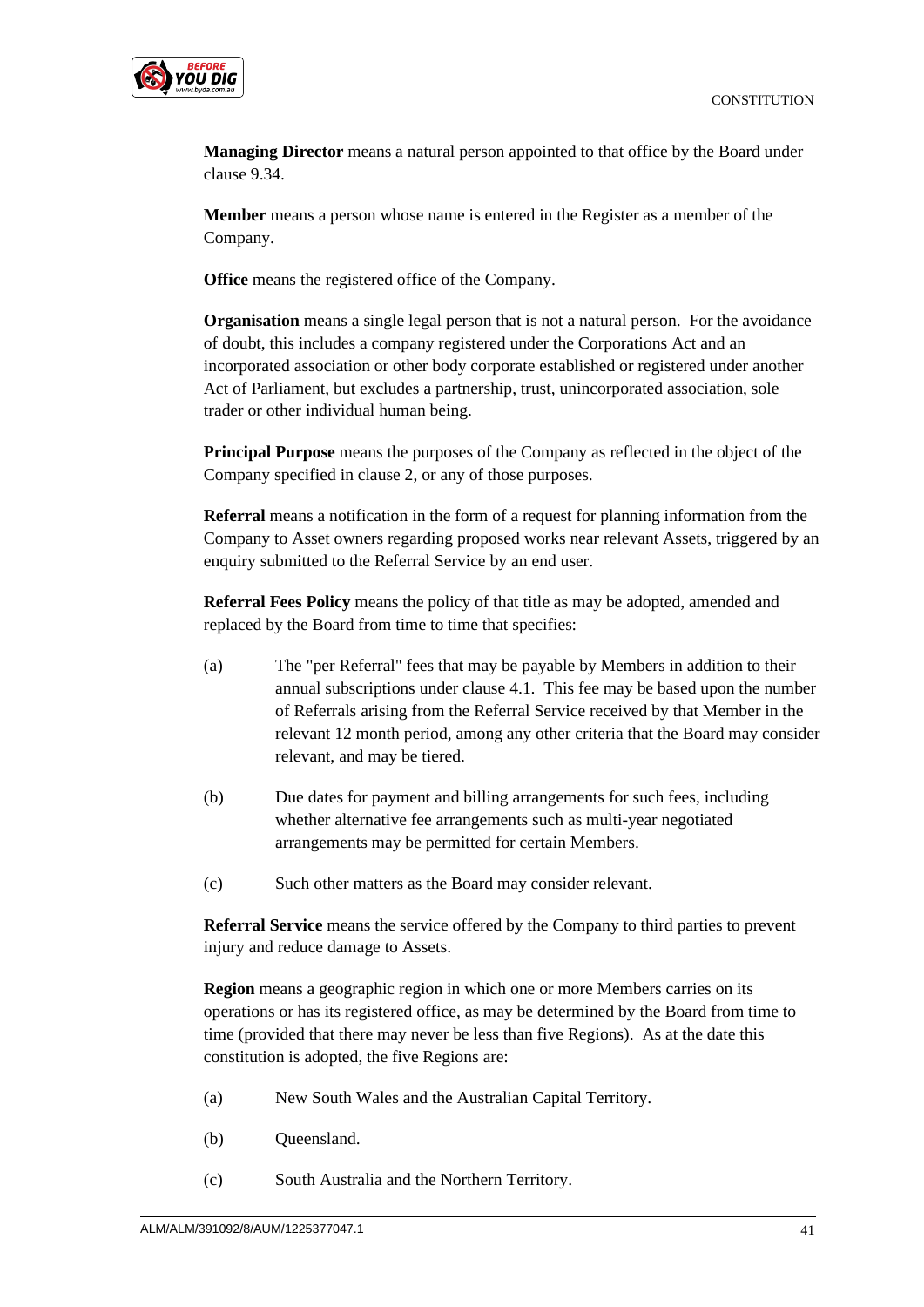

- (d) Victoria and Tasmania.
- (e) Western Australia.

**Region Director** has the meaning given in clause [9.7.1.](#page-21-1)

**Register** means the register of Members kept by the Company under the Corporations Act.

**Registered Entity** means an entity that is registered under the ACNC Act.

**Related Body Corporate** has the meaning given in the Corporations Act.

**Remuneration Policy** means a policy setting out the permitted remuneration of Independent Directors, as may be approved by the Members in general meeting from time to time, and which may set out:

- (a) The relevant stipend or sitting fees payable, which may include an additional stipend or fee that is payable to an Independent Director if they are also the Chair.
- (b) The frequency of payment.
- (c) Whether any automatic indexation of fees may occur without requiring further approval of the Members in general meeting.

**Related Body Corporate** has the meaning given in the Corporations Act.

**Seal** means, if the Company has one, the common seal of the Company.

**Second AGM** means the second annual general meeting of the Company held after the date on which this constitution is adopted, anticipated to be held during the 2023 calendar year.

**Secretary** means a person appointed to perform the duties of a secretary of the Company in accordance with clause [13.](#page-35-2)

**Skills Matrix** means any matrix of competencies, skills and/or experience or equivalent document (if any) adopted by the Board from time to time that specifies the desired range of competencies, skills and/or experience to be demonstrated by the Directors and the Board for the time being, taking into account the Company's needs and objectives, the Principal Purpose and other relevant matters at the time.

**State Entity** means any of the following:

- (a) Dial Before You Dig NSW/ACT Incorporated ABN 75 665 818 088.
- (b) Dial Before You Dig (QLD) Ltd ACN 609 754 387.
- (c) Dial Before You Dig SA/NT Incorporated ABN 65 750 941 241.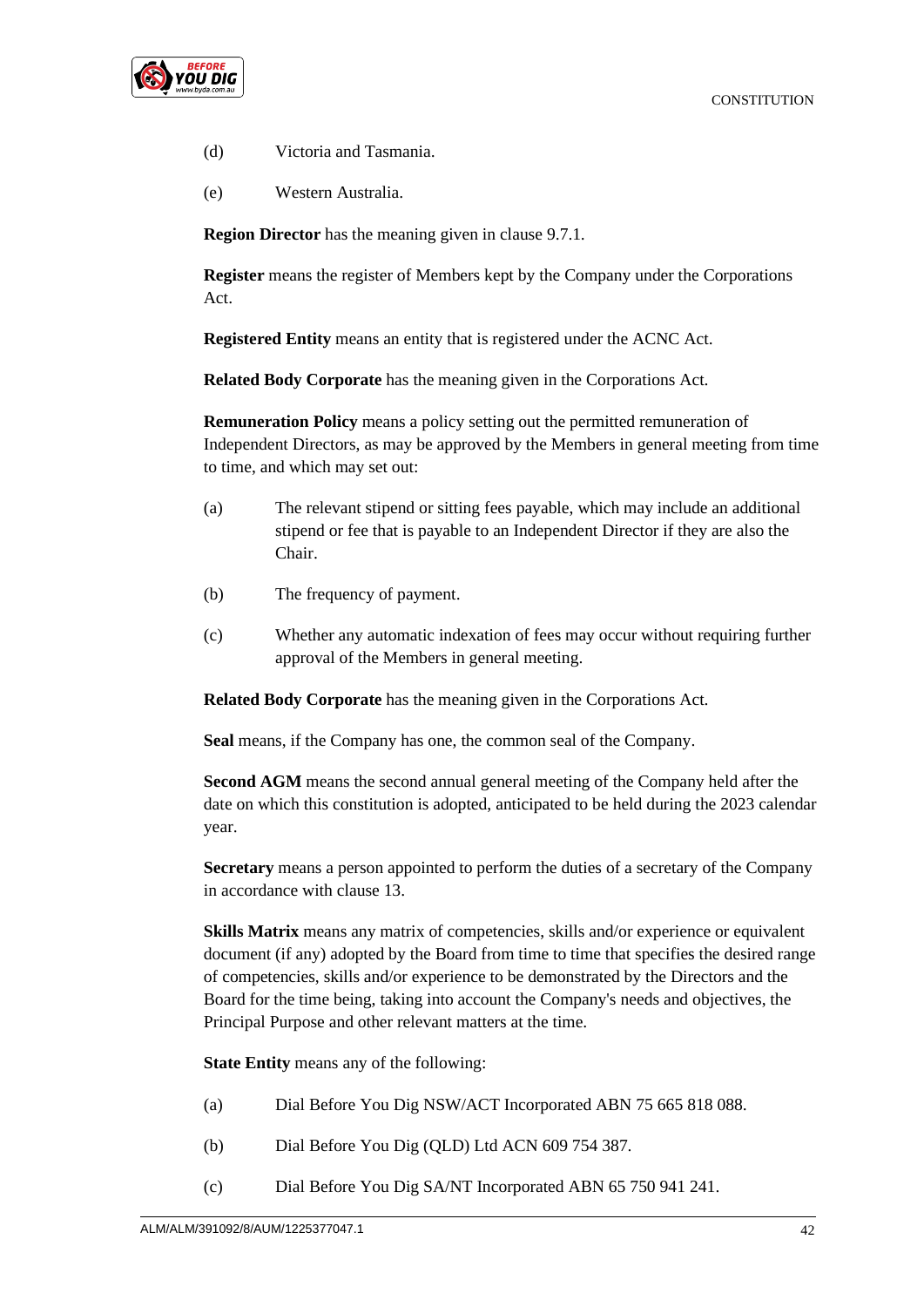

- (d) Dial Before You Dig VIC/TAS ACN 126 449 714.
- (e) Dial Before You Dig WA Ltd ACN 095 617 066.

**Subsequent Board Phase** has the meaning given in clause [9.1.](#page-20-2)

**Subsequent Membership Phase** has the meaning given in clause [3.1.](#page-5-2)

**Termination Event** means any of the following:

- (a) An Insolvency Event occurs in respect of the Member.
- (b) The deregistration or other dissolution of that Member.

**Transition Date** means 1 July 2022 or a date determined by Board resolution, whichever is the later.

**Transitional Board Phase** has the meaning given in clause [9.1.](#page-20-2)

**Transitional Membership Phase** has the meaning given in clause [3.1.](#page-5-2)

**Third AGM** means the third annual general meeting of the Company held after the date on which this constitution is adopted, anticipated to be held during the 2024 calendar year.

## **Interpretation**

- 21.2 In this constitution, unless the context otherwise requires:
	- 21.2.1 A reference to any law or legislation or legislative provision includes any statutory modification, amendment or re-enactment, and any subordinate legislation or regulations issued under that legislation or legislative provision, in either case whether before, on or after the date of this constitution.
	- 21.2.2 A reference to any agreement or document is to that agreement or document as amended, novated, supplemented or replaced from time to time.
	- 21.2.3 A reference to a clause, part, schedule or attachment is a reference to a clause, part, schedule or attachment of or to this constitution.
	- 21.2.4 Where a word or phrase is given a defined meaning another part of speech or other grammatical form in respect of that word or phrase has a corresponding meaning.
	- 21.2.5 A word which indicates the singular indicates the plural, a word which indicates the plural indicates the singular, and a reference to any gender indicates the other genders.
	- 21.2.6 An expression importing a natural person includes any company, trust, partnership, joint venture, association, body corporate or public authority.
	- 21.2.7 A reference to 'dollars' or '\$' means Australian dollars.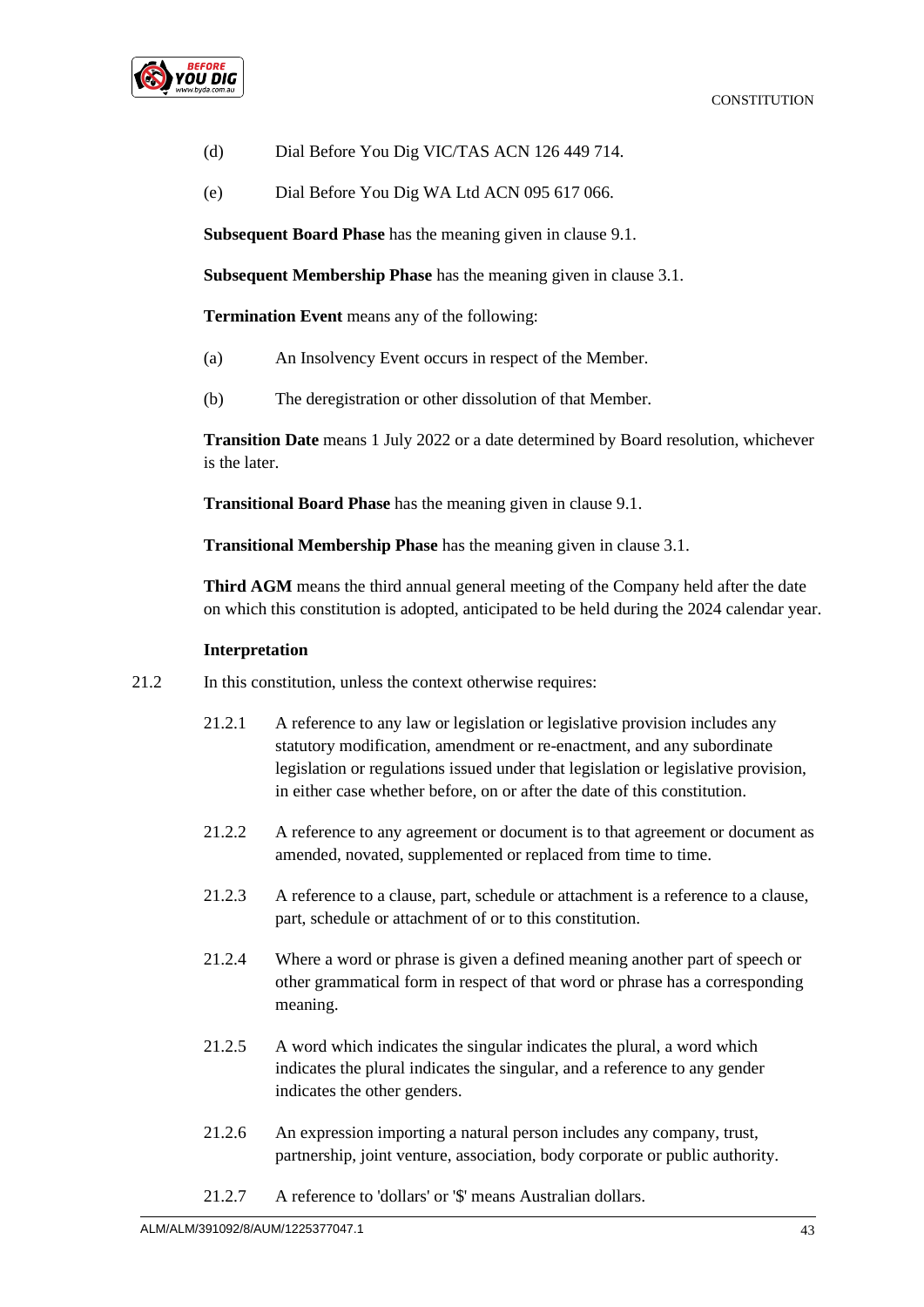

- 21.2.8 References to the word 'include' or 'including', or to the word 'exclude' or 'excluding', are to be interpreted without limitation.
- 21.2.9 A reference to a time of day means that time of day in the place where the Office is located.
- 21.2.10 A reference to a business day means a day other than a Saturday or Sunday on which banks are open for business generally in the place where the Office is located.
- 21.2.11 Where a period of time is specified and dates from a given day or the day of an act or event it must be calculated exclusive of that day.
- 21.2.12 A term of this constitution which has the effect of requiring anything to be done on or by a date which is not a business day must be interpreted as if it required it to be done on or by the next business day.

## **References to this constitution**

21.3 A reference to this constitution, where amended, means this constitution as so amended.

## **Replaceable rules**

<span id="page-47-1"></span>21.4 Each of the provisions of the Corporations Act which would but for this clause apply to the Company as a replaceable rule within the meaning of the Corporations Act are displaced and do not apply to the Company.

## **Application of Corporations Act**

- <span id="page-47-0"></span>21.5 Unless the context otherwise requires,
	- 21.5.1 An expression used but not defined in this constitution has the same meaning given in the Corporations Act.
	- 21.5.2 Where an expression referred to in clause [21.5.1](#page-47-0) has more than one meaning in the Corporations Act and a provision of the Corporations Act deals with the same matter as the relevant clause of this constitution, the expression has the same meaning as in that provision.
- 21.6 Subject to clause [21.4,](#page-47-1) for so long as the Company is a Registered Entity the provisions in Part 2G.2 and Part 2G.3 of the Corporations Act about meetings, resolutions and minutes are incorporated into this constitution by reference as if they are repeated in full (excluding any provisions about offences and penalties). To the extent that the ACNC Act or any law or binding regulation of the ACNC applies to the Company and this conflicts with one or more provisions in Part 2G.2 and Part 2G.3 of the Corporations Act, the Company must comply with (as applicable) the ACNC Act or that law or binding regulation, save that it is expressly intended by the Members that the Company must hold an AGM at least once in each calendar year and within five months after the end of its financial year.